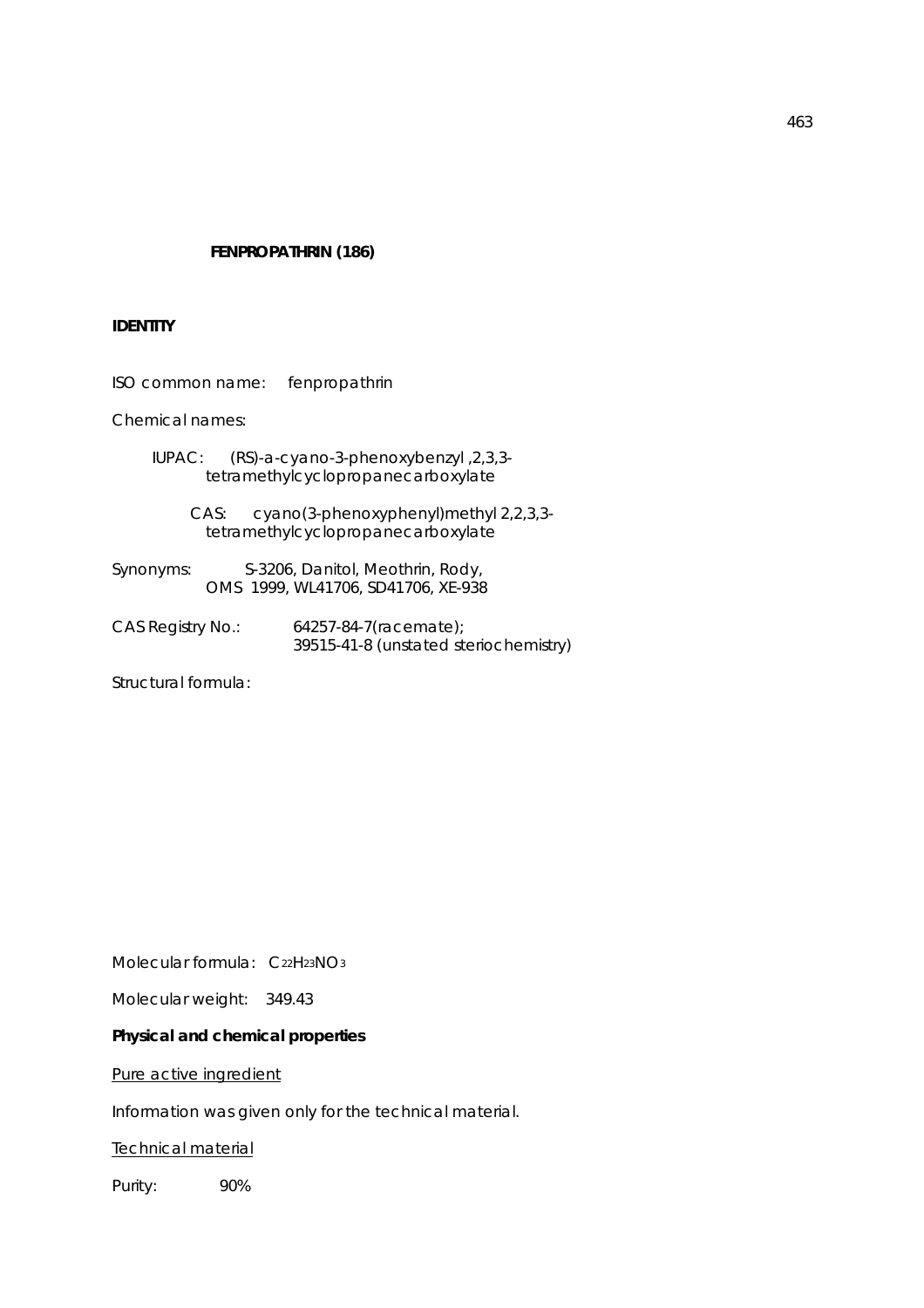Physical state: Liquid or solid Colour: Yellow to brown Odour: Faint characteristic odour Density: 1.105 Vapour pressure: 2.15 x 10<sup>-6</sup> Pa Melting range: 45-50°C Flammability: Flash point: 205°C Ignition point: 325°C Solubility in organic solvents (g/l at 23°C): Acetone > 500 Acetonitrile > 500 Cyclohexanone > 500 Ethyl acetate > 500 Methanol 216  $X$ vlene  $> 500$ Solubility in water 36.3  $\frac{1}{2}$  g/l at 25.1°C Octanol/water partition coefficient:  $log P = 6.0 + 0.20$ Stability: Unstable in alkaline media. No significant breakdown after 20 weeks storage at 60°C.

Formulation: EC

## **USE PATTERN**

Fenpropathrin is used to control a range of insects, especially mites, in fruits and vegetables. Registered uses are summarized in Table 1. Most countries approve a range of application rates and pre-harvest intervals. The rate of application for tree fruits is normally expressed in terms of spray concentration but a complication arises with low-volume applications, although these are not currently established on a commercial scale. The number of applications permitted for a given crop is seldom specified in official registrations although in two countries, Denmark and Germany, only 2 or 3 applications are allowed for certain crops (see Table), not to limit residues but because the competent authorities operate a policy of rotating insecticides to minimize the development of pest resistance. In practice the number of applications is determined by infection pressure and the persistence of the active ingredient. This is comparatively long because in addition to its insecticidal properties fenpropathrin also exerts a considerable repellent action. The effects of a treatment normally last for 3-4 weeks.

| $\mathsf{Crop}$ | Country |       | Application    | PHI, days                 |    |  |
|-----------------|---------|-------|----------------|---------------------------|----|--|
|                 |         | No.   | Rate, kg ai/ha | Spray concn., kg<br>ai/hl |    |  |
| Apple           | Austria |       |                | 0.005-0.008               | 21 |  |
|                 | Belgium | 0.005 |                | 14                        |    |  |

Table 1. Registered uses of fenpropathrin.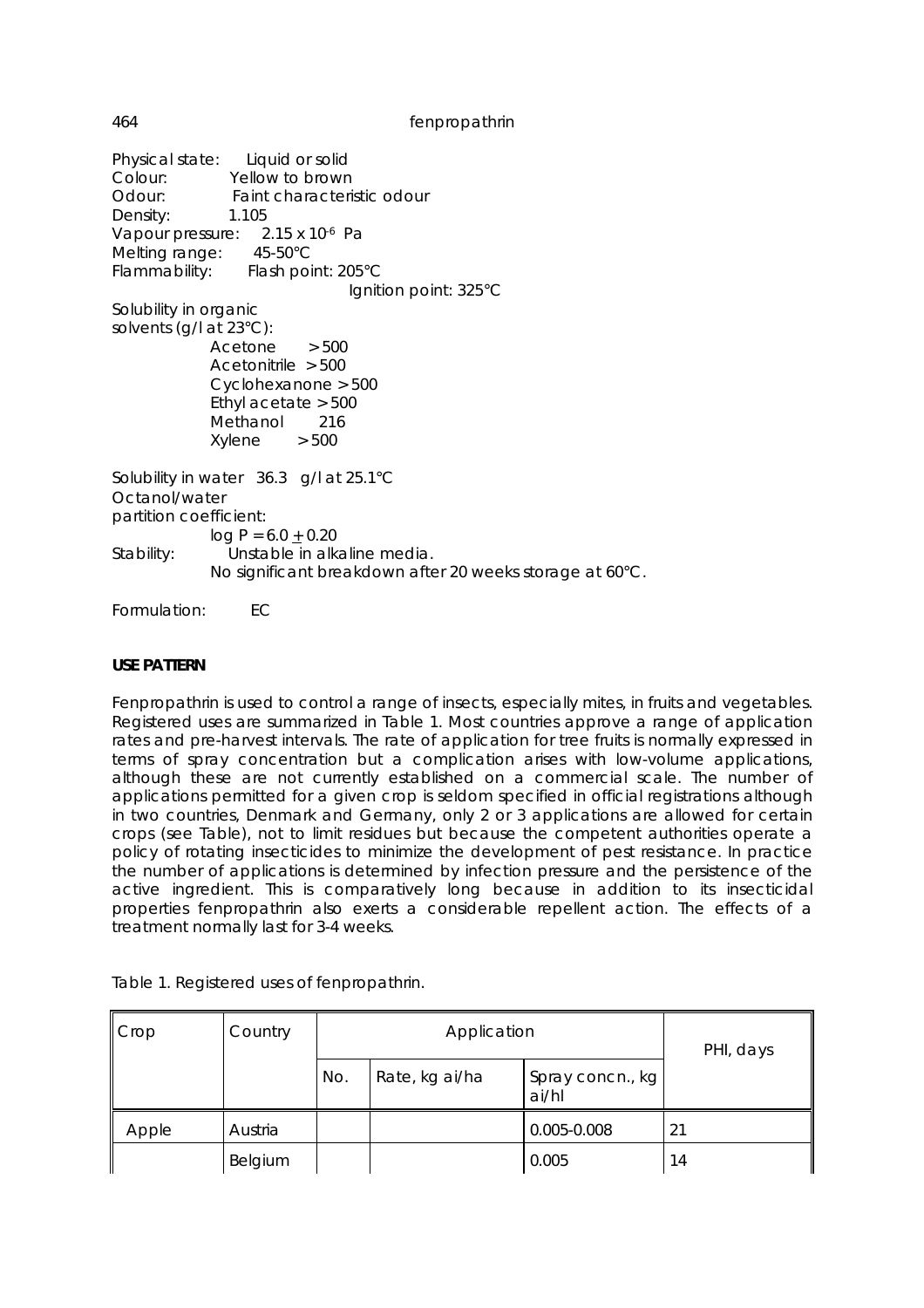| Crop              | Country        |                         | Application    |                           | PHI, days      |
|-------------------|----------------|-------------------------|----------------|---------------------------|----------------|
|                   |                | No.                     | Rate, kg ai/ha | Spray concn., kg<br>ai/hl |                |
|                   | Cyprus         |                         |                | 0.005                     | 21             |
|                   | Denmark        | $\overline{2}$          | 0.15           |                           | 14             |
|                   | France         |                         |                | $0.01 - 0.02$             | 21             |
|                   | Greece         |                         |                | $0.005 - 0.02$            | 21             |
|                   | Hungary        | $\overline{2}$          | $0.06 - 0.1$   |                           | 14             |
|                   | Italy          |                         |                | 0.005-0.025               | 7              |
|                   | Japan          | $\overline{2}$          |                | $0.007 - 0.01$            | 14             |
|                   | <b>NthInds</b> |                         |                | 0.005                     | 14             |
|                   | Portugal       |                         |                | 0.02                      | $\overline{7}$ |
|                   | Spain          | $\overline{2}$          | 0.09-0.225     | 0.006-0.015               | 30             |
|                   | Sweden         | $\mathbf{1}$            | 0.15           | 0.0075                    | 30             |
|                   | SwtzInd        | $\overline{2}$          |                | 0.01                      | 42             |
|                   | UK             | $\overline{2}$          |                | 0.003-0.005               | $\overline{7}$ |
|                   | <b>USA</b>     | 8                       | 0.45           |                           | 14             |
| Beans             | Cyprus         |                         |                | 0.005                     | $\overline{7}$ |
|                   | Germany        | 3                       | $0.04 - 0.08*$ | 0.033-0.067               | 3              |
|                   | Portugal       |                         |                | $0.01*$                   | $\overline{2}$ |
|                   | SwtzInd        | $\mathbf{1}$            |                | 0.01                      | 14             |
|                   |                | 1                       |                | $0.01*$                   | $\overline{7}$ |
| Currant,<br>black | Sweden         | 1                       | 0.112          | 0.0075                    | 60             |
| Cabbage,<br>Head  | SwtzInd        | $\overline{2}$          |                | 0.01                      | $\overline{7}$ |
| Citrus<br>fruits  | Cyprus         |                         |                | 0.005                     | 21             |
|                   | Greece         | $\overline{2}$          |                | 0.02                      | 21             |
|                   | Italy          | $\overline{2}$          |                | 0.02                      | 30             |
|                   | Japan          | $\overline{\mathbf{4}}$ |                | 0.005                     | $\overline{7}$ |
| Cotton<br>seed    | Greece         |                         | $0.13 - 0.15$  |                           |                |
|                   | Spain          | $\overline{a}$          | $0.13 - 0.15$  |                           | 30             |
|                   | <b>USA</b>     | $10$                    | 0.22           |                           | 14             |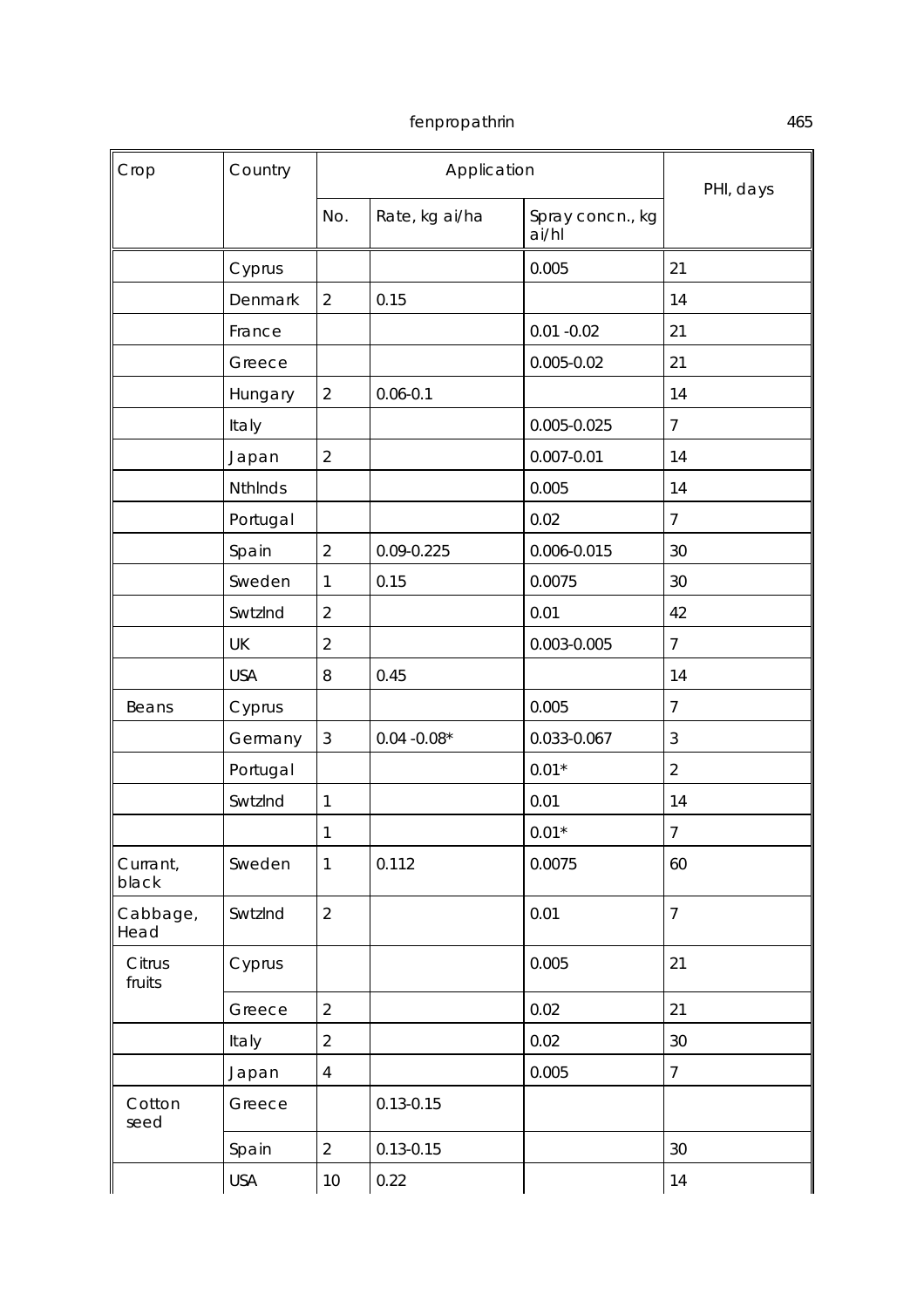| Crop         | Country        |                | Application    |                           | PHI, days      |  |
|--------------|----------------|----------------|----------------|---------------------------|----------------|--|
|              |                | No.            | Rate, kg ai/ha | Spray concn., kg<br>ai/hl |                |  |
| Cucumber     | Austria        |                |                | 0.005                     | 3              |  |
|              | Belgium        |                |                | 0.005                     | 3              |  |
|              | Cyprus         |                |                | $0.007 - 0.02$            | 21             |  |
|              | Denmark        | $\sqrt{2}$     |                | 0.0075                    | $\mathfrak{Z}$ |  |
|              | Germany        | $\mathfrak{Z}$ | $0.04 - 0.08*$ | 0.033-0.067               | 3              |  |
|              | Greece         |                |                | 0.02                      | 21             |  |
|              | Hungary        |                | $0.03 - 0.1$   |                           | $\overline{7}$ |  |
|              | Italy          |                |                | $0.01 - 0.02$             | 7              |  |
|              | Japan          | 5              |                | $0.005 - 0.01$            | 1              |  |
|              | <b>NthInds</b> |                |                | 0.005                     | $\mathfrak{Z}$ |  |
|              | Norway         |                |                | 0.0075                    | $\overline{4}$ |  |
|              | SwtzInd        |                |                | $0.01*$                   | $\overline{7}$ |  |
| Egg<br>plant | Austria        | $\mathbf{1}$   |                | 0.005                     | 3              |  |
|              | Belgium        | $\mathfrak{Z}$ |                | 0.005                     | $\sqrt{3}$     |  |
|              | Cyprus         |                |                | 0.005                     | $\overline{7}$ |  |
|              | Greece         | $\mathbf{1}$   |                | 0.01                      | 21             |  |
|              | Japan          | 5              |                | 0.01                      | 1              |  |
|              | NthInds        | $\sqrt{2}$     |                | 0.005                     | 3              |  |
|              | Spain          | $\overline{2}$ | 0.09-0.225     | 0.006-0.015               | $\overline{7}$ |  |
| Gherkin      | Belgium        | $\overline{2}$ |                | 0.005                     | 3              |  |
|              | Nthinds        |                |                | $0.01*$                   | $\overline{7}$ |  |
| Grapes       | Austria        |                |                | 0.005                     | 21             |  |
|              | Cyprus         |                |                | $0.007 - 0.02$            | 21             |  |
|              | France         |                | $0.08 - 0.15$  |                           | 21             |  |
|              | Greece         |                |                | 0.025-0.02                | 21             |  |
|              | Hungary        | $\overline{2}$ | $0.06 - 0.1$   |                           | 14             |  |
|              | Italy          |                |                | 0.003-0.02                | $\overline{7}$ |  |
|              | <b>USA</b>     | $\overline{4}$ | 0.45           |                           | 21             |  |
| Hops         | Austria        | $\mathbf{1}$   |                | 0.005                     | 21             |  |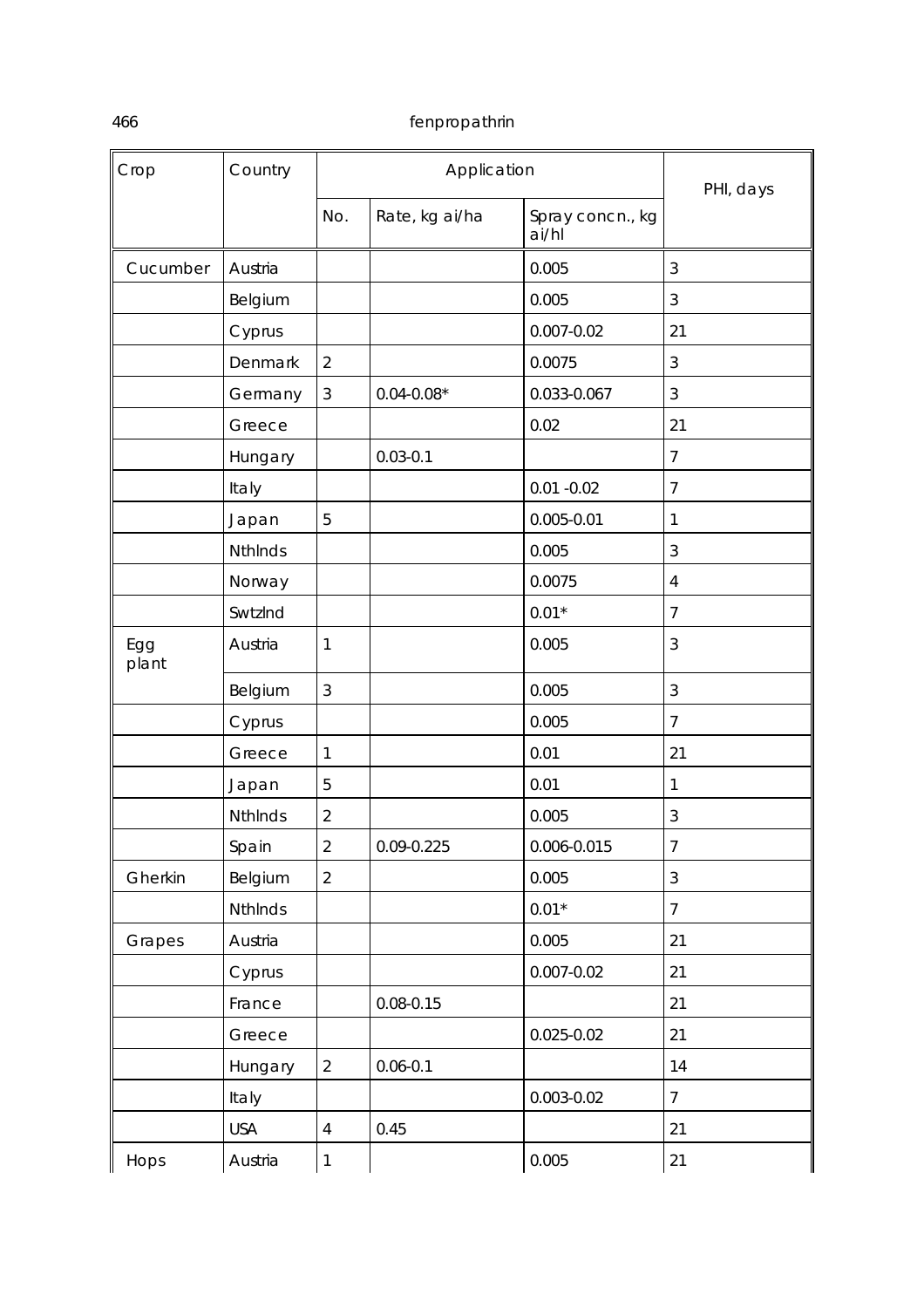| Crop                                 | Country        |                         | Application    |                           | PHI, days      |
|--------------------------------------|----------------|-------------------------|----------------|---------------------------|----------------|
|                                      |                | No.                     | Rate, kg ai/ha | Spray concn., kg<br>ai/hl |                |
|                                      | UK             | $\overline{2}$          |                | 0.006                     | $\overline{7}$ |
| Maize                                | Austria        | $\mathbf{1}$            |                | 0.005                     | 3              |
| Melons,<br>except<br>Water-<br>melon | Austria        | 1                       |                | 0.005                     | 3              |
|                                      | Belgium        | $\mathbf{1}$            |                | 0.005                     | $\mathfrak{Z}$ |
|                                      | Greece         |                         |                | 0.02                      | 21             |
|                                      | Japan          | $\overline{\mathbf{4}}$ |                | 0.01                      | $\mathbf{1}$   |
|                                      | <b>NthInds</b> | $\overline{2}$          |                | 0.005                     | 3              |
|                                      | Portugal       |                         |                | $0.01*$                   | $\overline{2}$ |
|                                      | Spain          | $\mathbf{1}$            |                | 0.01                      | 30             |
| Mushrooms                            | Austria        | 1                       |                | 0.005                     | 3              |
| Peach                                | France         | $\overline{2}$          | 0.1            |                           | 21             |
|                                      | Greece         |                         |                | 0.02                      | 21             |
|                                      | Italy          | $\overline{2}$          |                | 0.02                      | 7              |
|                                      | Japan          | 5                       |                | 0.01                      | 1              |
|                                      | Portugal       |                         |                | 0.02                      | $\overline{7}$ |
|                                      | SwtzInd        | $\overline{2}$          |                | 0.01                      | 42             |
| Pear                                 | Austria        |                         |                | 0.005-0.008               | 21             |
|                                      | Belgium        |                         |                | 0.005                     | 14             |
|                                      | Cyprus         |                         |                | 0.007-0.02                | 21             |
|                                      | Denmark        | $\overline{2}$          | 0.15           |                           | 14             |
|                                      | France         |                         |                | $0.01 - 0.02$             | 21             |
|                                      | Greece         |                         |                | 0.005-0.02                | 21             |
|                                      | Hungary        | $\overline{2}$          | $0.06 - 0.1$   |                           | 14             |
|                                      | Italy          |                         |                | 0.005-0.025               | $\overline{7}$ |
|                                      | Japan          | $\overline{2}$          |                | $0.007 - 0.01$            | 14             |
|                                      | Nthinds        | $\mathbf{1}$            |                | 0.005                     | 14             |
|                                      | Portugal       |                         |                | 0.02                      | $\overline{7}$ |
|                                      | Spain          | $\overline{a}$          | 0.09-0.225     | 0.006-0.015               | 30             |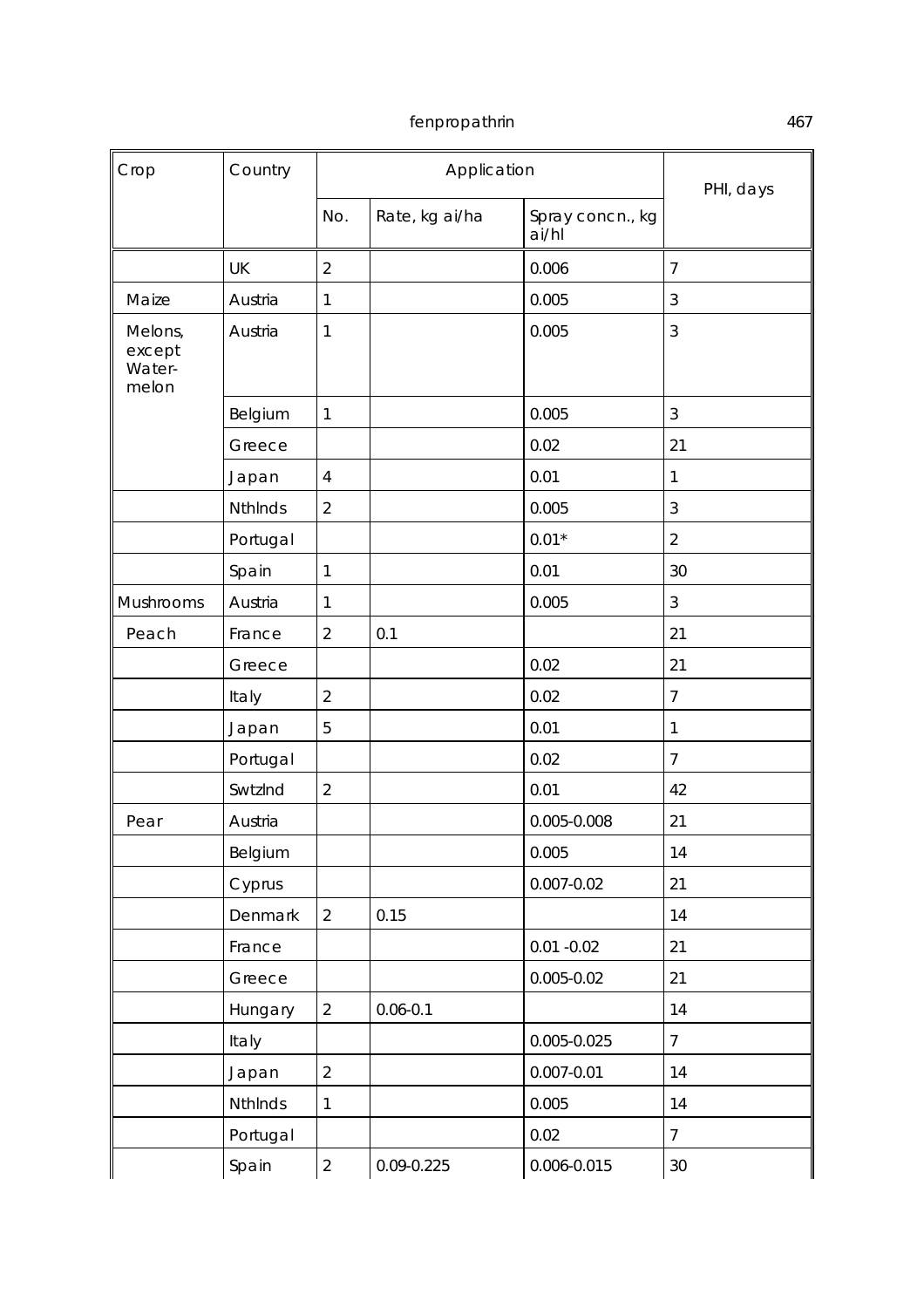| Crop              | Country        |                | Application    |                           | PHI, days      |  |
|-------------------|----------------|----------------|----------------|---------------------------|----------------|--|
|                   |                | No.            | Rate, kg ai/ha | Spray concn., kg<br>ai/hl |                |  |
|                   | SwtzInd        | $\overline{2}$ |                | 0.01                      | 42             |  |
|                   | <b>USA</b>     | 8              | 0.45           |                           | 14             |  |
| Peppers           | Belgium        | 3              |                |                           | 0.0053         |  |
|                   | Greece         | 1              |                |                           | 0.0221         |  |
|                   | Japan          | 3              |                |                           | 0.0051         |  |
|                   | Spain          | $\overline{2}$ | 0.09-0.225     | 0.006-0.015               | 7              |  |
| Peppers,<br>Sweet | Austria        | 1              |                | 0.005                     | 3              |  |
|                   | <b>NthInds</b> | $\overline{2}$ |                | 0.005                     | 3              |  |
| Plums             | Sweden         | 1              | 0.168          | 0.0075                    | 60             |  |
| Potato            | Cyprus         |                |                | 0.005                     | 7              |  |
|                   | Greece         |                |                | 0.01                      | 21             |  |
|                   | Italy          | 1              |                | 0.01                      | 21             |  |
| Pumpkins          | Austria        | 1              |                | 0.005                     | 3              |  |
| Squash,<br>Summer | Austria        | 1              |                | 0.005                     | 3              |  |
|                   | Belgium        |                |                | 0.005                     | 3              |  |
|                   | Italy          | 1              |                | 0.02                      | 7              |  |
|                   | NthInds        | $\overline{2}$ |                | 0.005                     | 3              |  |
|                   | Spain          | $\overline{2}$ | 0.09-0.225     | 0.006-0.015               | $\overline{7}$ |  |
| Tomato            | Austria        |                |                | 0.005                     | $\mathfrak{Z}$ |  |
|                   | Belgium        | $\mathfrak{Z}$ |                | 0.005                     | $\mathfrak{Z}$ |  |
|                   | Cyprus         |                |                | $0.007 - 0.02$            | $\overline{7}$ |  |
|                   | Denmark        | $\overline{2}$ |                | $0.0075*$                 | $\mathfrak{Z}$ |  |
|                   | Germany        | $\mathfrak{Z}$ | $0.04 - 0.08*$ | 0.033-0.067               | 3              |  |
|                   | Greece         | 1              |                | $0.01 - 0.02$             | 21             |  |
|                   | Hungary        |                | $0.03 - 0.1$   |                           | $\overline{7}$ |  |
|                   | Italy          | 5              |                | $0.01 - 0.02$             | $\overline{7}$ |  |
|                   | Japan          | 3              |                | $0.005 - 0.01$            | 1              |  |
|                   | Nthinds        | $\overline{2}$ |                | 0.005                     | 3              |  |
|                   | Norway         | $\mathbf{1}$   |                | $0.008*$                  | $\overline{4}$ |  |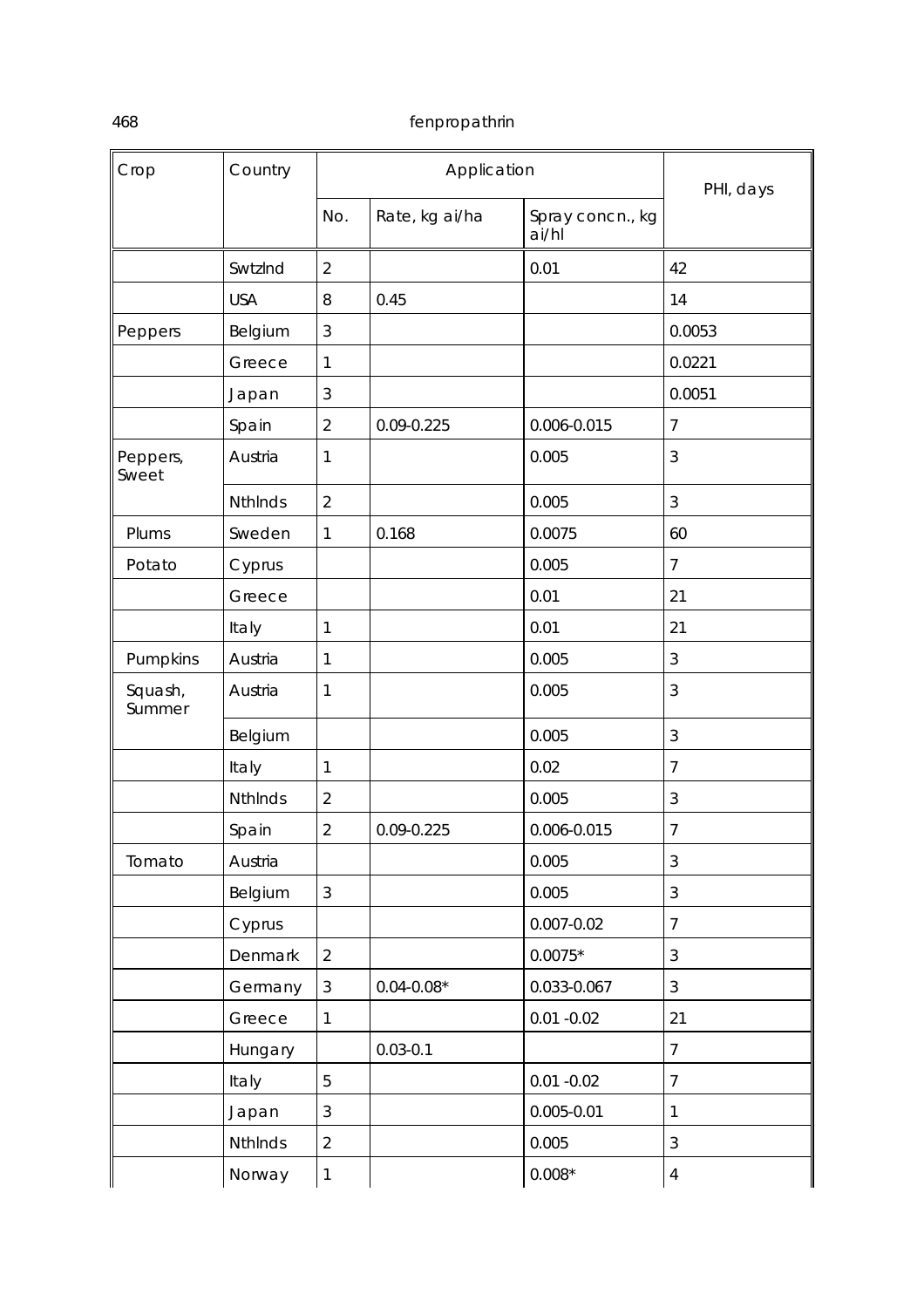| Crop       | Country  |     | Application    | PHI, days   |        |
|------------|----------|-----|----------------|-------------|--------|
|            |          | No. | Rate, kg ai/ha |             |        |
|            | Portugal |     |                | 0.01        |        |
|            | Spain    | 4   | 0.09-0.225     | 0.006-0.015 |        |
| Strawberry | Sweden   |     | $0.08 - 0.1$   | 0.0075      | $BF**$ |

\* Greenhouse

\*\* Before flowering or after harvest

## **RESIDUES RESULTING FROM SUPERVISED TRIALS**

#### **Residues in crops**

A series of studies have been carried out in Europe, Japan and the USA to determine the level of residues likely to arise in crops when fenpropathrin is used according to the range of recommendations for use (Tables 2-9). Crops were mostly treated according to accepted or proposed use recommendations, although in the USA some crops were treated at higher rates. Crop commodities were generally sampled at maturity except in cases where the design of the study involved a range of pre-harvest intervals which were varied by changing the harvest date rather than the date of the last spray application.

The Tables are as follows.

Table

- 2 Residues of fenpropathrin in apples
- 3 Residues of fenpropathrin in pears
- 4 Residues of fenpropathrin in grapes
- 5 Residues of fenpropathrin in cotton seed
- 6 Residues of fenpropathrin in gherkins
- 7 Residues of fenpropathrin in egg plants
- 8 Residues of fenpropathrin in sweet peppers
- 9 Residues of fenpropathrin in tomatoes

Underlined residues in Tables 2-9 are from treatments according to GAP. Residues have not normally been corrected for recoveries.

Apples. The available data are summarized in Table 2. As would be expected residue levels were seen to increase with increased application rates, as measured by spray concentration, decreased PHI and, to some extent, increased numbers of applications.

| Country,<br>Year | PHI,<br>Application<br>days |     |          |          |   | Residue,<br>mg/kg | Ref. |
|------------------|-----------------------------|-----|----------|----------|---|-------------------|------|
|                  | Form.                       | No. | kg ai/ha | kg ai/hl |   |                   |      |
| France           | 10% EC                      |     | 0.2      | 0.029    | U | 0.30              | 10   |

Table 2. Residues of fenpropathrin in apples - whole fruit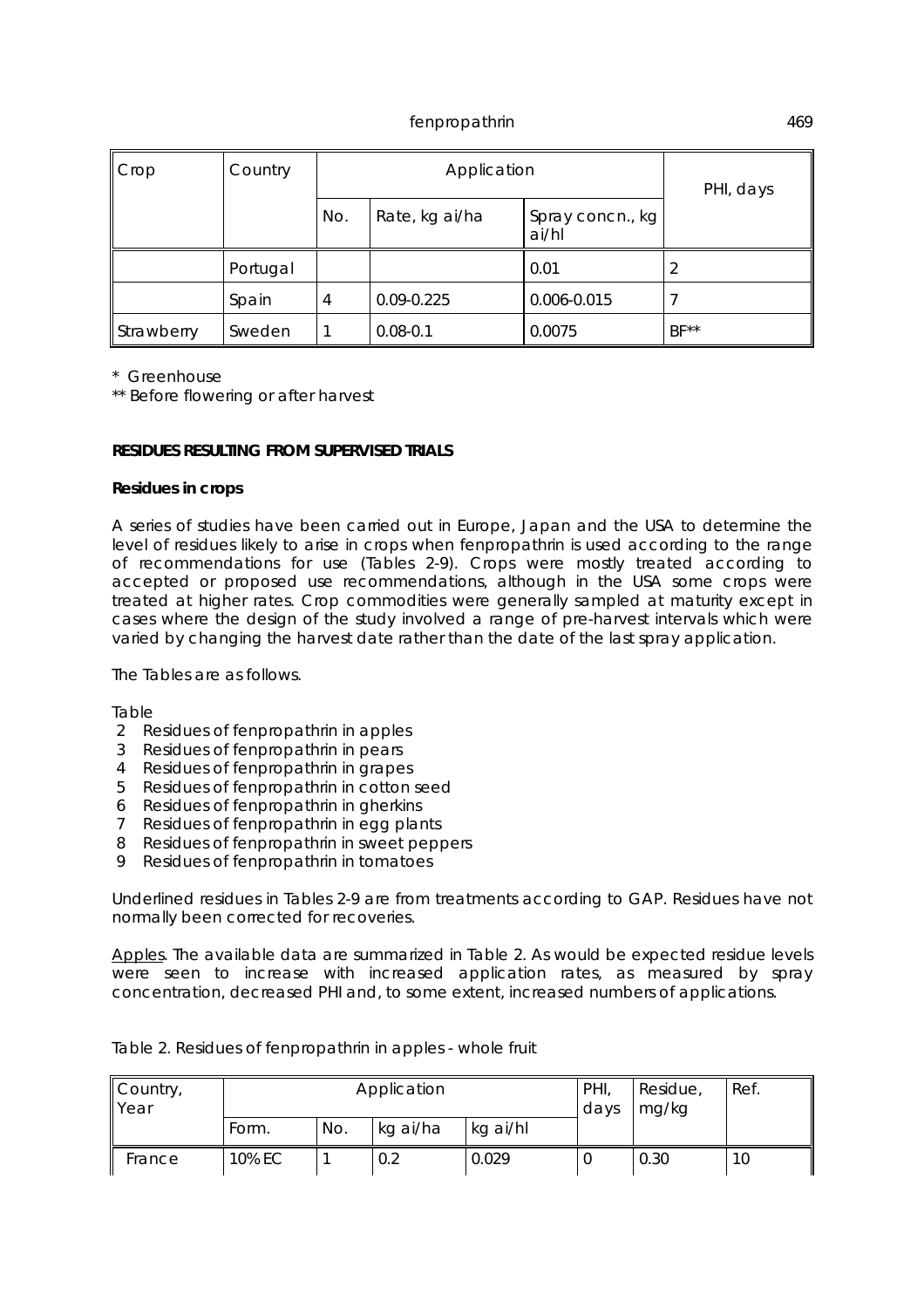| Country,<br>Year |        |                | Application | PHI,<br>days | Residue,<br>mg/kg | Ref. |                |
|------------------|--------|----------------|-------------|--------------|-------------------|------|----------------|
|                  | Form.  | No.            | kg ai/ha    | kg ai/hl     |                   |      |                |
| 1981             |        |                |             |              | $\overline{7}$    | 0.36 | 10             |
|                  |        |                |             |              | 14                | 0.29 | 10             |
|                  |        |                |             |              | 21                | 0.31 | 10             |
| France           | 10% EC | $\mathbf{1}$   | 0.2         | 0.020        | $\boldsymbol{0}$  | 0.19 | 10             |
| 1981             |        |                |             |              | $\overline{7}$    | 0.20 | 10             |
|                  |        |                |             |              | 14                | 0.13 | 10             |
|                  |        |                |             |              | 21                | 0.13 | 10             |
| France           | 10% EC | $\mathbf{1}$   | 0.2         | 0.029        | $\boldsymbol{0}$  | 0.48 | 10             |
| 1981             |        |                |             |              | $\overline{7}$    | 0.49 | 10             |
|                  |        |                |             |              | 14                | 0.60 | 10             |
|                  |        |                |             |              | 22                | 0.16 | 10             |
| France           | 10% EC | $\mathbf{1}$   | 0.2         | 0.020        | $\boldsymbol{0}$  | 0.34 | 11             |
| 1983             |        |                |             |              | $\overline{7}$    | 0.25 | 11             |
|                  |        |                |             |              | 14                | 0.18 | 11             |
|                  |        |                |             |              | 21                | 0.06 | 11             |
| France           | 10% EC | $\mathbf{1}$   | 0.2         | 0.020        | $\boldsymbol{0}$  | 0.20 | 11             |
| 1983             |        |                |             |              | $\overline{7}$    | 0.16 | 11             |
|                  |        |                |             |              | 14                | 0.21 | 11             |
|                  |        |                |             |              | 21                | 0.10 | 11             |
| France           | 10% EC | $\mathbf{1}$   | 0.2         | 0.020        | $\boldsymbol{0}$  | 0.75 | 11             |
| 1983             |        |                |             |              | $\overline{7}$    | 0.50 | 11             |
|                  |        |                |             |              | 14                | 0.30 | 11             |
|                  |        |                |             |              | 21                | 0.50 | 11             |
| Hungary          | 10% EC | $\overline{4}$ | 0.1         | 0.007        | $\boldsymbol{0}$  | 0.08 | 40             |
| 1984             |        |                |             |              | $\mathbf{1}$      | 0.09 | 40             |
|                  |        |                |             |              | 5                 | 0.08 | 40             |
|                  |        |                |             |              | 9                 | 0.05 | 40             |
|                  |        |                |             |              | 14                | 0.04 | 40             |
| Hungary          | 10% EC | $\mathbf{1}$   | 0.1         | 0.010        | $\boldsymbol{0}$  | 0.20 | 5              |
| 1984             |        |                |             |              | $\mathbf{1}$      | 0.20 | 5              |
|                  |        |                |             |              | $\mathfrak{Z}$    | 0.14 | 5              |
|                  |        |                |             |              | $\boldsymbol{6}$  | 0.11 | 5              |
|                  |        |                |             |              | 10                | 0.07 | 5              |
|                  |        |                |             |              | 15                | 0.03 | $\overline{5}$ |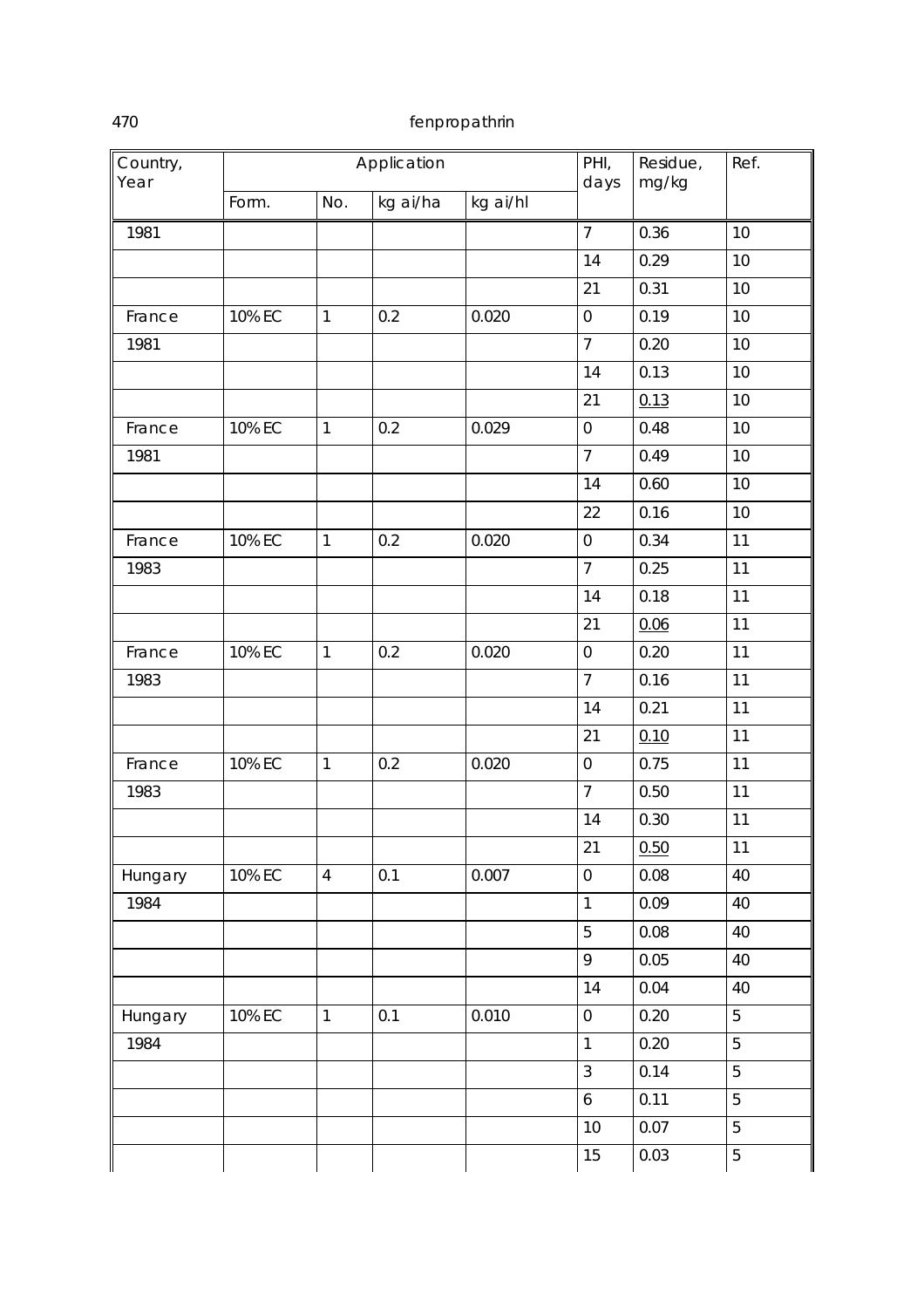| Country,<br>Year |        |                         | Application |          | PHI,<br>days    | Residue,<br>mg/kg | Ref.      |
|------------------|--------|-------------------------|-------------|----------|-----------------|-------------------|-----------|
|                  | Form.  | No.                     | kg ai/ha    | kg ai/hl |                 |                   |           |
|                  |        |                         |             |          | 30              | 0.01              | 5         |
| <b>USA</b>       | 2.4 EC | 9                       | 0.34        | 0.009    | 14              | 3.3               | 71        |
| 1984             |        | 9                       | 0.45        | 0.012    | 14              | 3.9               | 71        |
| <b>USA</b>       | 2.4 EC | 6                       | 0.34        | 0.009    | 14              | 0.96              | 66        |
| 1984             |        | 6                       | 0.45        | 0.012    | 14              | 1.2               | 66        |
| <b>USA</b>       | 2.4 EC | 8                       | 0.34        | 0.009    | 14              | 1.4               | 67        |
| 1984             |        | 8                       | 0.45        | 0.012    | 14              | 1.0               | 67        |
| <b>USA</b>       | 2.4 EC | 8                       | 0.34        | 0.09     | 14              | 0.38              | 68        |
| 1984             |        | 8                       | 0.45        | 0.12     | 14              | 0.57              | 68        |
| <b>USA</b>       | 2.4 EC | $\overline{2}$          | 0.45        | 0.024    | 14              | 0.88              | 77        |
| 1984             |        | 4                       | 0.45        | 0.024    | 14              | 2.6               | 77        |
|                  |        | 6                       | 0.45        | 0.024    | 14              | 2.5               | 77        |
|                  |        | 8                       | 0.45        | 0.024    | 14              | 1.7               | 77        |
| <b>USA</b>       | 2.4 EC | 8                       | 0.34        | 0.073    | 14              | 2.1               | 69        |
| 1984             |        | 8                       | 0.45        | 0.096    | 14              | 3.7               | 69        |
| <b>USA</b>       | 2.4 EC | $\overline{2}$          | 0.45        | 0.016    | 14              | 1.1               | 70        |
| 1984             |        | $\overline{\mathbf{4}}$ | 0.45        | 0.016    | 14              | 2.4               | 70        |
|                  |        | 5                       | 0.45        | 0.016    | 14              | 3.0               | 70        |
|                  |        | 8                       | 0.45        | 0.016    | 14              | 2.6               | 70        |
| <b>USA/84</b>    | 2.4 EC | 8                       | 0.34        | 0.009    | 14              | 2.0               | 78        |
| <b>USA</b>       | 2.4 EC | 8                       | 0.45        | 0.012    | $7\overline{ }$ | 2.1               | 78        |
| 1984             |        |                         |             |          | 14              | 2.4               | 78        |
|                  |        |                         |             |          | 21              | 2.1               | 78        |
|                  |        |                         |             |          | 28              | 2.2               | 78        |
| <b>USA</b>       | 2.4 EC | $\overline{2}$          | 0.45        | 0.045    | 14              | 0.48              | 80        |
| 1985             |        | 4                       | 0.45        | 0.045    | 14              | 1.9               | 80        |
|                  |        | 6                       | 0.45        | 0.045    | 14              | 2.6               | 80        |
|                  |        | 8                       | 0.45        | 0.045    | 14              | 3.7               | 80        |
| <b>USA</b>       | 2.4 EC | 8                       | 0.112       | 0.010    | 14              | 0.02              | 38        |
| 1985             |        | 8                       | 0.224       | 0.020    | 14              | 2.6               | 38        |
|                  |        | 8                       | 0.45        | 0.040    | 14              | 4.5               | 38        |
|                  |        | 8                       | 0.9         | 0.080    | 14              | 8.3               | 38        |
| <b>USA/85</b>    | 2.4 EC | 8                       | 0.45        | 0.16     | 14              | <u>1.4</u>        | 39        |
| <b>USA/86</b>    | 2.4 EC | 8                       | 0.45        | 0.012    | 14              | 0.14              | $T-6719*$ |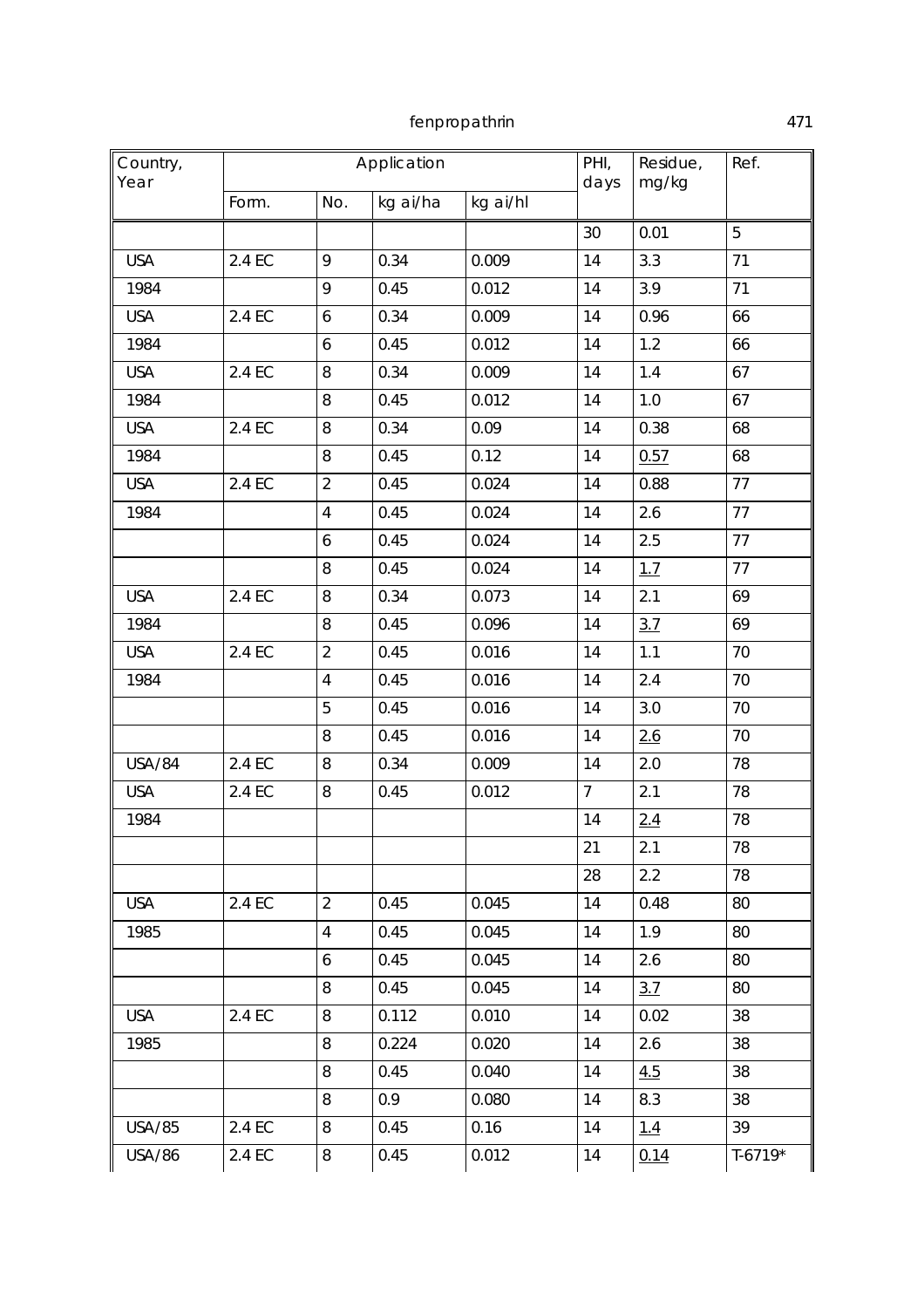| Country,<br>Year | Application |     |          |           | PHI,<br>days | Residue,<br>mg/kg | Ref.     |
|------------------|-------------|-----|----------|-----------|--------------|-------------------|----------|
|                  | Form.       | No. | kg ai/ha | kg ai/hl  |              |                   |          |
| <b>USA/86</b>    | 2.4 EC      | 8   | 0.45     | 0.016     | 14           | 3.6               | $T-6720$ |
| USA/86           | 2.4 EC      | 8   | 0.45     | 0.035     | 14           | 1.5               | $T-6721$ |
| <b>USA</b>       | 2.4 EC      | 8   | 0.45     | 0.012     | 14           | 3.7               | $T-6722$ |
| 1986             |             |     |          |           | 42           | 2.8               |          |
| USA/86           | 2.4 EC      | 8   | 0.45     | 0.024     | 14           | 2.4               | T-6729   |
| <b>USA/87</b>    | 2.4 EC      | 8   | 0.45     | 0.012     | 14           | 2.3               | T-6880   |
| <b>USA/87</b>    | 2.4 EC      | 8   | 0.45     | $0.69***$ | 12           | 0.40              | T-6969   |
| <b>USA/87</b>    | 2.4 EC      | 8   | 0.45     | $0.96**$  | 14           | 0.22              | T-6970   |
| <b>USA/87</b>    | 2.4 EC      | 8   | 0.45     | $0.96***$ | 14           | 0.88              | $T-6971$ |

\* All "T" references are in Fujie 1990b (No. 24).

\*\* Aerial application, hence very low volume per ha.

Pears. The residues in pears were comparable to those in apples; the results are summarized in Table 3 and refer to essentially mature fruit. In two of the three US studies (Robinson, 1984f; 1985b) the samples were all taken on the same day, the variation of the pre-harvest interval being achieved by varying the date of the last application.

Table 3. Residues of fenpropathrin in pears: whole fruit.

| Country, |        |              | Application |          | PHI,           | Residue, | Ref. |
|----------|--------|--------------|-------------|----------|----------------|----------|------|
| Year     | Form.  | No.          | kg ai/ha    | kg ai/hl | days           | mg/kg    |      |
| France   | 10% EC | 1            | 0.15        | 0.015    | 0              | 0.25     | 8    |
| 1980     |        |              |             |          | $\overline{7}$ | 0.21     | 8    |
|          |        |              |             |          | 14             | 0.20     | 8    |
|          |        |              |             |          | 21             | 0.12     | 8    |
| France   | 10% EC | $\mathbf{1}$ | 0.15        | 0.015    | $\Omega$       | 0.10     | 8    |
| 1980     |        |              |             |          | 8              | 0.05     | 8    |
|          |        |              |             |          | 12             | 0.03     | 8    |
|          |        |              |             |          | 22             | <0.01    | 8    |
| France   | 10% EC | $\mathbf{1}$ | 0.2         | 0.02     | $\mathbf 0$    | 0.65     | 9    |
| 1981     |        |              |             |          | $\overline{7}$ | 0.35     | 9    |
|          |        |              |             |          | 14             | 0.24     | 9    |
|          |        |              |             |          | 21             | 0.17     | 9    |
| France   | 10% EC | $\mathbf{1}$ | 0.2         | 0.02     | $\mathbf 0$    | 0.42     | 9    |
| 1981     |        |              |             |          | $\overline{7}$ | 0.33     | 9    |
|          |        |              |             |          | 14             | 0.1      | 9    |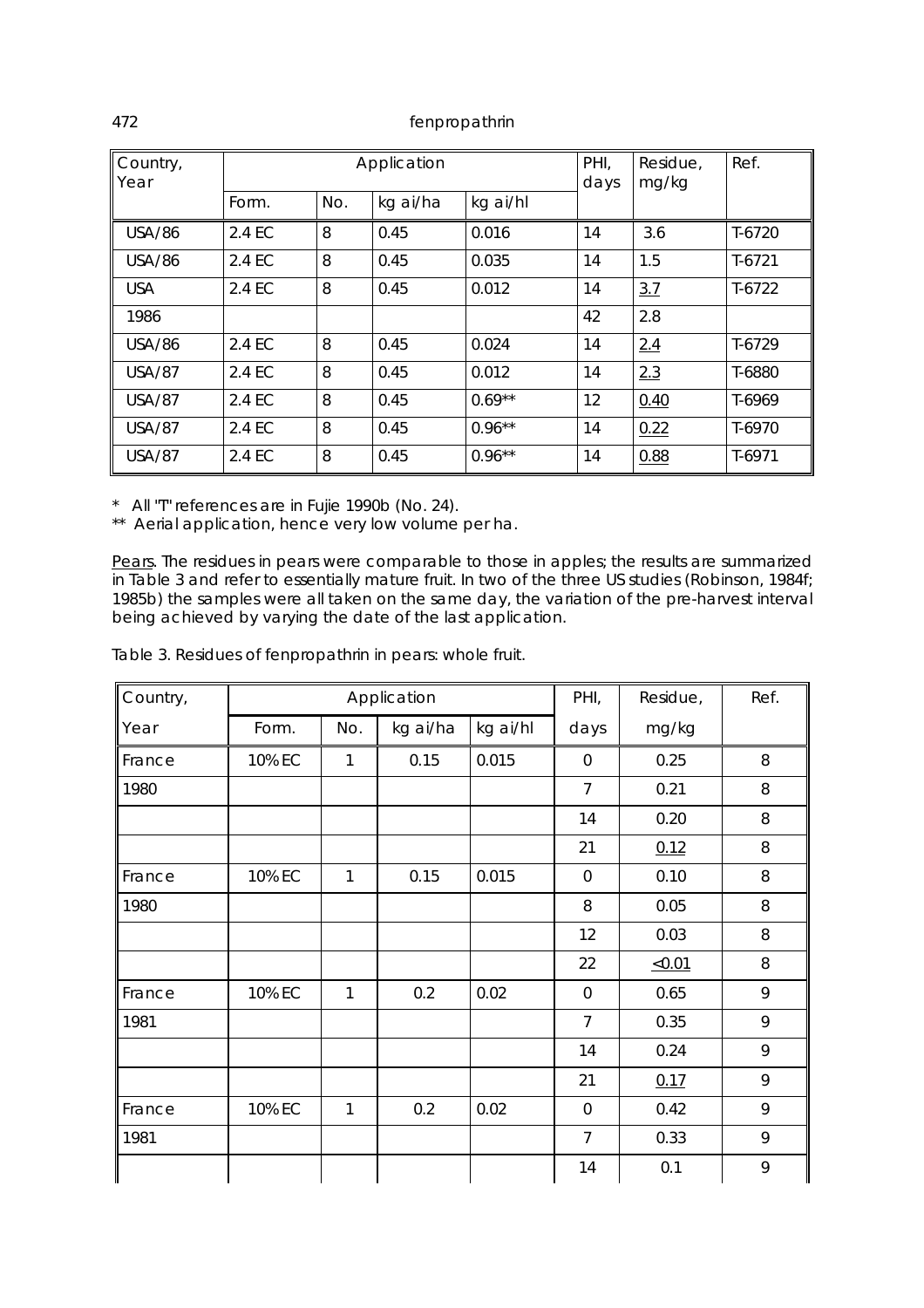| Country,      |        |                  | Application |          | PHI,             | Residue, | Ref. |
|---------------|--------|------------------|-------------|----------|------------------|----------|------|
| Year          | Form.  | No.              | kg ai/ha    | kg ai/hl | days             | mg/kg    |      |
|               |        |                  |             |          | 21               | 0.10     | 9    |
| France        | 10% EC | $\mathbf{1}$     | 0.2         | 0.02     | $\boldsymbol{0}$ | 0.19     | 9    |
| 1981          |        |                  |             |          | $\overline{7}$   | 0.17     | 9    |
|               |        |                  |             |          | 14               | 0.19     | 9    |
|               |        |                  |             |          | 21               | 0.17     | 9    |
| <b>USA/84</b> | 2.4 EC | 6                | 0.34        | 0.009    | 14               | 0.59     | 60   |
| <b>USA</b>    | 2.4 EC | 6                | 0.45        | 0.012    | $\overline{7}$   | 0.68     | 60   |
| 1984          |        |                  |             |          | 14               | 0.62     | 60   |
|               |        |                  |             |          | 21               | 0.56     | 60   |
|               |        |                  |             |          | 28               | 0.49     | 60   |
| <b>USA/84</b> | 2.4 EC | 6                | 0.34        | 0.009    | 14               | 0.39     | 61   |
| <b>USA</b>    | 2.4 EC | $\overline{2}$   | 0.45        | 0.012    | 14               | 0.27     | 61   |
| 1984          |        | 3                | 0.45        | 0.012    | 14               | 0.45     | 61   |
|               |        | 5                | 0.45        | 0.012    | 14               | 0.42     | 61   |
|               |        | 6                | 0.45        | 0.012    | 14               | 0.58     | 61   |
| <b>USA/85</b> | 2.4 EC | 6                | 0.45        | 0.012    | 14               | 1.2      | 79   |
| <b>USA</b>    | 2.4 EC | 6                | 0.34        | 0.009    | 14               | 0.94     | 62   |
| 1984          |        | 6                | 0.45        | 0.012    | 14               | 1.3      | 62   |
| <b>USA/84</b> | 2.4 EC | 6                | 0.34        | 0.024    | 14               | 1.3      | 63   |
| <b>USA</b>    | 2.4 EC | $\overline{2}$   | 0.45        | 0.016    | 14               | 1.2      | 64   |
| 1984          |        | $\overline{4}$   | 0.45        | 0.016    | 14               | 1.5      | 64   |
|               |        | 5                | 0.45        | 0.016    | 14               | 1.4      | 64   |
|               |        | 6                | 0.45        | 0.016    | 14               | 1.7      | 64   |
| <b>USA</b>    | 2.4 EC | $\boldsymbol{6}$ | 0.45        | 0.016    | $7\overline{ }$  | 2.3      | 65   |
| 1984          |        |                  |             |          | 14               | 1.9      | 65   |
|               |        |                  |             |          | 21               | 2.0      | 65   |
|               |        |                  |             |          | 28               | 0.95     | 65   |
| <b>USA</b>    | 2.4 EC | 6                | 0.11        | 0.003    | 14               | 0.70     | 37   |
| 1985          |        | 6                | 0.22        | 0.006    | 14               | 0.96     | 37   |
|               |        | 6                | 0.45        | 0.012    | 14               | 1.0      | 37   |
|               |        | 6                | 0.90        | 0.024    | 14               | 3.2      | 37   |
| <b>USA</b>    | 2.4 EC | $\overline{2}$   | 0.45        | 0.012    | 14               | 0.30     | 72   |
| 1985          |        | $\overline{4}$   | 0.45        | 0.012    | 14               | 0.63     | 72   |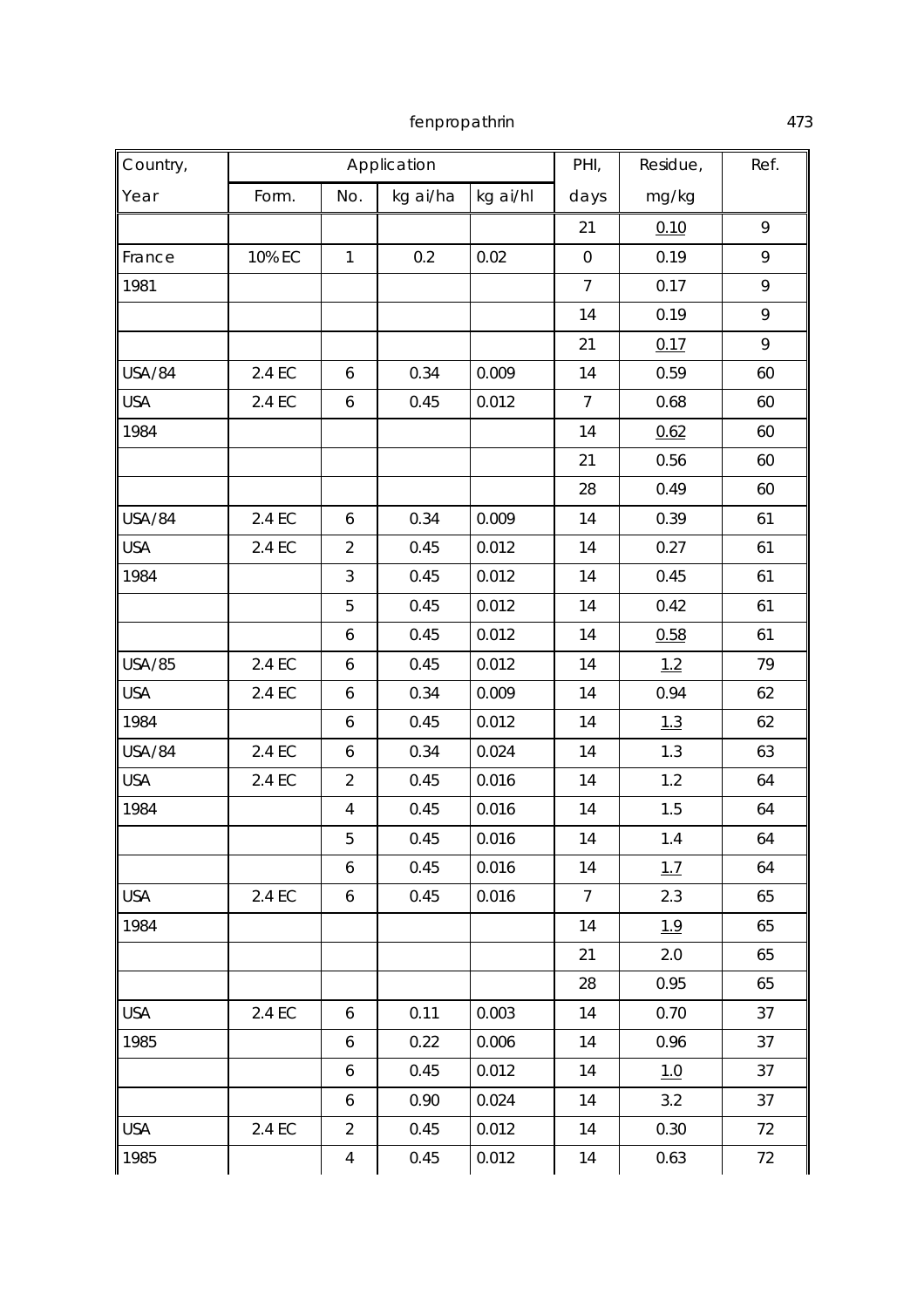| Country,      |        |     | Application |           | PHI,           | Residue, | Ref.     |
|---------------|--------|-----|-------------|-----------|----------------|----------|----------|
| Year          | Form.  | No. | kg ai/ha    | kg ai/hl  | days           | mg/kg    |          |
|               |        | 6   | 0.45        | 0.012     | 14             | 0.74     | 72       |
|               |        | 8   | 0.45        | 0.012     | 14             | 0.95     | 72       |
| <b>USA/85</b> | 2.4 EC | 8   | 0.45        | 0.012     | 21             | 0.09     | 72       |
| <b>USA</b>    | 2.4 EC | 6   | 0.45        | 0.012     | $\mathbf{1}$   | 1.5      | 73       |
| 1985          |        |     |             |           | $\overline{7}$ | 2.2      | 73       |
|               |        |     |             |           | 14             | 1.6      | 73       |
|               |        |     |             |           | 21             | 1.3      | 73       |
|               |        |     |             |           | 28             | 0.85     | 73       |
|               |        |     |             |           | 35             | 0.95     | 73       |
| <b>USA/86</b> | 2.4 EC | 6   | 0.45        | 0.048     | 14             | 1.1      | T-6709*  |
| <b>USA/86</b> | 2.4 EC | 6   | 0.45        | 0.012     | 14             | 2.9      | $T-6711$ |
| <b>USA/86</b> | 2.4 EC | 6   | 0.45        | 0.035     | 14             | 1.8      | $T-6712$ |
| <b>USA/86</b> | 2.4 EC | 6   | 0.45        | 0.016     | 14             | 2.4      | $T-6713$ |
| <b>USA/87</b> | 2.4 EC | 6   | 0.45        | 0.048     | 14             | 1.8      | T-6886   |
| <b>USA/87</b> | 2.4 EC | 6   | 0.45        | $0.24***$ | 14             | 0.3      | $T-6972$ |
| <b>USA/87</b> | 2.4 EC | 6   | 0.45        | $0.96***$ | 14             | 0.9      | $T-6973$ |

\* All "T" references are in Fujie 1988 (No. 22).

\*\* Aerial application, hence very low volume per ha.

Grapes. The data are shown in Table 4 and most of them refer to mature grapes, an exception being the results from Hungary at a 70-day pre-harvest interval. The US study T-6415 did not involve a variation of the date of the last application but the samples were all described as mature bunches so presumably the range of pre-harvest intervals was too narrow to have a significant effect on maturity. The other three relevant studies in the USA (T-6409, 6414 and 6835) were designed in such a way that the grapes were all harvested at a similar state of maturity.

| Country,              |        |     | Application |          | PHI, | Residue, | Ref. |
|-----------------------|--------|-----|-------------|----------|------|----------|------|
| Year                  | Form.  | No. | kg ai/ha    | kg ai/hl | days | mg/kg    |      |
| $\blacksquare$ France | 10% EC |     | 0.075       | 0.015    | 0    | 0.08     |      |
| 1980                  |        |     |             |          |      | 0.04     |      |
|                       |        |     |             |          | 14   | 0.02     |      |
|                       |        |     |             |          | 21   | 0.01     |      |

Table 4. Residues of fenpropathrin in grapes: whole fruit.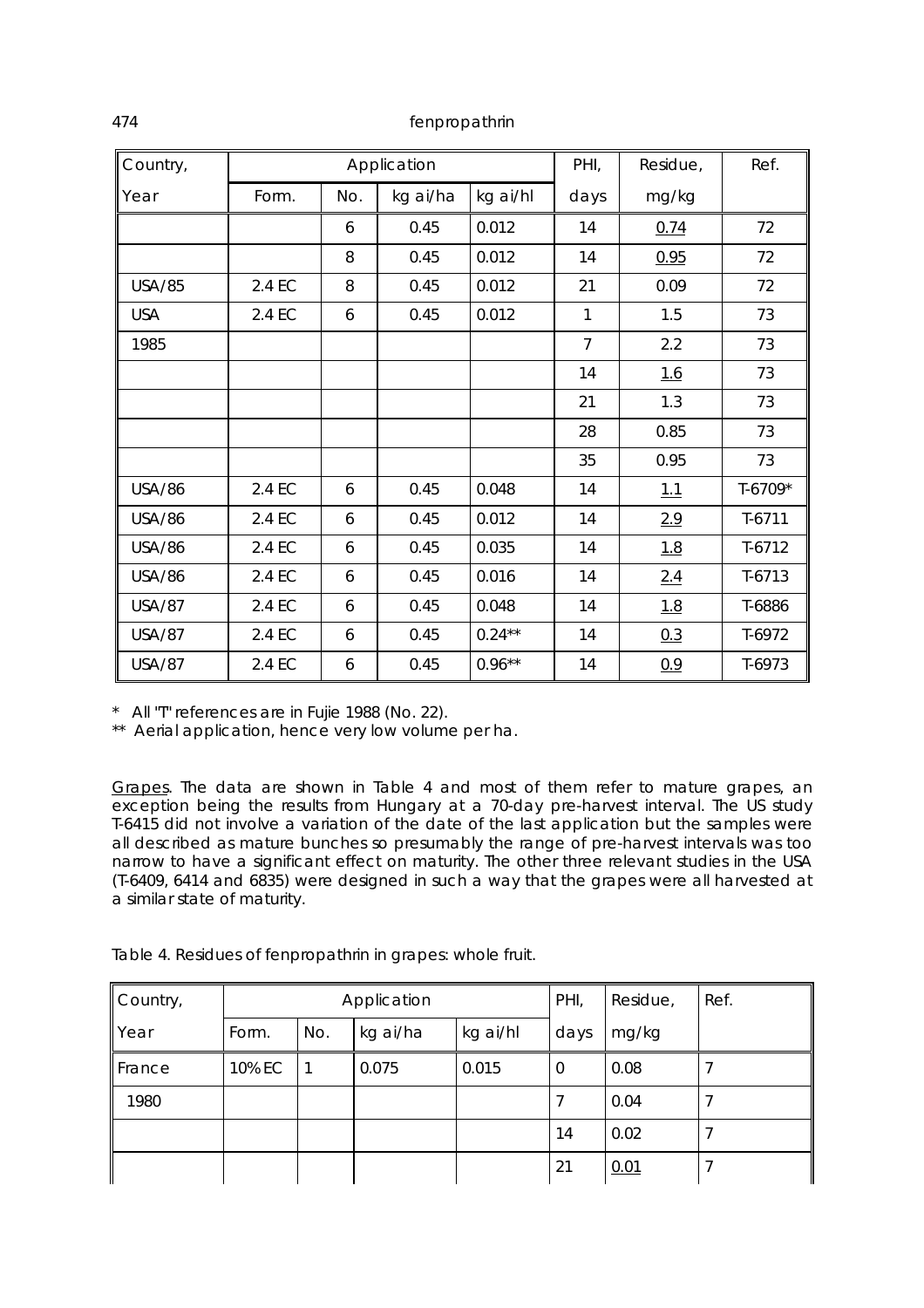| Country, |        |     | Application |          | PHI, | Residue, | Ref. |
|----------|--------|-----|-------------|----------|------|----------|------|
| Year     | Form.  | No. | kg ai/ha    | kg ai/hl | days | mg/kg    |      |
| France   | 10% EC |     | 0.075       | 0.015    | 0    | 0.41     |      |
| 1980     |        |     |             |          | 8    | 0.23     |      |
|          |        |     |             |          | 14   | 0.23     |      |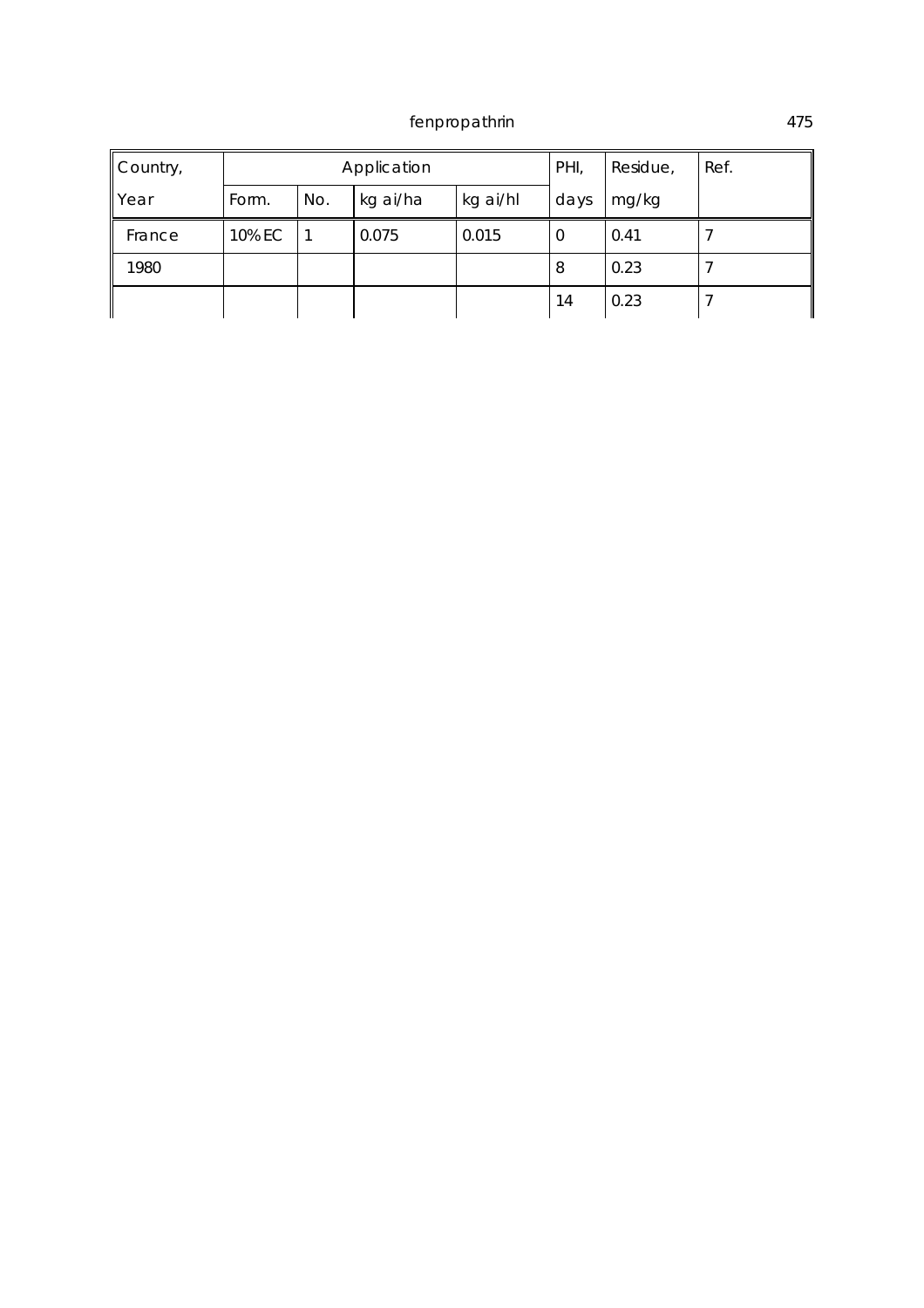| Country,      |        |                | Application  |                | PHI,             | Residue,     | Ref.             |
|---------------|--------|----------------|--------------|----------------|------------------|--------------|------------------|
| Year          | Form.  | No.            | kg ai/ha     | kg ai/hl       | days             | mg/kg        |                  |
|               |        |                |              |                | 21               | 0.12         | $\overline{7}$   |
| France        | 10% EC | 1              | 0.075        | 0.019          | $\overline{7}$   | 0.15         | $\boldsymbol{6}$ |
| 1978          |        |                |              |                | 14               | 0.10         | $\boldsymbol{6}$ |
|               |        |                |              |                | 24               | 0.06         | $\boldsymbol{6}$ |
| France        | 10% EC | $\mathbf{1}$   | 0.05         | 0.009          | 63               | 0.01         | $\boldsymbol{6}$ |
| 1978          |        | 1              | 0.075        | 0.014          | 63               | 0.02         | $\mathbf 6$      |
| Hungary       | 10% EC | $\mathbf{1}$   | 0.08         |                | $\boldsymbol{0}$ | 0.08         | 83               |
| 1983          |        |                |              |                | $\mathbf{1}$     | 0.09         | 83               |
|               |        |                |              |                | $\overline{4}$   | 0.11         | 83               |
|               |        |                |              |                | $\mathbf 6$      | 0.10         | 83               |
|               |        |                |              |                | 11               | 0.09         | 83               |
|               |        |                |              |                | 14               | 0.09         | 83               |
|               |        |                |              |                | 21               | 0.07         | 83               |
|               |        |                |              |                | 29               | 0.07         | 83               |
|               |        |                |              |                | 70               | 0.04         | 83               |
| Hungary       | 10% EC | $\overline{2}$ | 0.1          | 0.01           | $\mbox{O}$       | 0.19         | 30               |
| 1984          |        |                |              |                | $\mathbf{1}$     | 0.16         | 30               |
|               |        |                |              |                | 3                | 0.12         | 30               |
|               |        |                |              |                | $\, 8$           | 0.06         | 30               |
|               |        |                |              |                | 14               | 0.02         | 30               |
|               |        |                |              |                | 21               | 0.01         | 30               |
|               |        |                |              |                | 28               | < 0.005      | 30               |
|               |        |                |              |                | 35               | < 0.005      | 30               |
| <b>USA/82</b> | 2.4 EC | $\mathbf{1}$   | 0.45         | 0.024          | 21               | 0.11         | $\overline{4}$   |
| <b>USA/83</b> | 2.4 EC | $\overline{2}$ | 0.22<br>0.11 | 0.021<br>0.011 | 25<br>25         | 0.14<br>0.10 | $T-5952*$        |
| <b>USA/84</b> | 2.4 EC | $\overline{4}$ | 0.22         | 0.022          | 21               | 0.37         | $T-6077*$        |
| <b>USA/84</b> | 2.4 EC | $\overline{4}$ | 0.22         | 0.015          | 21               | 0.75         | $T-6078*$        |
| <b>USA/84</b> | 2.4 EC | $\overline{2}$ | 0.22         | 0.009          | 14               | 0.57         | $T-6079*$        |
| <b>USA/84</b> | 2.4 EC | $\mathbf{1}$   | 0.22         | 0.024          | 95               | 0.22         | $T-6081*$        |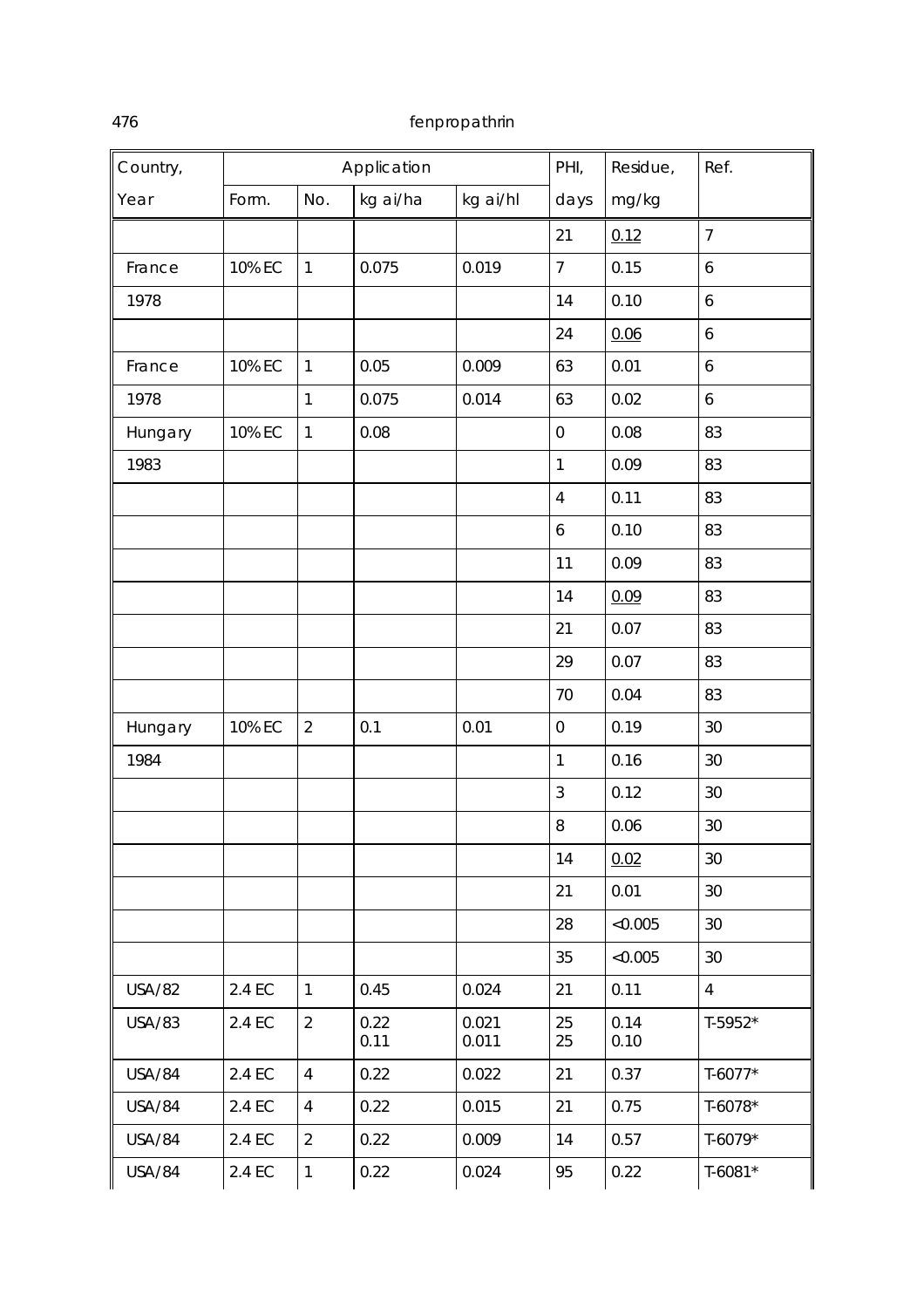| Country,      |        |                                | Application  |                | PHI,           | Residue,     | Ref.        |
|---------------|--------|--------------------------------|--------------|----------------|----------------|--------------|-------------|
| Year          | Form.  | No.                            | kg ai/ha     | kg ai/hl       | days           | mg/kg        |             |
| <b>USA/85</b> | 2.4 EC | $\overline{4}$                 | 0.22         | 0.022          | $\mathbf{1}$   | 0.42         | $T-6409*$   |
|               |        |                                |              |                | $\overline{7}$ | 0.65         |             |
|               |        |                                |              |                | 14             | 0.44         |             |
|               |        |                                |              |                | 21             | 0.52         |             |
|               |        |                                |              |                | 28             | 0.51         |             |
|               |        |                                |              |                | 35             | 0.83         |             |
| <b>USA/85</b> | 2.4 EC | $\overline{4}$                 | 0.056        | 0.003          | 21             | 0.11         | $T-6410*$   |
|               |        | $\overline{4}$                 | 0.11         | 0.006          | 21             | 0.13         |             |
|               |        | $\overline{4}$                 | 0.22         | 0.012          | 21             | 0.45         |             |
|               |        | $\overline{4}$                 | 0.45         | 0.024          | 21             | 1.2          |             |
| <b>USA/85</b> | 2.4 EC | $\mathbf{1}$<br>$\overline{2}$ | 0.22<br>0.22 | 0.012<br>0.012 | 21<br>21       | 0.28<br>0.58 | $T-6411*$   |
|               |        | 3                              | 0.22         | 0.012          | 21             | 0.89         |             |
|               |        | $\overline{4}$                 | 0.22         | 0.012          | 21             | 1.5          |             |
| <b>USA/85</b> | 2.4 EC | $\overline{4}$                 | 0.22         | 0.022          | 21             | 0.74         | $T-6412*$   |
| <b>USA/85</b> | 2.4 EC | $\overline{4}$                 | 0.22         | 0.016          | 21             | 3.1          | $T-6413*$   |
| <b>USA/85</b> | 2.4 EC | $\mathbf{1}$                   | 0.22         | 0.024          | $\mathbf{1}$   | 2.3          | $T-6414*$   |
|               |        |                                |              |                | $\overline{7}$ | 2.0          |             |
|               |        |                                |              |                | 14             | 1.7          |             |
|               |        |                                |              |                | 21             | 1.4          |             |
|               |        |                                |              |                | 28             | 0.5          |             |
|               |        |                                |              |                | 35             | 0.5          |             |
| <b>USA/85</b> | 2.4 EC | $\overline{4}$                 | 0.22         | 0.024          | $\mathbf{1}$   | 1.1          | $T-6415*$   |
|               |        |                                |              |                | $\overline{7}$ | 0.91         |             |
|               |        |                                |              |                | 14             | 0.67         |             |
|               |        |                                |              |                | 21             | 1.1          |             |
|               |        |                                |              |                | 28             | 0.73         |             |
|               |        |                                |              |                | 35             | 0.90         |             |
| <b>USA/85</b> | 2.4 EC | $\overline{4}$                 | 0.056        | 0.006          | 21             | 0.15         | $T - 6416*$ |
|               |        | $\overline{4}$                 | 0.11         | 0.012          | 21             | 0.27         |             |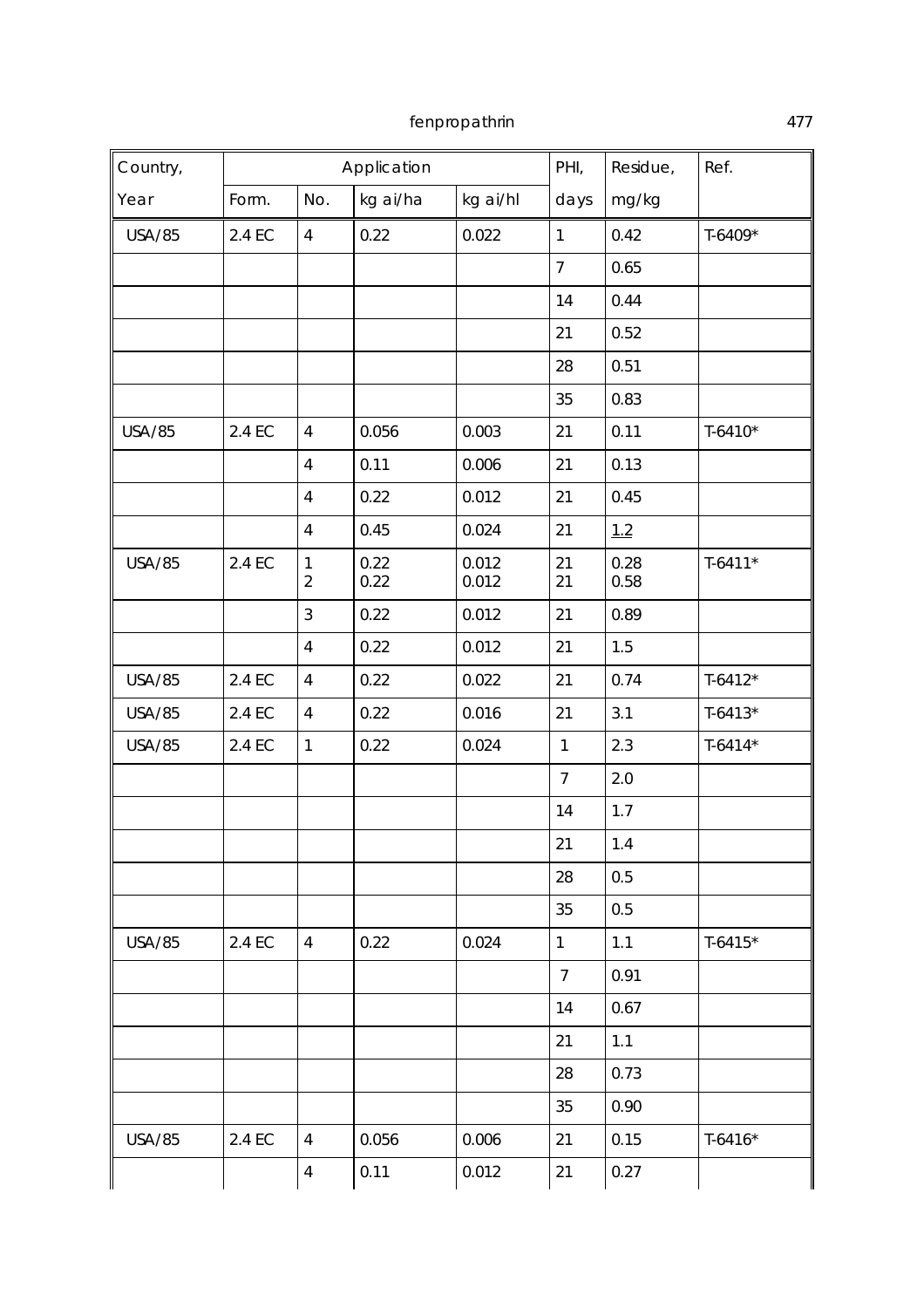| Country,      |        |                | Application |          | PHI,           | Residue, | Ref.       |
|---------------|--------|----------------|-------------|----------|----------------|----------|------------|
| Year          | Form.  | No.            | kg ai/ha    | kg ai/hl | days           | mg/kg    |            |
|               |        | $\overline{4}$ | 0.22        | 0.024    | 21             | 1.1      |            |
|               |        | $\overline{4}$ | 0.45        | 0.048    | 21             | 2.6      |            |
| <b>USA/85</b> | 2.4 EC | $\mathbf{1}$   | 0.22        | 0.024    | 21             | 0.21     | $T-6417*$  |
|               |        | $\overline{2}$ | 0.22        | 0.024    | 21             | 1.3      |            |
|               |        | $\mathfrak{Z}$ | 0.22        | 0.024    | 21             | 1.5      |            |
|               |        | $\overline{4}$ | 0.22        | 0.024    | 21             | 1.5      |            |
| <b>USA/86</b> | 2.4 EC | $\overline{4}$ | 0.22        | 0.024    | 19             | 1.1      | $T-6725*$  |
| <b>USA/86</b> | 2.4 EC | $\overline{4}$ | 0.22        | 0.024    | 14             | 1.4      | $T-6726*$  |
| <b>USA/86</b> | 2.4 EC | $\overline{4}$ | 0.22        | 0.022    | 21             | 1.0      | $T-6728*$  |
| <b>USA/86</b> | 2.4 EC | $\overline{4}$ | 0.22        | 0.024    | 21             | 1.4      | $T-6731*$  |
| <b>USA/86</b> | 2.4 EC | $\overline{4}$ | 0.22        | 0.024    | 21             | 5.6      | T-6829*    |
| <b>USA/86</b> | 2.4 EC | $\overline{4}$ | 0.41        | 0.023    | $\mathbf{1}$   | 0.99     | $T-6835*$  |
|               |        |                |             |          | $\overline{7}$ | 2.6      |            |
|               |        |                |             |          | 14             | 1.7      |            |
|               |        |                |             |          | 21             | 1.3      |            |
|               |        |                |             |          | 28             | 1.2      |            |
|               |        |                |             |          | 35             | 2.0      |            |
| <b>USA/90</b> | 2.4 EC | $\overline{4}$ | 0.22        | 0.098    | 21             | 0.81     | $T-7544**$ |
| <b>USA/90</b> | 2.4 EC | $\overline{4}$ | 0.22        | 0.094    | 21             | 0.53     | $T-7545**$ |
|               |        | $\overline{4}$ | 0.45        | 0.192    | 21             | 0.84     |            |

\* These "T"references are subdivisions of Fujie, 1990c (No. 25)

\*\* These "T"references are subdivisions of Fujie, 1992 (No. 26)

Cotton seed. The available results are shown in Table 5.

Table 5. Residues of fenpropathrin in cotton seed in the USA. All trials with 2.4 EC.

|               |     | Application |          | PHI, | Residue, | Ref. |
|---------------|-----|-------------|----------|------|----------|------|
| <b>I</b> Year | No. | kg ai/ha    | kg ai/hl | days | mg/kg    |      |
| 1975          | 11  | 0.22        | 0.24     | 20   | 0.03     | 75   |
| 1975          |     | 0.22        | 0.24     | 20   | 0.02     | 76   |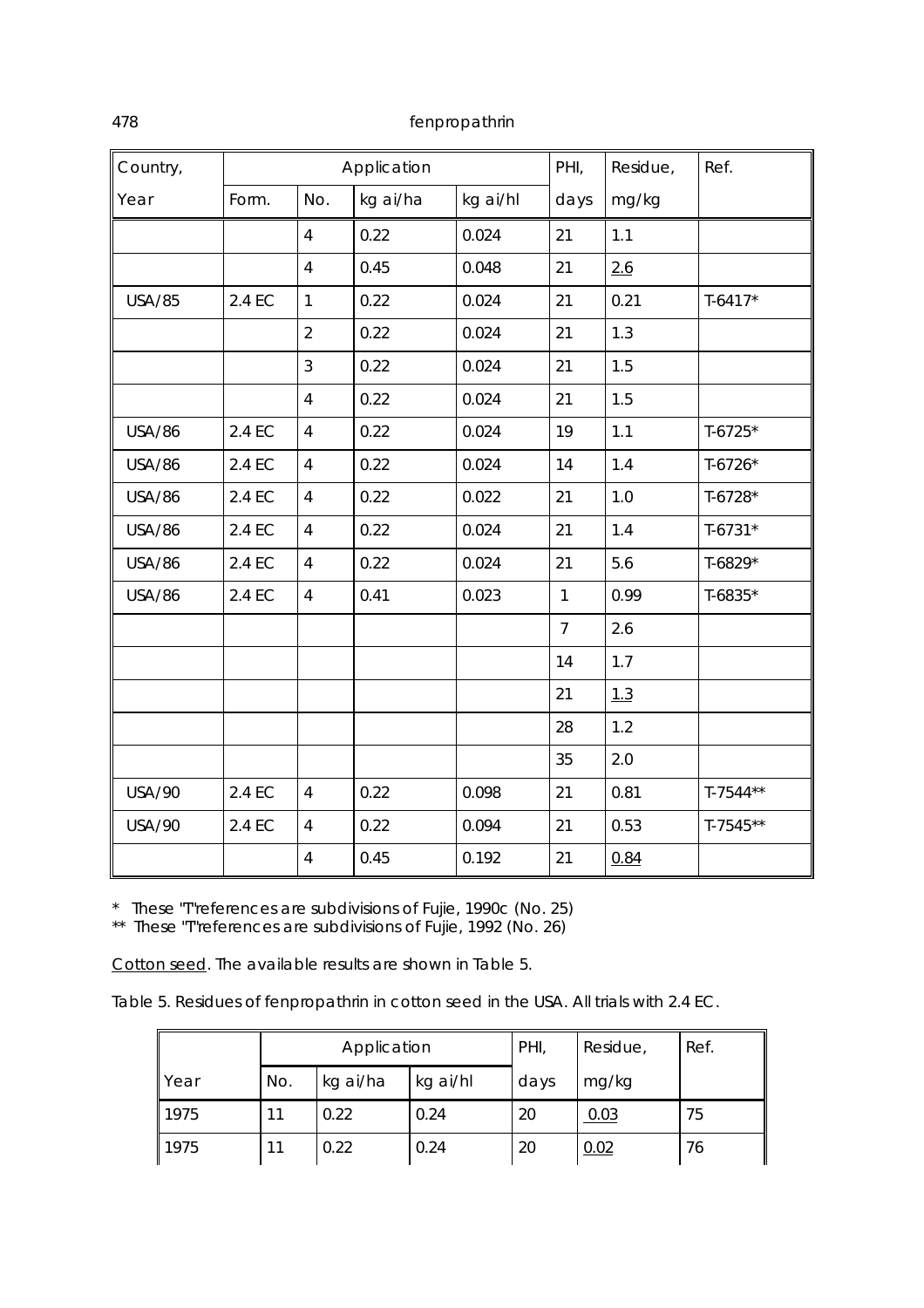|      |     | Application |          | PHI, | Residue, | Ref. |
|------|-----|-------------|----------|------|----------|------|
| Year | No. | kg ai/ha    | kg ai/hl | days | mg/kg    |      |
|      | 8   | 0.11        | 0.24     | 38   | < 0.01   | 57   |
| 1975 | 8   | 0.22        | 0.47     | 38   | < 0.01   | 57   |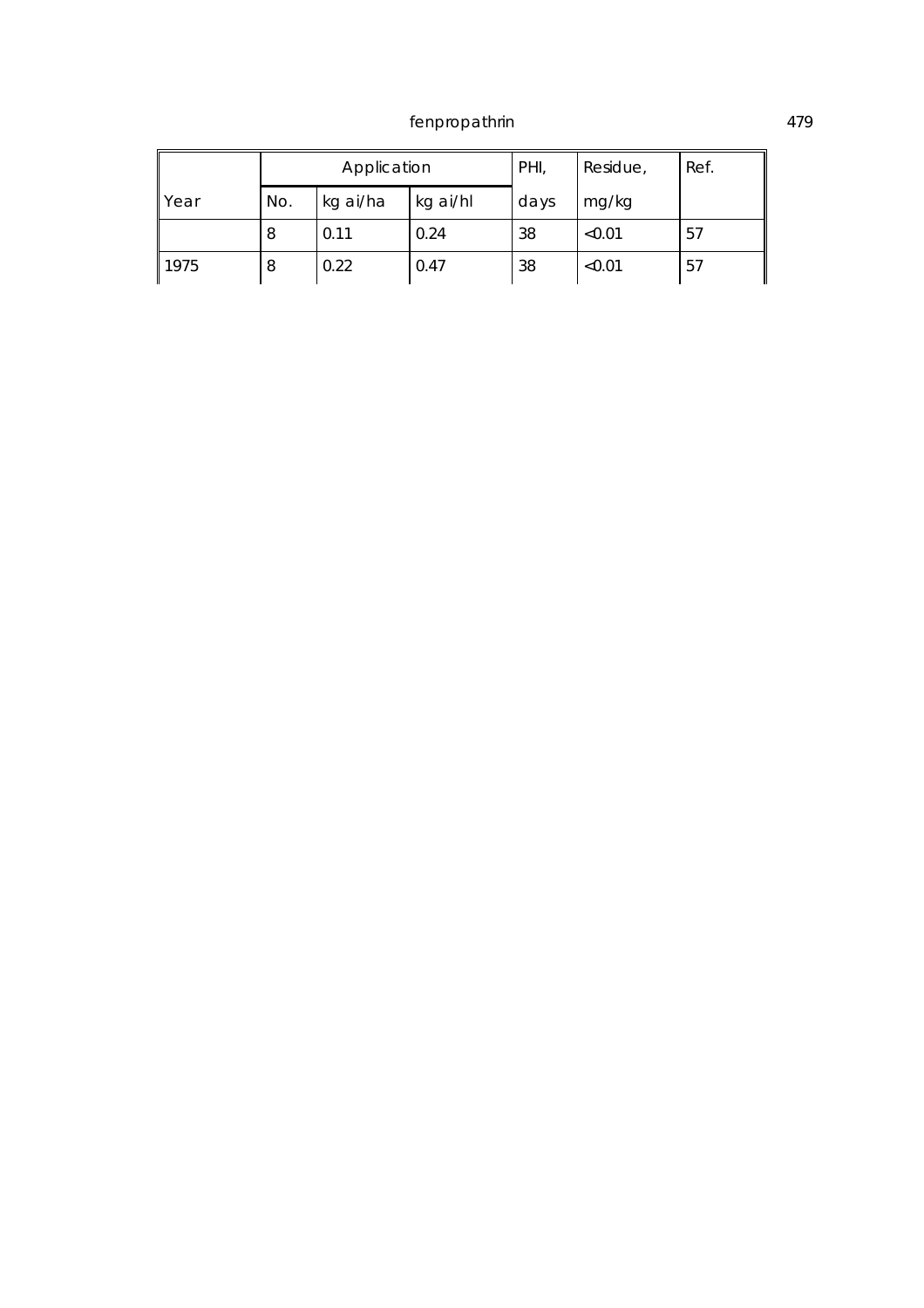|      |     | Application |             | PHI, | Residue, | Ref.           |
|------|-----|-------------|-------------|------|----------|----------------|
| Year | No. | kg ai/ha    | kg ai/hl    | days | mg/kg    |                |
|      | 17  | 0.11        | 0.24        | 44   | 0.03     | $\overline{2}$ |
| 1975 | 17  | 0.22        | 0.47        | 44   | 0.07     | $\overline{2}$ |
|      | 17  | 0.44        | 0.94        | 44   | 0.02     | $\overline{2}$ |
| 1975 | 8   | 0.22        | 0.47        | 22   | < 0.01   | 84             |
|      | 3   | 0.28        | 0.6         | 62   | < 0.05   | 74             |
| 1974 | 3   | 0.56        | 1.6         | 62   | < 0.05   | 74             |
|      | 3   | 0.28        | 0.6         | 62   | < 0.01   | 41             |
| 1974 | 3   | 0.56        | 1.2         | 62   | < 0.01   | 41             |
|      | 8   | 0.22        | 0.079       | 35   | < 0.01   | $T-6023*$      |
| 1983 | 8   | 0.45        | 0.16        | 35   | < 0.01   |                |
| 1983 | 8   | 0.11        | 0.094       | 33   | < 0.01   | $T-6024$       |
| 1984 | 10  | 0.22        | $0.47**$    | 18   | < 0.01   | T-6069         |
| 1984 | 9   | 0.22        | 0.24        | 21   | 0.02     | T-6070         |
| 1984 | 10  | 0.22        | 0.24        | 18   | 0.03     | $T-6071$       |
| 1984 | 10  | 0.22        | 0.24        | 21   | < 0.01   | $T-6072$       |
| 1984 | 10  | 0.22        | variable*** | 21   | 0.01     | $T-6073$       |
| 1984 | 11  | 0.22        | 0.094       | 34   | 0.26     | T-6074         |
| 1984 | 10  | 0.22        | 0.22        | 21   | < 0.01   | T-6075         |
| 1984 | 10  | 0.22        | 0.24        | 20   | 0.29     | T-6076         |
|      | 10  | 0.22        | 0.079       | 3    | 0.13     | T-6418         |
| 1985 | 10  | 0.15        |             | 10   | 0.15     |                |
|      | 14  | 0.03        |             | 14   | 0.03     |                |
|      | 21  | 0.12        |             | 21   | 0.12     |                |
|      | 28  | < 0.01      |             | 28   | < 0.01   |                |
|      | 35  | < 0.01      |             | 35   | < 0.01   |                |
|      | 10  | 0.11        | 0.039       | 21   | 0.02     | $T-6419$       |
| 1985 | 10  | 0.22        | 0.079       | 21   | 0.01     |                |
|      | 10  | 0.45        | 0.161       | 21   | 0.03     |                |
| 1985 | 10  | 0.22        | $0.24***$   | 21   | 0.02     | $T-6420$       |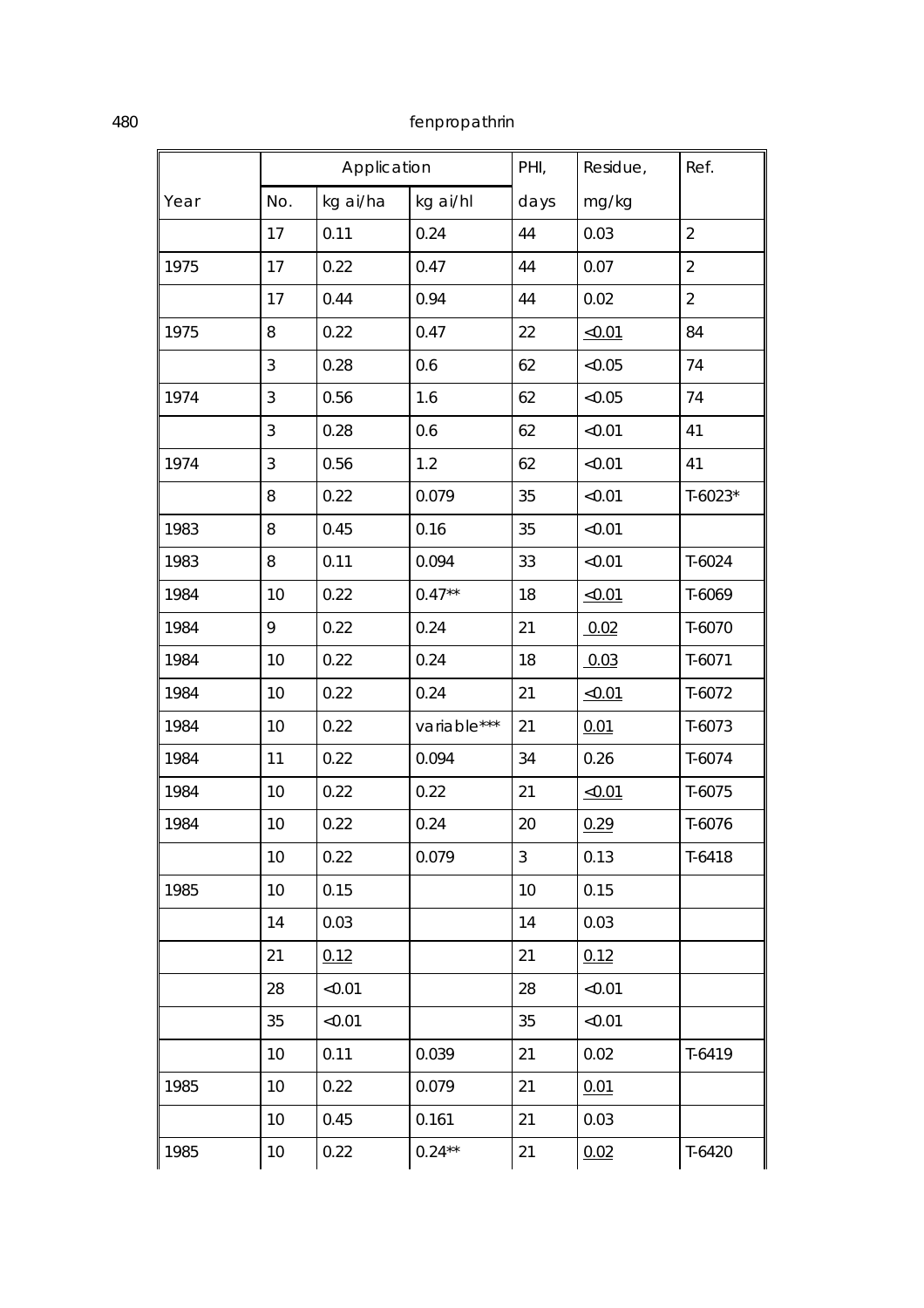|      |     | Application |           | PHI,           | Residue, | Ref.     |
|------|-----|-------------|-----------|----------------|----------|----------|
| Year | No. | kg ai/ha    | kg ai/hl  | days           | mg/kg    |          |
| 1985 | 10  | 0.22        | $0.47**$  | 21             | < 0.01   | $T-6421$ |
| 1985 | 10  | 0.22        | 0.52      | 21             | 0.08     | $T-6422$ |
| 1985 | 10  | 0.22        | 0.47      | $\mathfrak{Z}$ | 3.3      | $T-6423$ |
|      |     |             |           | $\overline{7}$ | 0.76     |          |
|      |     |             |           | 14             | 0.20     |          |
|      |     |             |           | 21             | 0.02     |          |
|      |     |             |           | 28             | 0.01     |          |
|      |     |             |           | 35             | < 0.01   |          |
| 1985 | 10  | 0.22        | 0.24      | 21             | < 0.01   | $T-6424$ |
| 1985 | 10  | 0.22        | 0.24      | 22             | <0.01    | $T-6425$ |
| 1985 | 10  | 0.22        | 0.47      | 30             | 0.01     | $T-6426$ |
|      | 10  | 0.11        | 0.12      | 21             | 0.09     | $T-6427$ |
| 1985 | 10  | 0.22        | 0.24      | $\mathfrak{Z}$ | 0.52     |          |
|      |     |             |           | $\overline{7}$ | 0.47     |          |
|      |     |             |           | 14             | 0.36     |          |
|      |     |             |           | 21             | 0.32     |          |
|      |     |             |           | 36             | 0.31     |          |
|      | 10  | 0.45        | 0.48      | $\overline{7}$ | 1.20     |          |
| 1986 | 8   | 0.22        | 0.08      | 21             | 1.0      | $T-6715$ |
| 1986 | 8   | 0.22        | 0.08      | 20             | 0.53     | $T-6716$ |
| 1986 | 8   | 0.22        | 0.24      | 21             | 0.07     | $T-6717$ |
| 1986 | 8   | 0.22        | 0.47      | 21             | 0.07     | $T-6718$ |
| 1987 | 8   | 0.22        | $1.18***$ | 21             | 0.27     | T-6967   |
| 1987 | 8   | 0.22        | $1.18***$ | 21             | < 0.01   | T-6968   |
| 1989 | 5   | 0.34        | 0.73      | 21             | 0.02     | T-7376   |
| 1989 | 5   | 0.34        | 0.073     | 21             | 0.01     | $T-7377$ |
| 1989 | 5   | 0.34        | 0.125     | 20             | 0.28     | T-7378   |
| 1989 | 5   | 0.34        | 0.073     | 21             | 0.06     | T-7379   |
|      |     | 0.34        | 0.73      | 21             | 0.06     | T-7380   |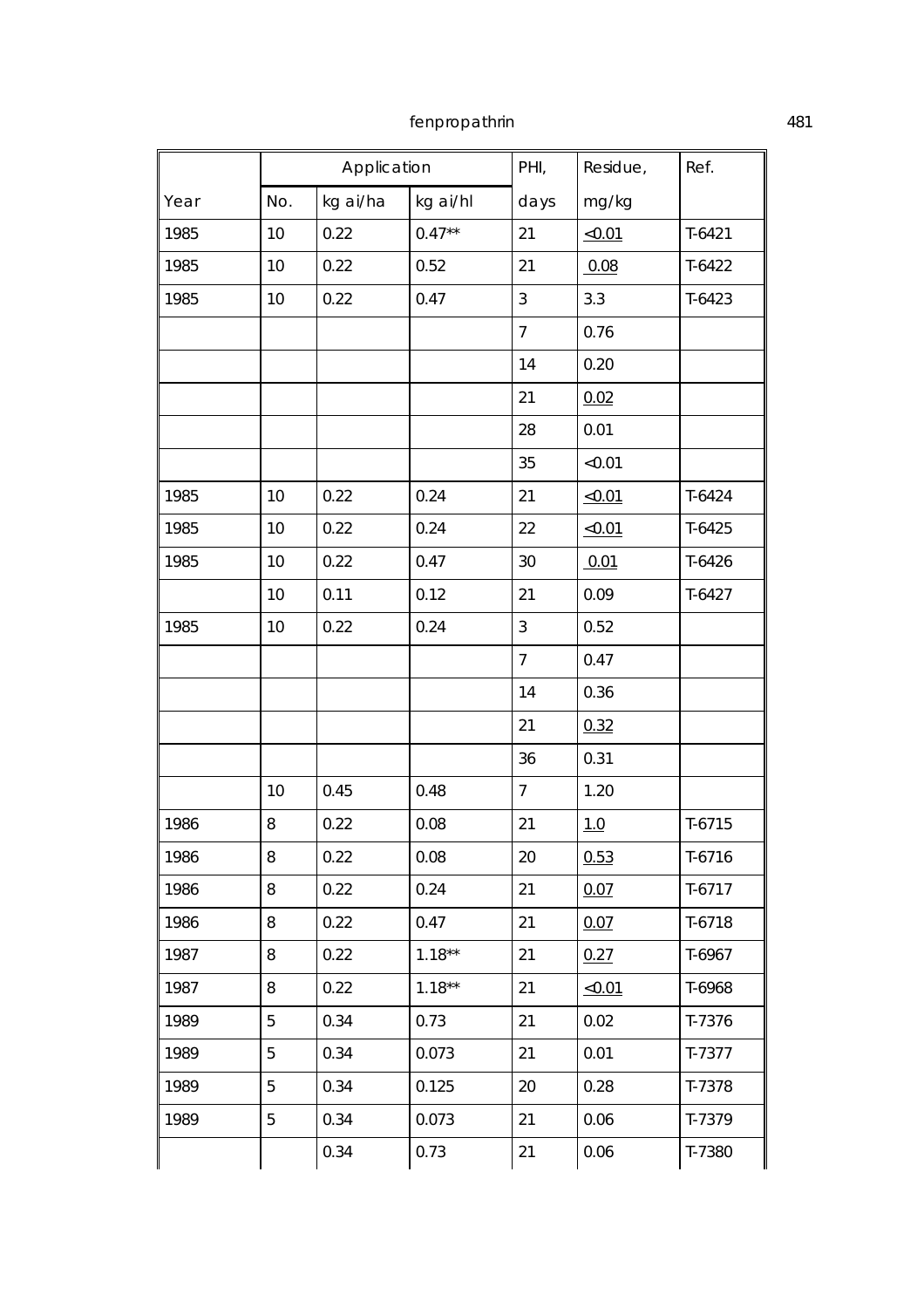|      |                             | Application |           | PHI, | Residue, | Ref.   |
|------|-----------------------------|-------------|-----------|------|----------|--------|
| Year | No.<br>kg ai/ha<br>kg ai/hl |             |           | days | mg/kg    |        |
| 1989 | 5                           | 0.34        | $3.64***$ | 21   | 0.03     | T-7381 |
| 1989 | 5                           | 0.34        | $3.64***$ | 21   | 0.04     | T-7382 |

\* The "T" references are subdivisions of Fujie, 1990a

\*\* Aerial application

\*\*\* The volumes applied varied from 430 to 700 l/ha

Gherkins. The data on gherkins shown in Table 6 were developed in greenhouse trials.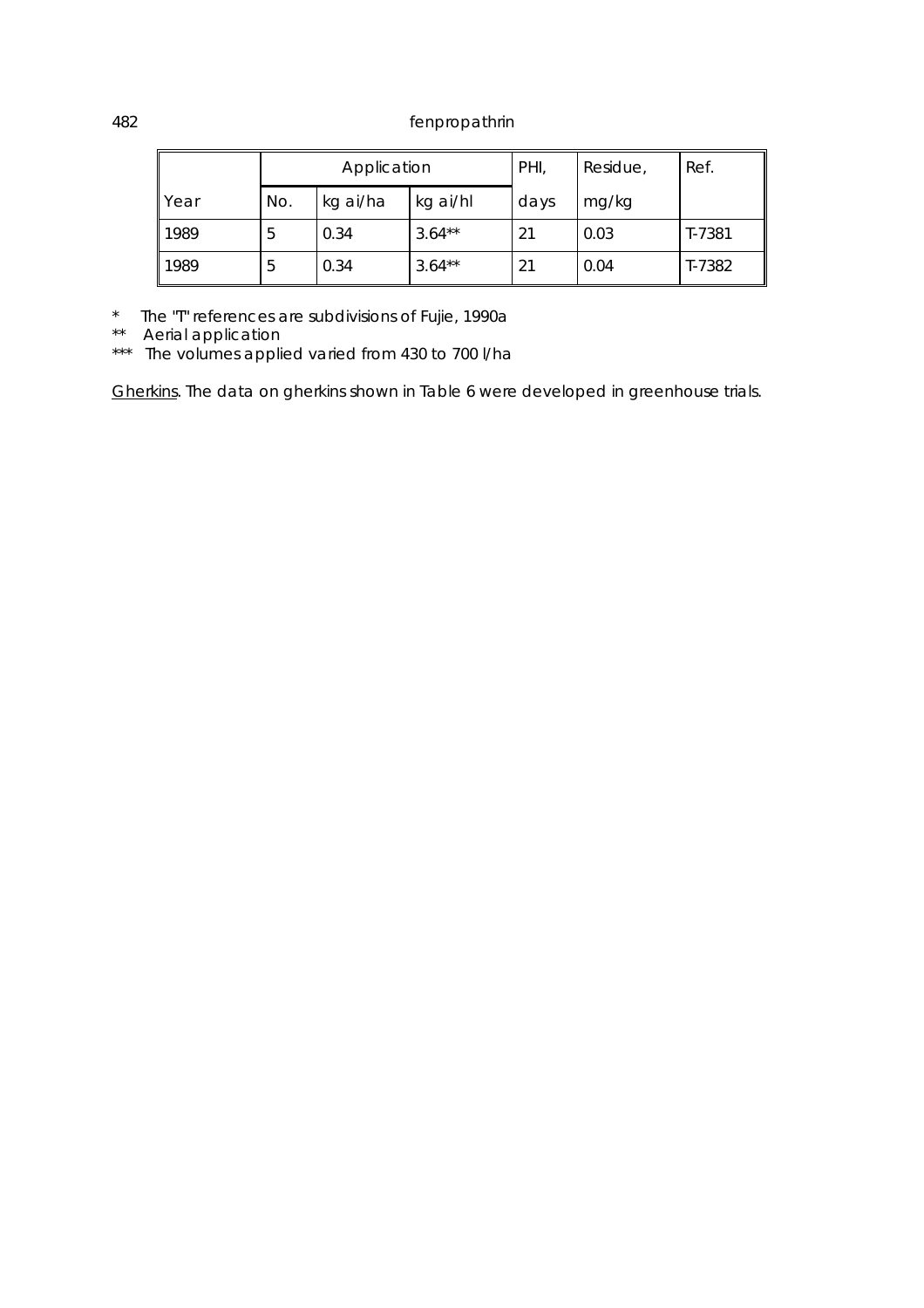| Country, |              |                | Application |          | PHI,             | Residue, | Ref. |
|----------|--------------|----------------|-------------|----------|------------------|----------|------|
| Year     | Form.        | No.            | kg ai/ha    | kg ai/hl | days             | mg/kg    |      |
| Denmark  | <b>5% EC</b> | $\mathbf{1}$   |             | 0.0075   | $\mathbf{1}$     | 0.05     | 42   |
| 1984     |              |                |             |          | $\overline{2}$   | 0.05     |      |
|          |              |                |             |          | $\overline{4}$   | 0.01     |      |
|          |              |                |             |          | $\overline{7}$   | < 0.01   |      |
| Germany  | 10% EC       | $\mathfrak{Z}$ | 0.08        | 0.009    | $\boldsymbol{0}$ | 0.04     | 93   |
| 1983     |              |                |             |          | $\mathbf{1}$     | 0.03     |      |
|          |              |                |             |          | $\overline{3}$   | < 0.01   |      |
|          |              |                |             |          | 5                | 0.01     |      |
|          |              |                |             |          | $\overline{7}$   | 0.01     |      |
| Germany  | 10% EC       | $\mathbf{3}$   | 0.08        | 0.009    | $\boldsymbol{0}$ | 0.10     | 94   |
| 1983     |              |                |             |          | $\mathbf{1}$     | < 0.01   |      |
|          |              |                |             |          | $\overline{3}$   | < 0.01   |      |
|          |              |                |             |          | 5                | < 0.01   |      |
|          |              |                |             |          | $\overline{7}$   | < 0.01   |      |
| Germany  | 10% EC       | $\mathfrak{Z}$ | 0.08        | 0.009    | $\boldsymbol{0}$ | 0.06     | 95   |
| 1983     |              |                |             |          | $\mathbf{1}$     | 0.07     |      |
|          |              |                |             |          | $\mathfrak{Z}$   | 0.02     |      |
|          |              |                |             |          | 5                | 0.03     |      |
|          |              |                |             |          | $\overline{7}$   | 0.02     |      |
| Germany  | 10% EC       | $\mathfrak{Z}$ | 0.08        | 0.009    | $\boldsymbol{0}$ | 0.08     | 96   |
| 1983     |              |                |             |          | $\mathbf{1}$     | 0.15     |      |
|          |              |                |             |          | $\overline{3}$   | 0.10     |      |
|          |              |                |             |          | 5                | 0.07     |      |
|          |              |                |             |          | $\overline{7}$   | 0.03     |      |

## Table 6. Residues of fenpropathrin in greenhouse gherkins

Egg plants. The results in Table 7 were submitted by Spain.

Table 7. Residues of fenpropathrin in egg plants, reference 97, all trials with 10% EC. No information on year.

| Country, | Application | PHI, | $\vert$ Residue, |
|----------|-------------|------|------------------|
|----------|-------------|------|------------------|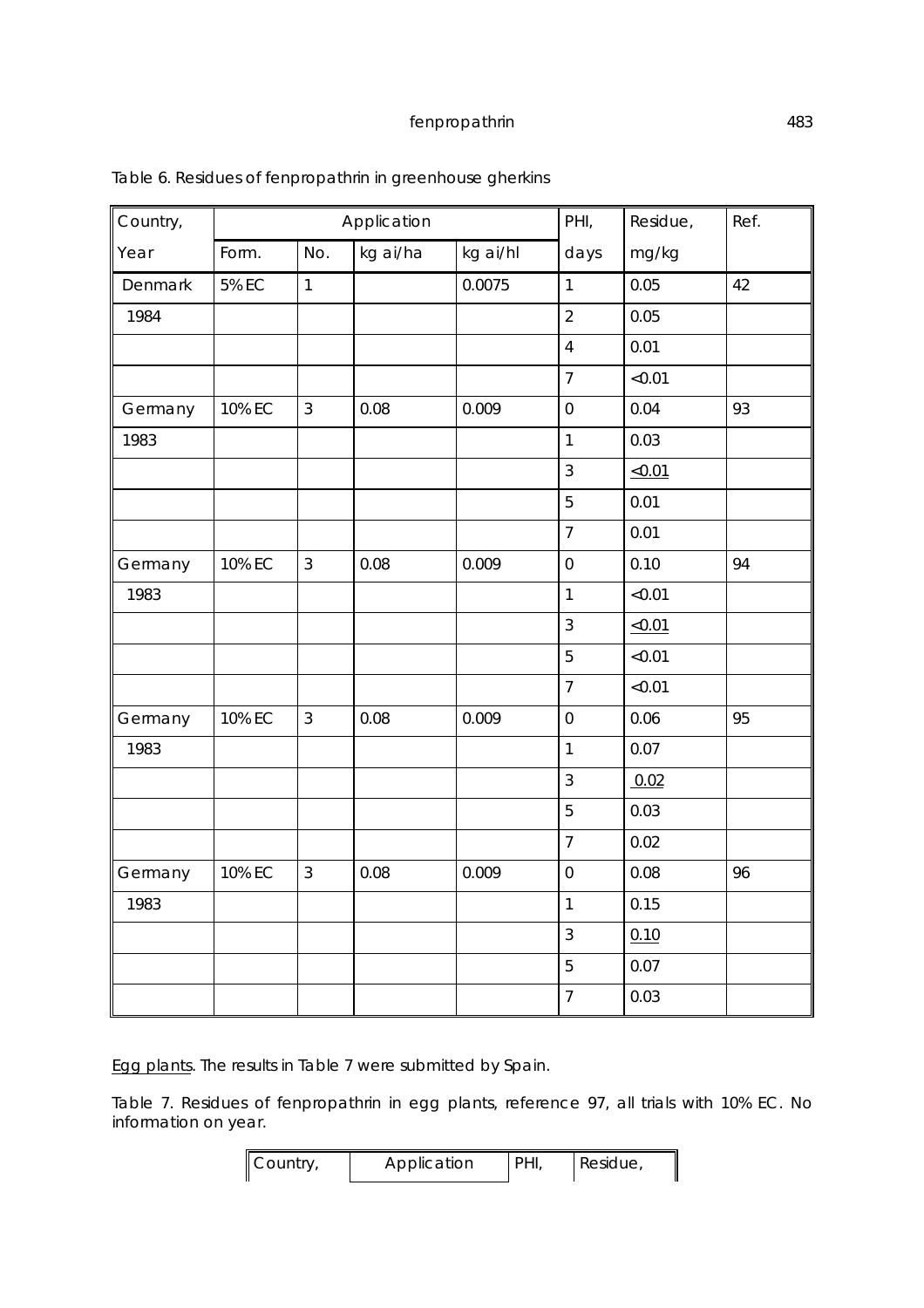| Year   | No.            | kg ai/hl | days             | mg/kg  |
|--------|----------------|----------|------------------|--------|
| Japan  | 3              | 0.01     | 1                | 0.12   |
|        |                |          | 3                | 0.04   |
|        |                |          | $\overline{7}$   | 0.005  |
| Japan  | 3              | 0.01     | 1                | 0.19   |
|        |                |          | 3                | 0.16   |
|        |                |          | $\overline{7}$   | 0.09   |
| Japan  | 5              | 0.01     | 1                | 0.12   |
|        |                |          | 3                | 0.04   |
|        |                |          | $\overline{7}$   | 0.06   |
| Japan  | 5              | 0.01     | 1                | 0.18   |
|        |                |          | 3                | 0.16   |
|        |                |          | $\overline{7}$   | 0.07   |
| France | $\mathbf{1}$   | 0.015    |                  | fruit  |
|        |                |          | 0                | 0.07   |
|        |                |          | $\overline{7}$   | 0.06   |
|        |                |          | 14               | < 0.01 |
|        |                |          | 21               | < 0.01 |
|        |                |          |                  | pulp   |
|        |                |          | $\mathbf 0$      | < 0.01 |
|        |                |          | $\overline{7}$   | < 0.01 |
|        |                |          | 14               | <0.01  |
|        |                |          | 21               | < 0.01 |
| France | $\overline{2}$ | 0.015    |                  | fruit  |
|        |                |          | 0                | 0.08   |
|        |                |          | $\overline{7}$   | 0.01   |
|        |                |          | 14               | < 0.01 |
|        |                |          | 21               | < 0.01 |
|        |                |          |                  | pulp   |
|        |                |          | $\boldsymbol{0}$ | < 0.01 |
|        |                |          | $\overline{7}$   | < 0.01 |
|        |                |          | 14               | < 0.01 |
|        |                |          | 21               | < 0.01 |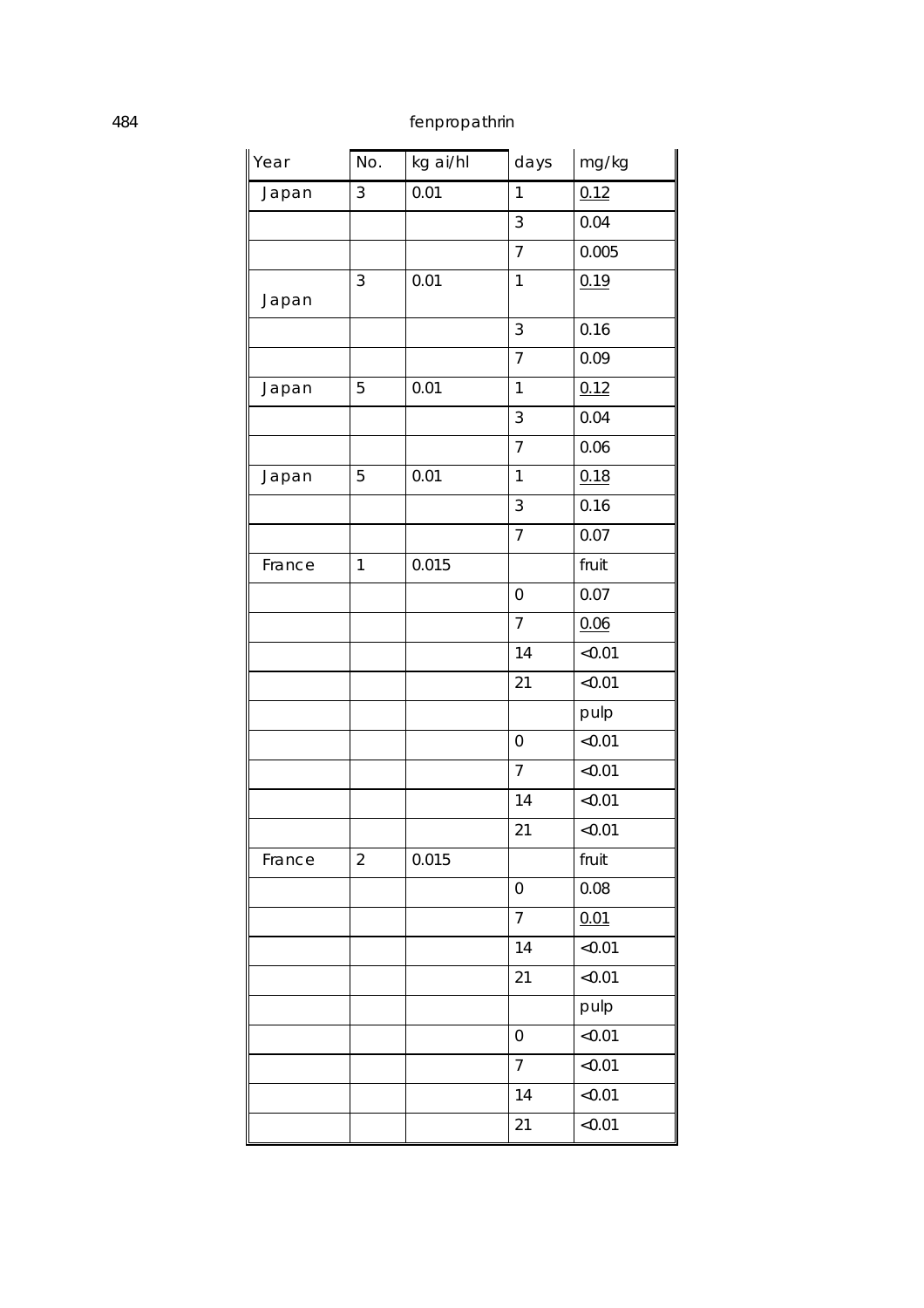Sweet peppers. The results of 7 Spanish trials, 4 Japanese trials and 1 trial from Denmark are summarized in Table 8.

Table 8. Residues of fenpropathrin in sweet peppers, reference 97, all trials with 10% EC.

| Country | Application | PHI, days Residue, |       |
|---------|-------------|--------------------|-------|
| year    |             |                    | mg/kg |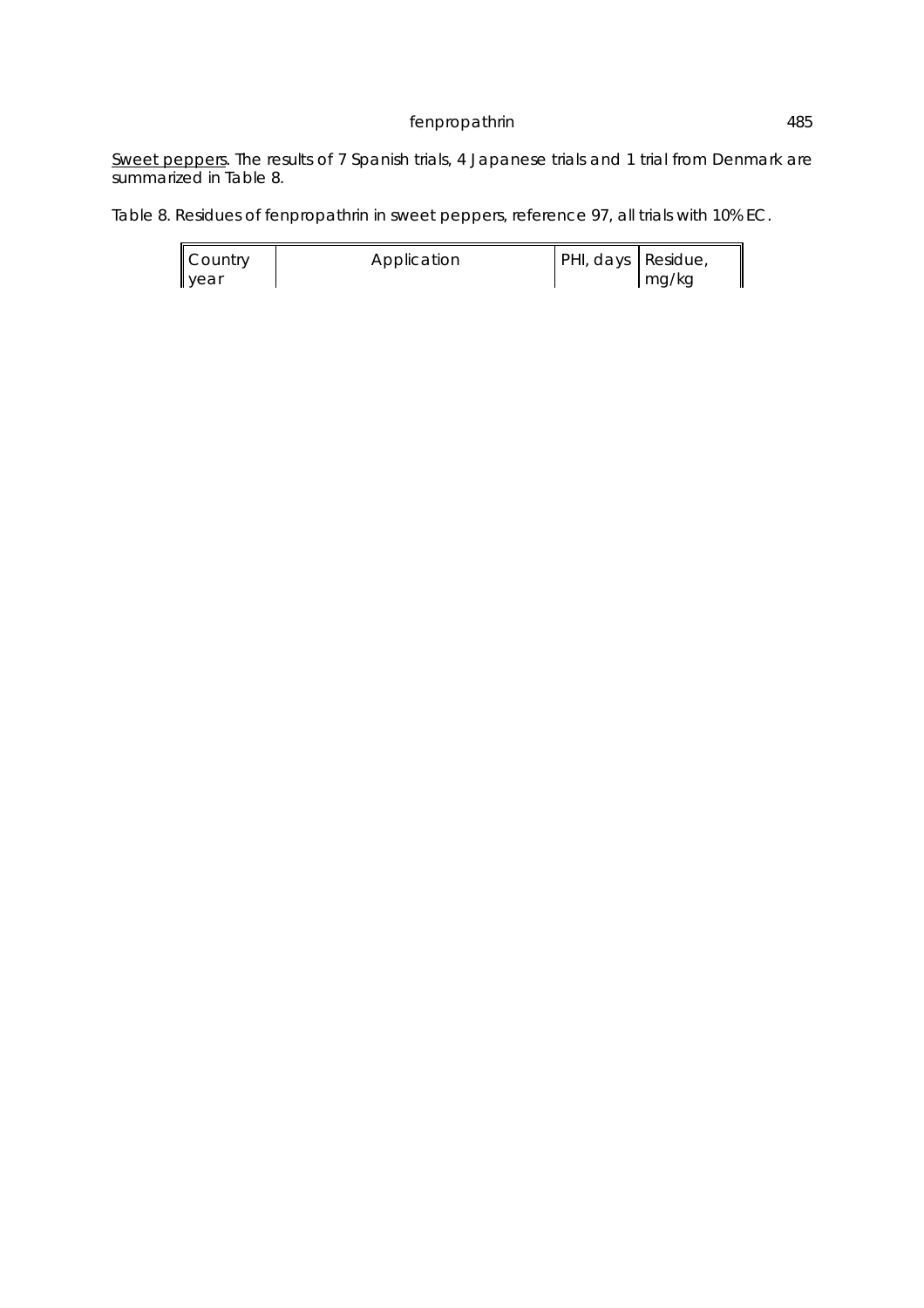|          | No.            | kg ai/ha | kg ai/hl |                  |             |
|----------|----------------|----------|----------|------------------|-------------|
| Japan*   | $\mathfrak{Z}$ |          | 0.01     | $\mathbf{1}$     | 0.91        |
| outdoor  |                |          |          | 3                | 0.86        |
|          |                |          |          | $\overline{7}$   | 0.32        |
| Japan*   | 5              |          | 0.01     | 1                | 0.88        |
| outdoor  |                |          |          | 3                | 0.58        |
|          |                |          |          | $\overline{7}$   | 0.42        |
| Japan*   | 3              |          | 0.01     | 1                | 0.92        |
| outdoor  |                |          |          | 3                | 0.68        |
|          |                |          |          | $\overline{7}$   | 0.24        |
| Japan*   | 5              |          | 0.01     | 1                | <u>1.18</u> |
| outdoor  |                |          |          | 3                | 0.76        |
|          |                |          |          | $\overline{7}$   | 0.48        |
| Denmark* | $\mathbf{1}$   |          | 0.0075   | 0                | 0.13        |
| outdoor  |                |          |          | $\overline{2}$   | 0.16        |
|          |                |          |          | 5                | 0.21        |
|          |                |          |          | 6                | 0.17        |
|          |                |          |          | 13               | 0.12        |
| Spain    | 3              | 0.18     | 0.01     | $\boldsymbol{0}$ | 0.30        |
| 1986     |                |          |          | 4                | 0.20        |
| outdoor  |                |          |          | $\overline{7}$   | 0.08        |
|          |                |          |          | 14               | 0.03        |
| Spain    | 3              | 0.18     | 0.01     | $\boldsymbol{0}$ | 0.20        |
| 1986     |                |          |          | $\overline{4}$   | 0.170       |
| outdoor  |                |          |          | $\overline{7}$   | 0.07        |
|          |                |          |          | 14               | 0.04        |
| Spain    | 3              | 0.18     | 0.01     | $\boldsymbol{0}$ | 0.28        |
| 1986     |                |          |          | $\overline{4}$   | 0.17        |
| outdoor  |                |          |          | $\overline{7}$   | 0.07        |
| Spain    | $\mathbf{1}$   | 0.15     | 0.01     | $\overline{2}$   | 0.52        |
| 1988     |                |          |          | $\overline{7}$   | 0.04        |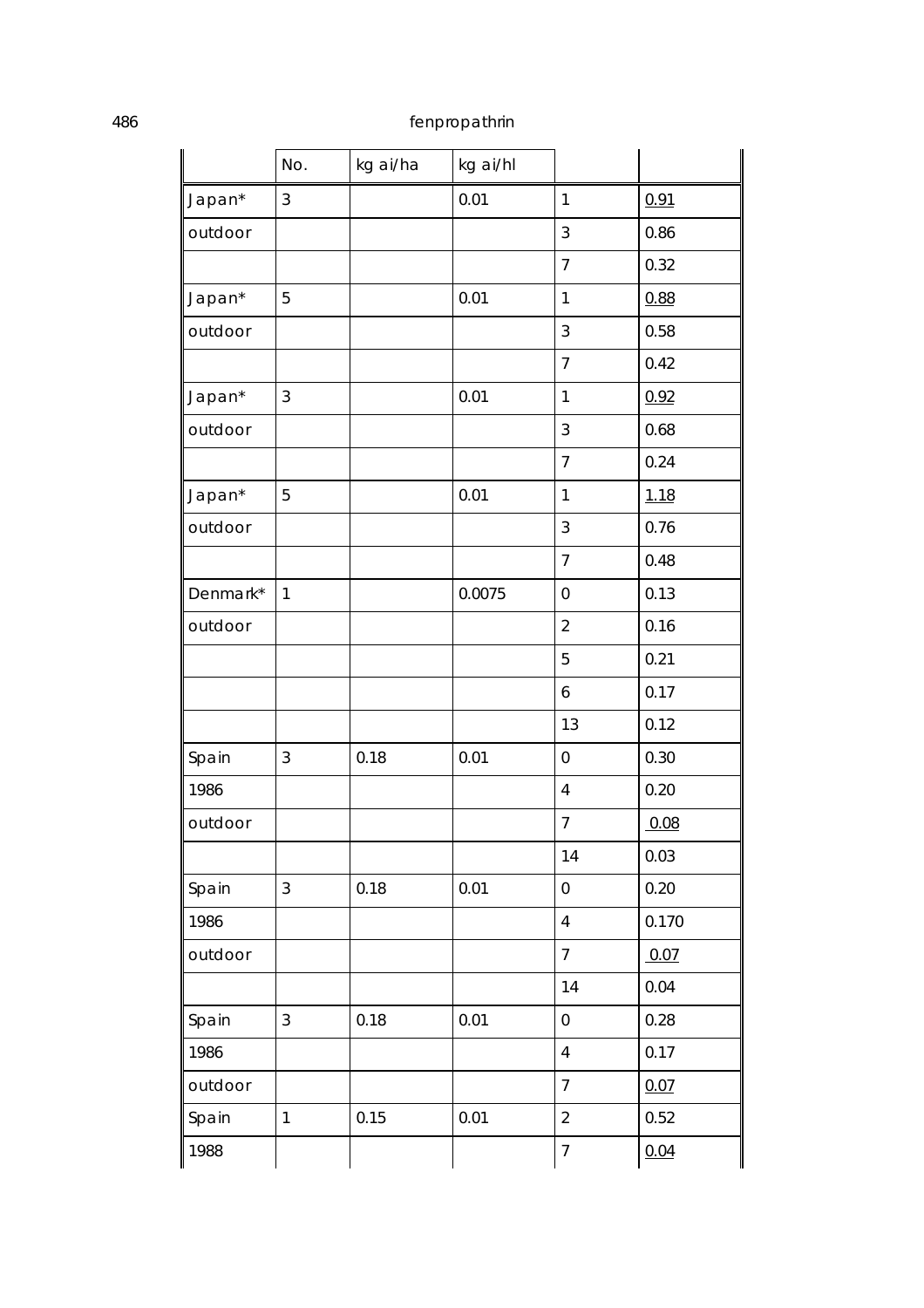| Country<br>year |              | Application |          | PHI, days      | Residue,<br>mg/kg |  |
|-----------------|--------------|-------------|----------|----------------|-------------------|--|
|                 | No.          | kg ai/ha    | kg ai/hl |                |                   |  |
| indoor          |              |             |          | 11             | 0.16              |  |
| Spain           | $\mathbf{1}$ | 0.15        | 0.01     | $\overline{2}$ | 0.38              |  |
| 1988            |              |             |          | 7              | 0.25              |  |
| indoor          |              |             |          | 11             | 0.45              |  |
|                 |              |             |          | 15             | 0.17              |  |
| Spain           | $\mathbf{1}$ | 0.15        | 0.01     | $\overline{2}$ | 0.39              |  |
| 1988            |              |             |          | $\overline{7}$ | 0.15              |  |
| indoor          |              |             |          | 11             | 0.15              |  |
|                 |              |             |          | 15             | 0.21              |  |
| Spain           | 1            | 0.15        | 0.01     | $\overline{2}$ | 0.34              |  |
| 1988            |              |             |          | $\overline{7}$ | 0.38              |  |
| indoor          |              |             |          | 11             | 0.11              |  |
|                 |              |             |          | 15             | 0.15              |  |

\* No information on year. Trials were submitted by Spain.

Tomatoes. The results of trials from Denmark and Germany are summarized in Table 9.

Table 9. Residues of fenpropathrin in tomatoes.

| Country, | Application  |     | PHI,     | Residue, | Ref. |                     |         |
|----------|--------------|-----|----------|----------|------|---------------------|---------|
| Year     | Form.        | No. | kg ai/ha | kg ai/hl | days | mg/kg               |         |
| Denmark  | <b>5% EC</b> | 1   |          | 0.0075   | 1    | 0.08                | 42      |
| 1984     |              |     |          |          | 3    | 0.08                |         |
| Indoor   |              |     |          |          | 5    | 0.17                |         |
|          |              |     |          |          | 7    | 0.09                |         |
|          |              |     |          |          | 14   | 0.05                |         |
| Germany  | 10% EC       | 3   | 0.08     | 0.009    | 0    | < 0.01 < 0.01       | $85:1*$ |
| 1983     |              |     |          |          | 1    | < 0.01 < 0.01       |         |
| Indoor   |              |     |          |          | 3    | $\le 0.01 \le 0.01$ |         |
|          |              |     |          |          | 5    | $0.01$ $0.01$       |         |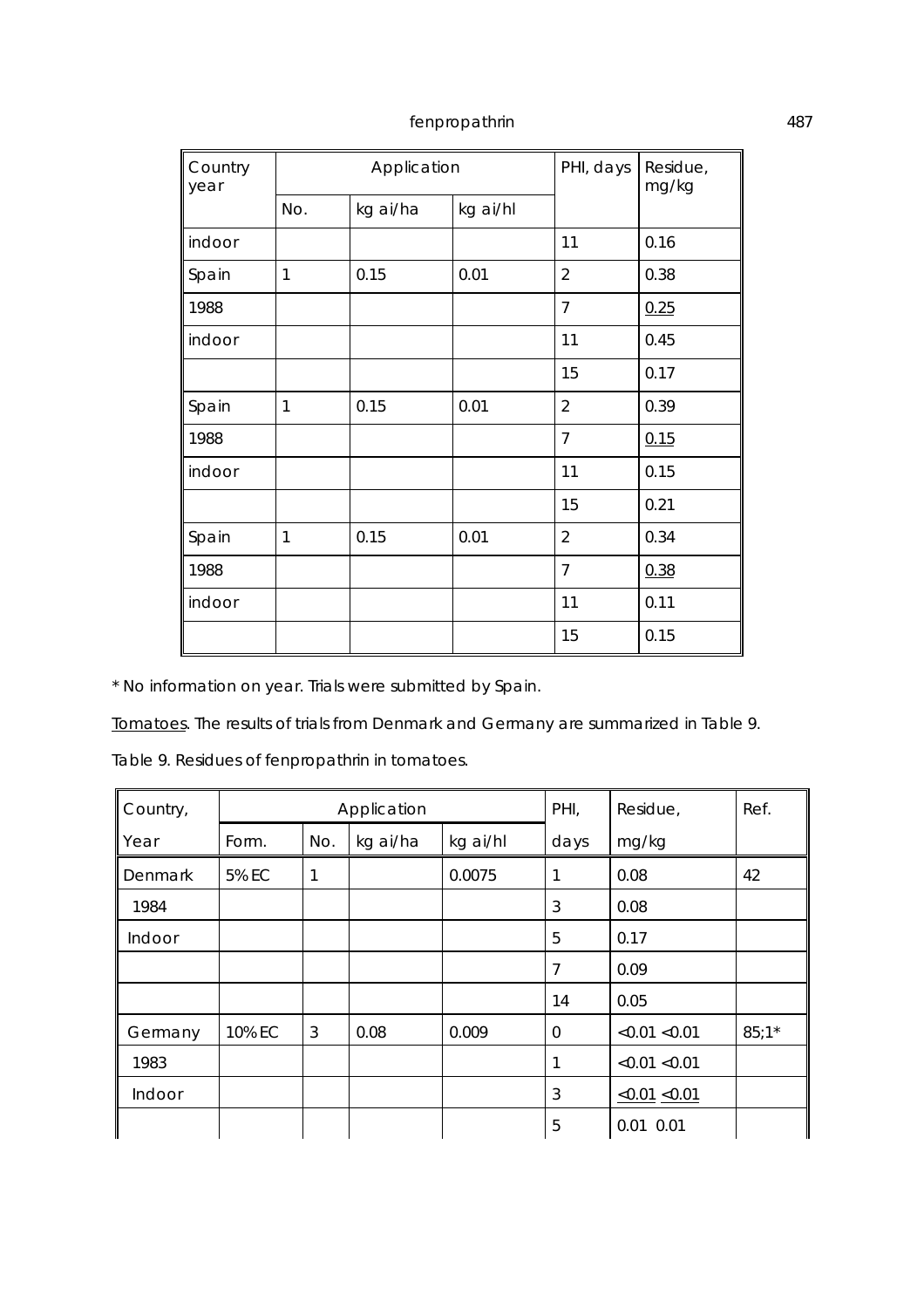| Country, |        |                | Application |          | PHI,             | Residue,<br>Ref.    |      |
|----------|--------|----------------|-------------|----------|------------------|---------------------|------|
| Year     | Form.  | No.            | kg ai/ha    | kg ai/hl | days             | mg/kg               |      |
|          |        |                |             |          | $\overline{7}$   | 0.03 0.03           |      |
| Germany  | 10% EC | $\mathfrak{Z}$ | 0.08        | 0.009    | 0                | 0.26 0.21           | 86;1 |
| 1983     |        |                |             |          | $\mathbf{1}$     | 0.28 0.22           |      |
| Indoor   |        |                |             |          | 3                | $0.19$ $0.15$       |      |
|          |        |                |             |          | 5                | 0.51 0.41           |      |
|          |        |                |             |          | $\overline{7}$   | 0.07 0.06           |      |
| Germany  | 10% EC | 3              | 0.08        | 0.009    | $\boldsymbol{0}$ | $0.12$ $0.12$       | 87;1 |
| 1983     |        |                |             |          | 1                | 0.18 0.19           |      |
| Indoor   |        |                |             |          | 3                | $0.16$ 0.17         |      |
|          |        |                |             |          | 5                | 0.13 0.14           |      |
|          |        |                |             |          | $\overline{7}$   | 0.22 0.23           |      |
| Germany  | 10% EC | 3              | 0.08        | 0.009    | 0                | $0.11$ $0.11$       | 88;1 |
| 1983     |        |                |             |          | 1                | 0.09 0.09           |      |
| Indoor   |        |                |             |          | 3                | $\le 0.01 \le 0.01$ |      |
|          |        |                |             |          | 5                | $0.02$ $0.02$       |      |
|          |        |                |             |          | $\overline{7}$   | 0.03 0.03           |      |
| Germany  | 10% EC | 3              | 0.08        | 0.009    | 0                | 0.08 0.07           | 89;1 |
| 1983     |        |                |             |          | $\mathbf{1}$     | $0.21$ $0.18$       |      |
| Indoor   |        |                |             |          | $\sqrt{3}$       | $0.17$ 0.15         |      |
|          |        |                |             |          | 5                | 0.08 0.07           |      |
|          |        |                |             |          | $\overline{7}$   | 0.08 0.07           |      |
| Germany  | 10% EC | $\mathfrak{Z}$ | 0.08        | 0.009    | $\boldsymbol{0}$ | 0.73 0.73           | 90;1 |
| 1983     |        |                |             |          | $\mathbf{1}$     | 0.56 0.56           |      |
| Indoor   |        |                |             |          | $\mathbf{3}$     | $0.58$ 0.58         |      |
|          |        |                |             |          | 5                | 0.47 0.47           |      |
|          |        |                |             |          | $\overline{7}$   | 0.22 0.22           |      |
| Germany  | 10% EC | $\mathfrak{Z}$ | 0.08        | 0.009    | $\boldsymbol{0}$ | $0.19$ $0.15$       | 91:1 |
| 1983     |        |                |             |          | $\mathbf{1}$     | 0.29 0.23           |      |
| Indoor   |        |                |             |          | 3                | $0.46$ 0.37         |      |
|          |        |                |             |          | 5                | 0.49 0.39           |      |
|          |        |                |             |          | $\overline{7}$   | 0.30 0.24           |      |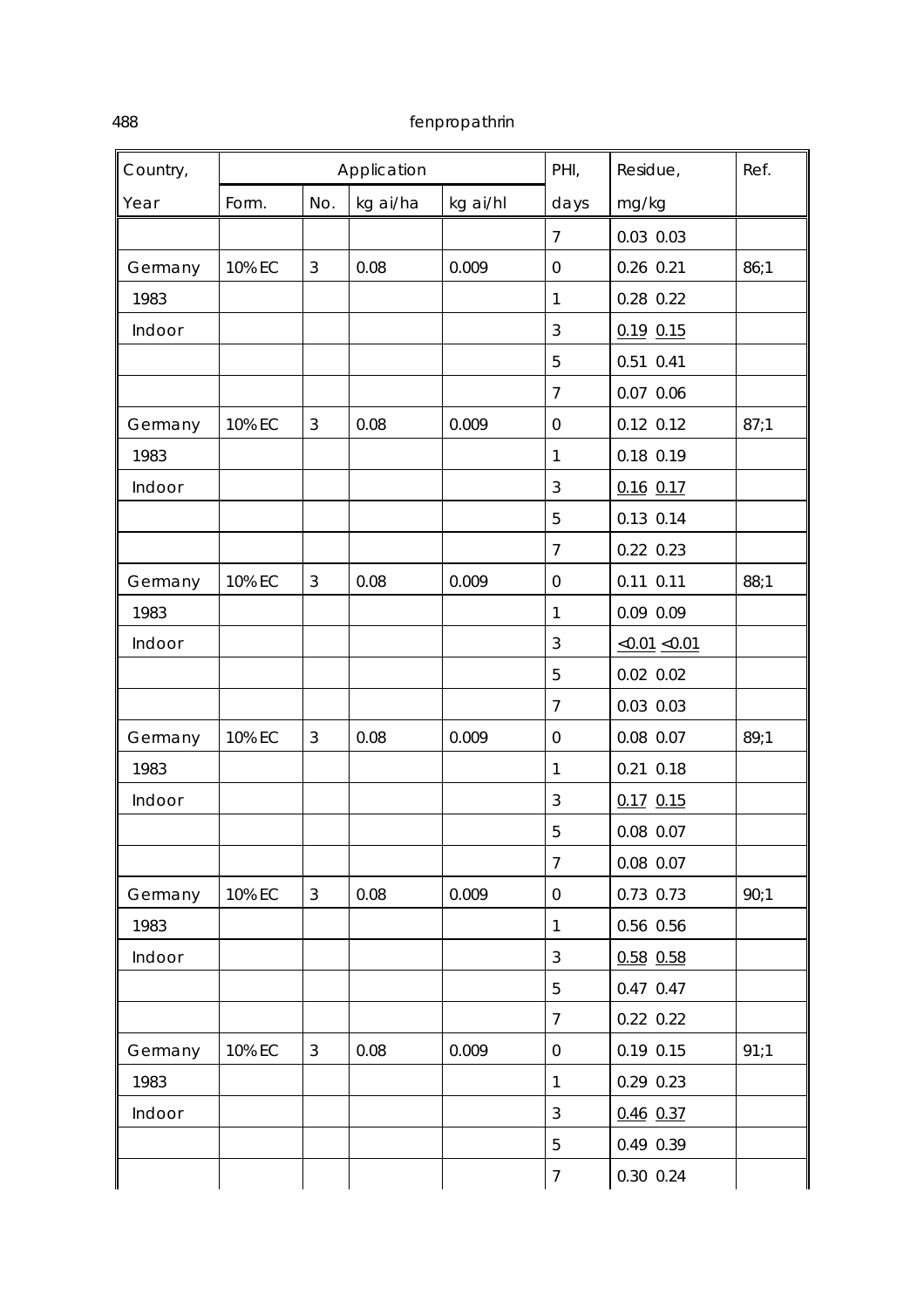| Country, |        |                | Application |          | PHI,             | Residue,      | Ref. |
|----------|--------|----------------|-------------|----------|------------------|---------------|------|
| Year     | Form.  | No.            | kg ai/ha    | kg ai/hl | days             | mg/kg         |      |
| Germany  | 10% EC | $\mathfrak{Z}$ | 0.08        | 0.009    | $\boldsymbol{0}$ | 0.19 0.15     | 92:1 |
| 1983     |        |                |             |          | $\mathbf{1}$     | $0.17$ $0.13$ |      |
| Indoor   |        |                |             |          | 3                | $0.13$ $0.10$ |      |
|          |        |                |             |          | 5                | $0.13$ $0.10$ |      |
|          |        |                |             |          | $\overline{7}$   | $0.08$ 0.06   |      |
| Hungary  | 10% EC | $\mathbf{1}$   | 0.05        | 0.005    | $\boldsymbol{0}$ | 0.01          | 18   |
| 1984     |        |                |             |          | $\mathbf{1}$     | 0.07          |      |
| Indoor   |        |                |             |          | $\overline{2}$   | 0.03          |      |
|          |        |                |             |          | 3                | 0.03          |      |
|          |        |                |             |          | $\overline{4}$   | 0.04          |      |
|          |        |                |             |          | 7                | 0.02          |      |
| Hungary  | 10% EC | $\mathbf{1}$   | 0.05        | 0.005    | $\boldsymbol{0}$ | 0.04          | 19   |
| 1984     |        |                |             |          | $\mathbf{1}$     | 0.05          |      |
| Indoor   |        |                |             |          | $\overline{2}$   | 0.01          |      |
|          |        |                |             |          | 3                | 0.07          |      |
|          |        |                |             |          | $\overline{4}$   | 0.04          |      |
|          |        |                |             |          | 7                | 0.02          |      |
| Japan    | 10% EC | $\mathfrak{Z}$ | 0.25        | 0.01     | $\mathbf{1}$     | 0.58          | 34   |
| 1986     |        |                |             |          | $\sqrt{3}$       | 0.60          |      |
| Indoor   |        |                |             |          | 7                | 0.58          |      |
| Japan    | 10% EC | 5              | 0.25        | 0.01     | $\mathbf{1}$     | $1.1$         | 34   |
| 1986     |        |                |             |          | $\overline{3}$   | 0.86          |      |
| Indoor   |        |                |             |          | $\overline{7}$   | 0.74          |      |
| Japan    | 10%EC  | $\mathfrak{Z}$ | 0.25        | 0.01     | $\mathbf{1}$     | 0.42          | 34   |
| 1986     |        |                |             |          | 3                | 0.37          |      |
| Indoor   |        |                |             |          | $\overline{7}$   | 0.25          |      |
| Japan    | 10% EC | 5              | 0.25        | 0.01     | $\mathbf{1}$     | 0.67          | 34   |
| 1986     |        |                |             |          | 3                | 0.60          |      |
| Indoor   |        |                |             |          | $\overline{7}$   | 0.55          |      |
| Germany  | 10% EC | $\mathbf{3}$   |             | 0.009    | $\boldsymbol{0}$ | 0.15          | 97   |
| Outdoor  |        |                |             |          | $\mathbf{1}$     | 0.23          |      |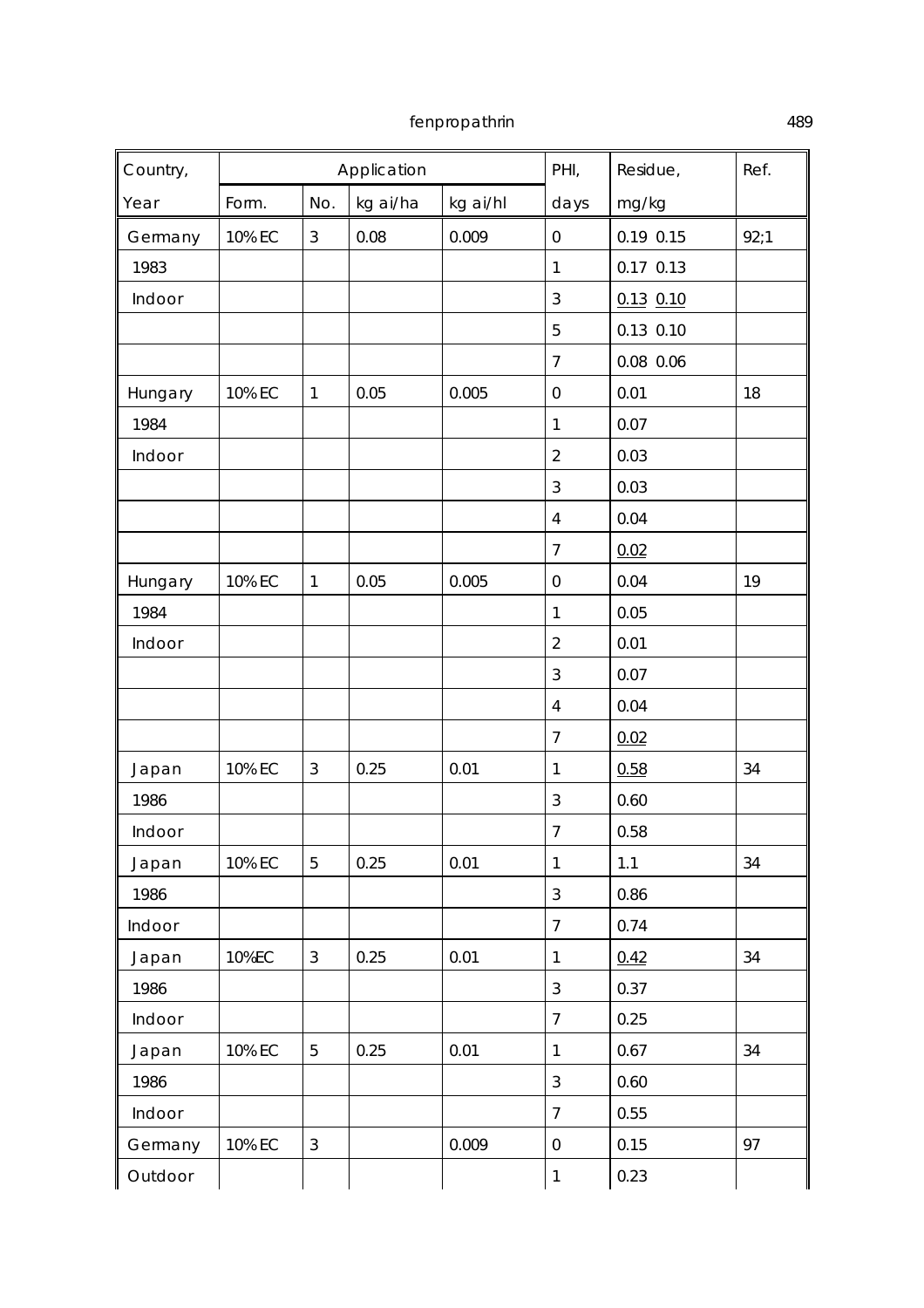| Country,           | Application |                | PHI,     | Residue,<br>Ref. |                  |        |    |
|--------------------|-------------|----------------|----------|------------------|------------------|--------|----|
| Year               | Form.       | No.            | kg ai/ha | kg ai/hl         | days             | mg/kg  |    |
| $\star \star$      |             |                |          |                  | 3                | 0.37   |    |
|                    |             |                |          |                  | 5                | 0.39   |    |
|                    |             |                |          |                  | $\overline{7}$   | 0.24   |    |
| Germany            | 10% EC      | $\sqrt{3}$     |          | 0.009            | 0                | 0.15   | 97 |
| Outdoor            |             |                |          |                  | $\mathbf{1}$     | 0.13   |    |
| $\star\star$       |             |                |          |                  | $\sqrt{3}$       | 0.1    |    |
|                    |             |                |          |                  | 5                | 0.1    |    |
|                    |             |                |          |                  | $\overline{7}$   | 0.06   |    |
| Germany            | 10% EC      | 3              |          | 0.009            | $\boldsymbol{0}$ | 0.12   | 97 |
| Outdoor            |             |                |          |                  | $\mathbf{1}$     | 0.19   |    |
| $\star\star$       |             |                |          |                  | $\sqrt{3}$       | 0.17   |    |
|                    |             |                |          |                  | 5                | 0.14   |    |
|                    |             |                |          |                  | $\overline{7}$   | 0.23   |    |
| Germany            | 10% EC      | $\overline{2}$ |          | 0.009            | 0                | < 0.01 | 97 |
| Outdoor            |             |                |          |                  | $\mathbf{1}$     | < 0.01 |    |
| $\star\star$       |             |                |          |                  | $\mathfrak{Z}$   | < 0.01 |    |
|                    |             |                |          |                  | 5                | 0.01   |    |
|                    |             |                |          |                  | $\overline{7}$   | 0.03   |    |
| Germany            | 10% EC      | $\overline{2}$ |          | 0.009            | $\mathsf 0$      | 0.21   | 97 |
| Outdoor            |             |                |          |                  | $\mathbf{1}$     | 0.22   |    |
| $\star\star$       |             |                |          |                  | $\sqrt{3}$       | 0.15   |    |
|                    |             |                |          |                  | 5                | 0.41   |    |
|                    |             |                |          |                  | 7                | 0.06   |    |
| Denmark            | 10% EC      | $\mathbf{1}$   |          | 0.0075           | $\mathbf{1}$     | 0.08   | 97 |
| Outdoor            |             |                |          |                  | $\mathfrak{Z}$   | 0.08   |    |
| $\star\star$       |             |                |          |                  | 5                | 0.17   |    |
|                    |             |                |          |                  | $\overline{7}$   | 0.09   |    |
|                    |             |                |          |                  | 14               | 0.05   |    |
| Italy**<br>Outdoor | 10% EC      | $\overline{2}$ |          | 0.015            | 21               | 0.01   | 97 |

\* From two independent laboratories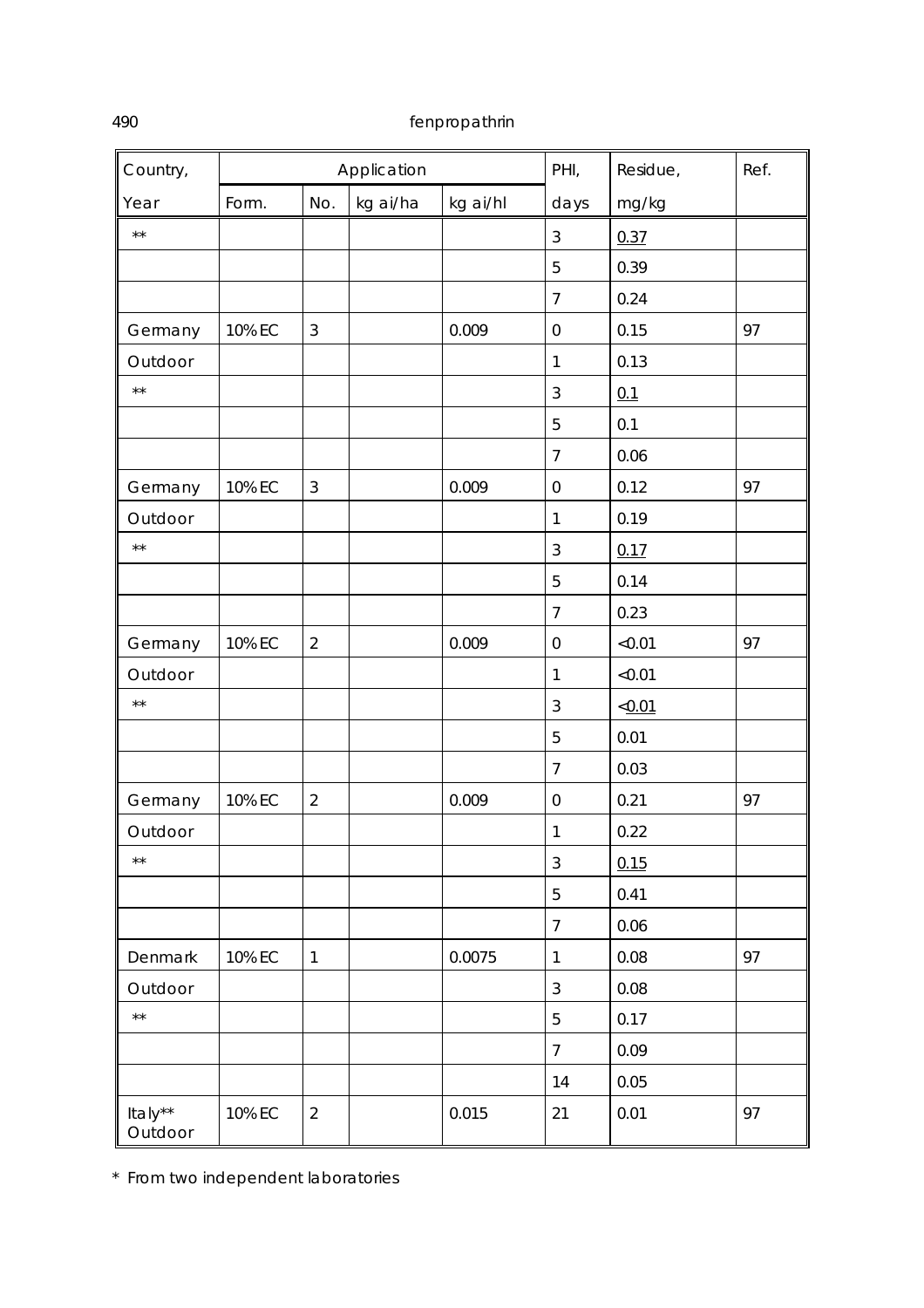\*\* No information on year. Trials used and submitted by Spain.

## **Animal transfer studies**

Cattle. Lactating dairy cattle were administered fenpropathrin at rates equivalent to 25, 75 and 250 ppm in the feed based on the daily average food consumption of 18.54 kg/cow. The fenpropathrin was technical grade of 92.5% purity, unlabelled, and administered in gelatin capsules. There were four cows in each group and two as controls. Milk samples were taken periodically up to 28 days, when three animals of each group and one of the controls were slaughtered. Administration of fenpropathrin then ceased and the remaining animals were killed after a three-day period on untreated feed. Samples of liver, kidney, fat and muscle were collected for analysis from all of the animals. Residues of fenpropathrin itself in the milk reached a plateau after three days. Average residues in the whole milk of the four cows of each group were 0.04, 0.17, and 0.33 mg/l for the three dose levels. On the 28th day, these levels were 0.04, 0.13 and 0.32 mg/l. At the end of the three-day depuration period, residues had fallen to <0.01, 0.02 and 0.04 mg/l for the three levels. In a bulk pasteurized milk sample from the high-dose cows on the 26th and 27th days containing 0.25 mg/l in the whole milk residues were largely confined to the cream where the level reached 3.7 mg/l.

Levels of fenpropathrin in the tissues at terminal slaughter and after the depuration period (average of three cows) are shown in Table 10.

| Level in<br>feed              | Residues, mg/kg                   |        |        |      |  |  |  |
|-------------------------------|-----------------------------------|--------|--------|------|--|--|--|
| mg/kg                         | muscle                            | kidney | liver  | fat  |  |  |  |
| After 28 days on treated feed |                                   |        |        |      |  |  |  |
| 25                            | 0.02                              | 0.03   | < 0.01 | 0.33 |  |  |  |
| 75                            | 0.06                              | 0.04   | < 0.01 | 1.0  |  |  |  |
| 250                           | 0.20                              | 0.16   | 0.01   | 3.8  |  |  |  |
|                               | After three-day depuration period |        |        |      |  |  |  |
| 25                            | 0.01                              | 0.01   | < 0.01 | 0.31 |  |  |  |
| 75                            | 0.10                              | 0.06   | < 0.01 | 0.83 |  |  |  |
| 250                           | 0.12                              | 0.14   | < 0.01 | 2.6  |  |  |  |

Table 10. Levels of fenpropathrin in cattle tissues following oral ingestion

Samples of milk and tissues taken from the cows at the highest feeding level killed after 28 days were analyzed for TMPA, PBacid and PBacid-glycine; measurable levels were not found in the lower-dose groups. None of these metabolites was detected in milk or muscle. Average levels in kidney were TMPA 0.1, PBacid 0.07 and PBacid glycine 0.04 mg/kg. Corresponding levels in the liver were 0.03, 0.09 and 0.02 mg/kg. In samples taken from the single cow killed after three days depuration the values were 0.07, 0.09 and 0.04 mg/kg in kidney and <0.02, <0.02 and 0.02 mg/kg in liver, demonstrating rapid losses from liver but less so from kidney. Fat analyses were not carried out as previous studies had shown that over 90% of the residues in fat were present as the parent compound (Fujie *et al*., 1986a).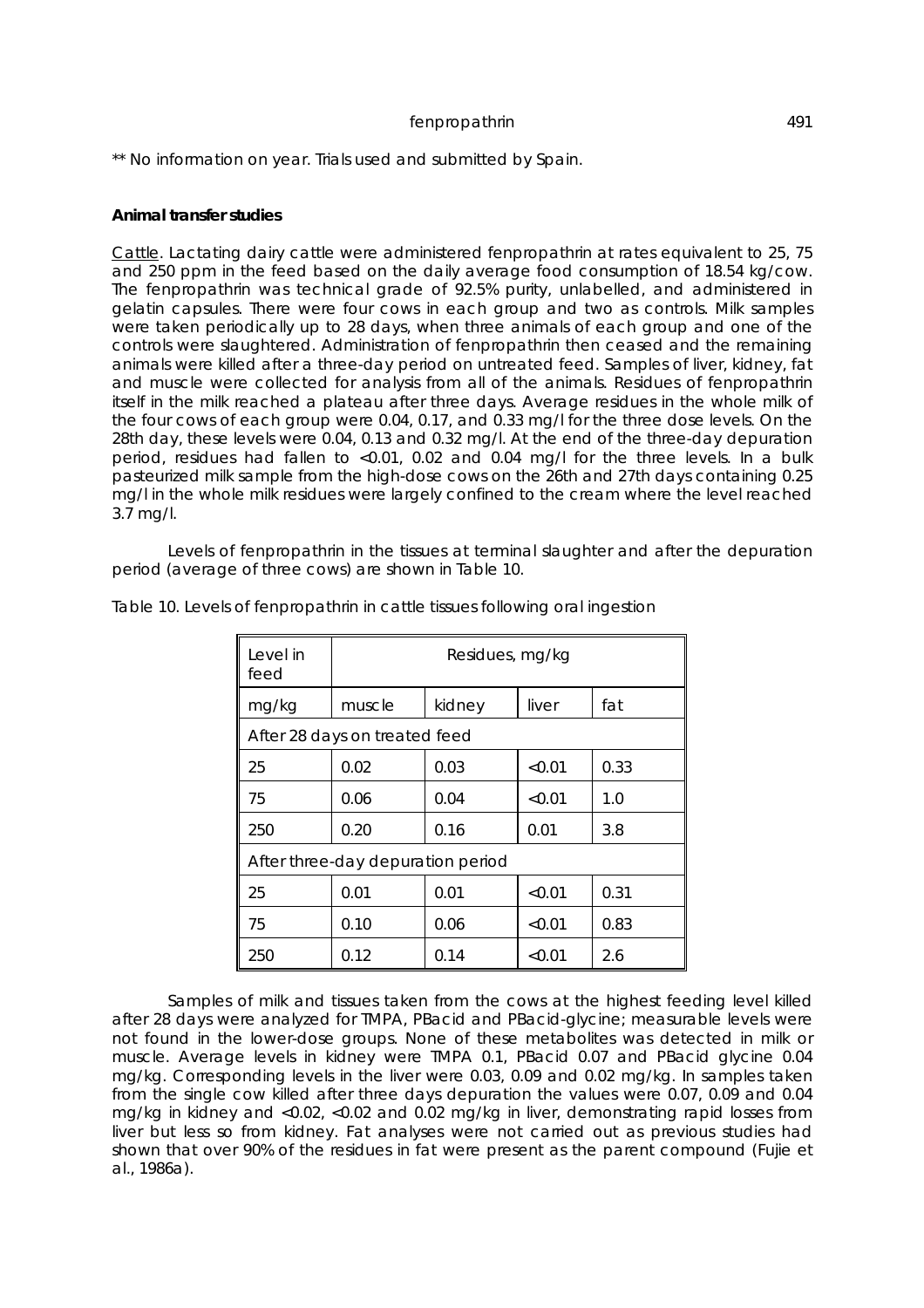The residues in whole milk at the plateau level were approximately 0.15% of the level in the feed and were reasonably consistent between the three dose levels. If cows were fed on a diet consisting entirely of dried apple pomace at the residue level found in the processing studies of 45 mg/kg, it could be argued that the maximum level in milk would be 0.07 mg/l. Assuming that these residues would all be present in the fat and that the fat content of the milk would be 4%, such a level would be equivalent to 1.75 mg/kg in the milk fat.

Residues in body fat at the end of the study were about 1.4% of the level in the feed. Using the apple pomace figure of 45 mg/kg, it is reasonable to conclude that residues in meat fat would not exceed 0.6 mg/kg.

Residues in meat (muscle) were about 0.08% of the feed level so that animals fed on apple pomace at 45 mg/kg would not be expected to have more than 0.05 mg/kg in muscle or kidney.

It should be recognized, of course, that it is unlikely that animals would be fed on diets consisting exclusively of apple pomace so that these estimated upper limits are very unlikely to be seen in practice, especially since the apple pomace figure itself is probably a considerable overestimate of what would actually occur.

Hens. Laying hens were fed diets containing unlabelled fenpropathrin of 94.5% purity at nominal levels of 2.5, 7.5 and 25 mg/kg of the technical product for a period of 28 days. Actual average contents were 2.45, 7.10, and 23.6 mg/kg. There were 20 hens in each treatment group including the control animals. Eggs were collected daily and those from days 1, 2, 4, 7, 21 and 28 were analyzed as whole eggs minus shell. All the hens were killed after 28 days and composite samples of liver, gizzard, fat and muscle were prepared for analysis.

 In all analyses the lower limit of determination for fenpropathrin was 0.01 mg/kg. Residues in all tissues except fat were below this level at the end of the study. Average levels of fenpropathrin in the fat reached 0.02, 0.05 and 0.14 mg/kg for the three feeding levels.

Residues were found in the eggs only at the highest feeding level. A level of 0.02 mg/kg was reached on the seventh day and remained essentially constant until the end of the study.

Both tissues and eggs from hens in the highest dose group were also analyzed for TMPA, PBacid, and PBacid-glycine. The limit of determination for each compound was 0.02 mg/kg and none of the metabolites was found in eggs or tissues except TMPA at 0.04 mg/kg and PBacid-glycine at 0.02 mg/kg (average of replicates), both in the liver. Fat samples were not analyzed for metabolites, since they were considered unlikely to have accumulated measurable levels of these hydrophilic compounds (Fujie *et al*., 1986b).

It is unlikely that poultry would receive feed items containing appreciable residues of fenpropathrin with the possible exception of cotton seed meal. From Table 11 it may be seen that with a maximum level of 1 mg/kg in raw cotton seed, it is unlikely that residues in meal would exceed 0.1 mg/kg. In the present study the level in fat reached only 0.02 mg/kg even at a total feed level of 2.5 mg/kg so that measurable residues would not be expected in either the meat or eggs of hens fed on cotton seed meal.

## **FATE OF RESIDUES**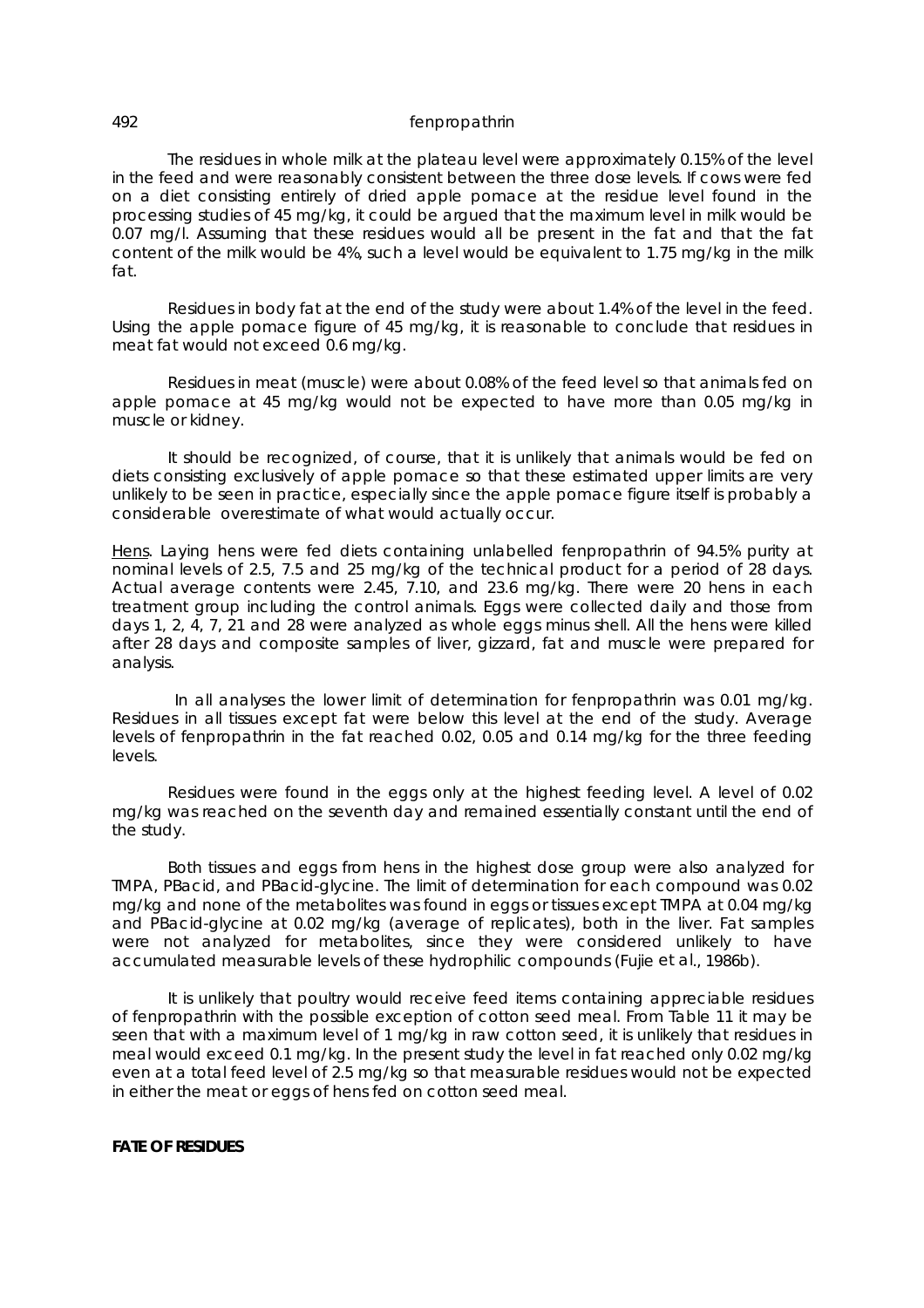#### Nomenclature of metabolites (*see also* Figure 1 on following page)

| 3-phenoxybenzoic acid | (PBacid) |  |
|-----------------------|----------|--|
|                       |          |  |

3-phenoxybenzyl alcohol (PBalc.)

3-phenoxybenzaldehyde (PBald.)

2,2,3,3-tetramethylcyclopropanecarboxylic acid (TMPA)

2-hydroxymethyl-2,3,3-trimethylcyclopropanecarboxylic acid (TMPA-CH2OH)

5-hydroxymethyl-6,6-dimethyl-3-oxabicyclo[3.1.0]hexan-2-one (TMPA-CH2OH-lactone)

### **In animals**

Goats. Fenpropathrin labelled with <sup>14</sup>C in the benzyl ring or the C-1 position of the cyclopropyl ring was administered to lactating goats at a nominal rate of 50 mg/kg feed/day for five days. The animals were slaughtered and samples of kidney, liver, heart, loin and rear leg muscle and omental and perirenal fat taken within 4 hours of the last dose. The goats were milked every morning and evening and all milk was reserved for analysis.

The total radioactivity in the milk reached a steady state by the evening milking on the third day when average residues in the whole milk were 0.11 mg/l for the cyclopropyl label and 0.25 mg/l for the benzyl label, all expressed as fenpropathrin. Less that 3% of the activity in the milk was found in the butterfat. Of the total administered activity of 250 mg of fenpropathrin, 0.73 mg of fenpropathrin equivalent was recovered in the milk from the benzyl label and 0.43 mg from the cyclopropyl label (averages for the two goats in each treatment), so that milk represented only a minor route of excretion.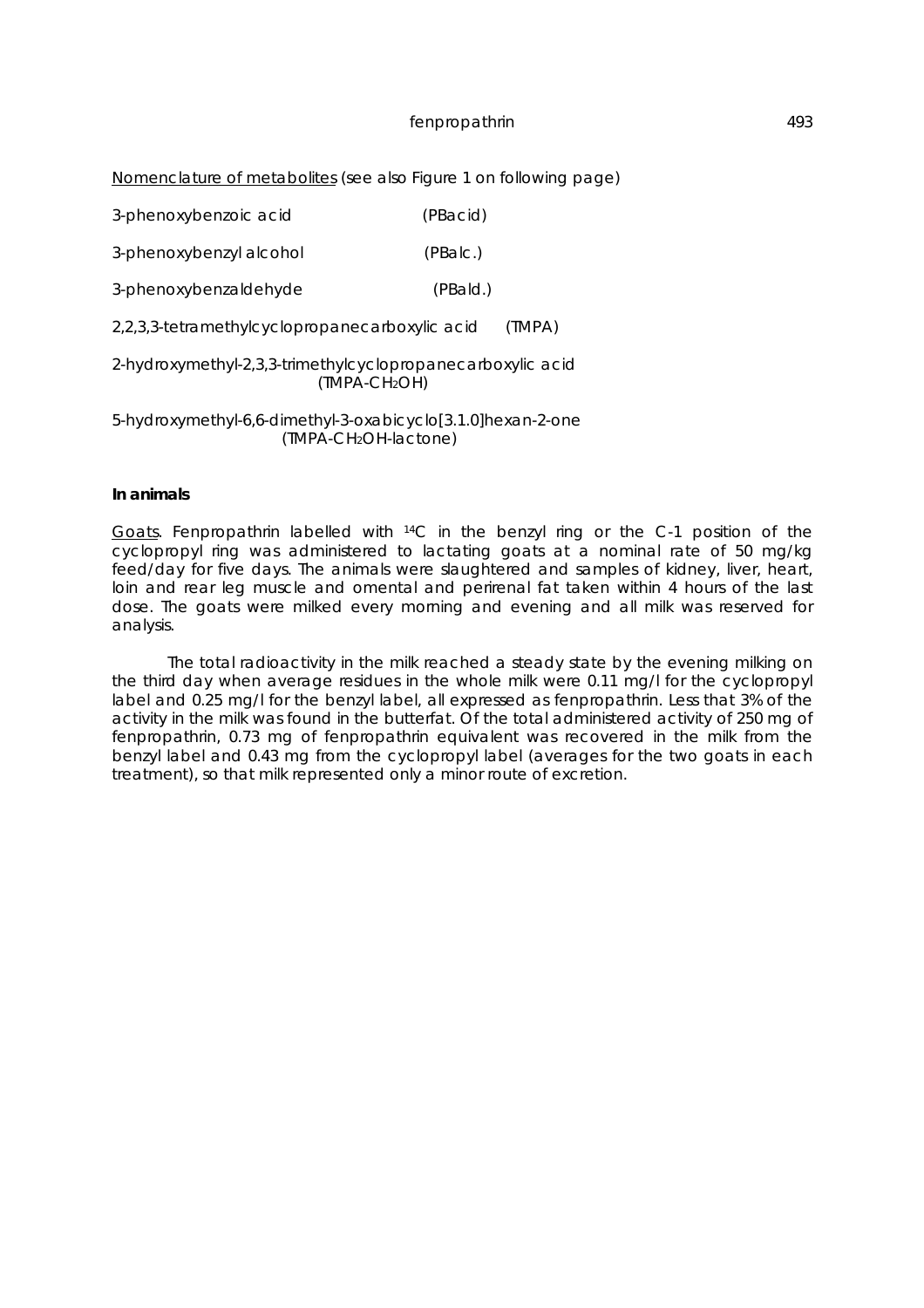Figure 1. Metabolism and metabolic degradation of fenpropathrin in soils and plants.

L, photodegradation; S, soil; P, plant

 $\star$ ,  $\blacksquare$ ,  $\wedge$ , 14C-labelled positions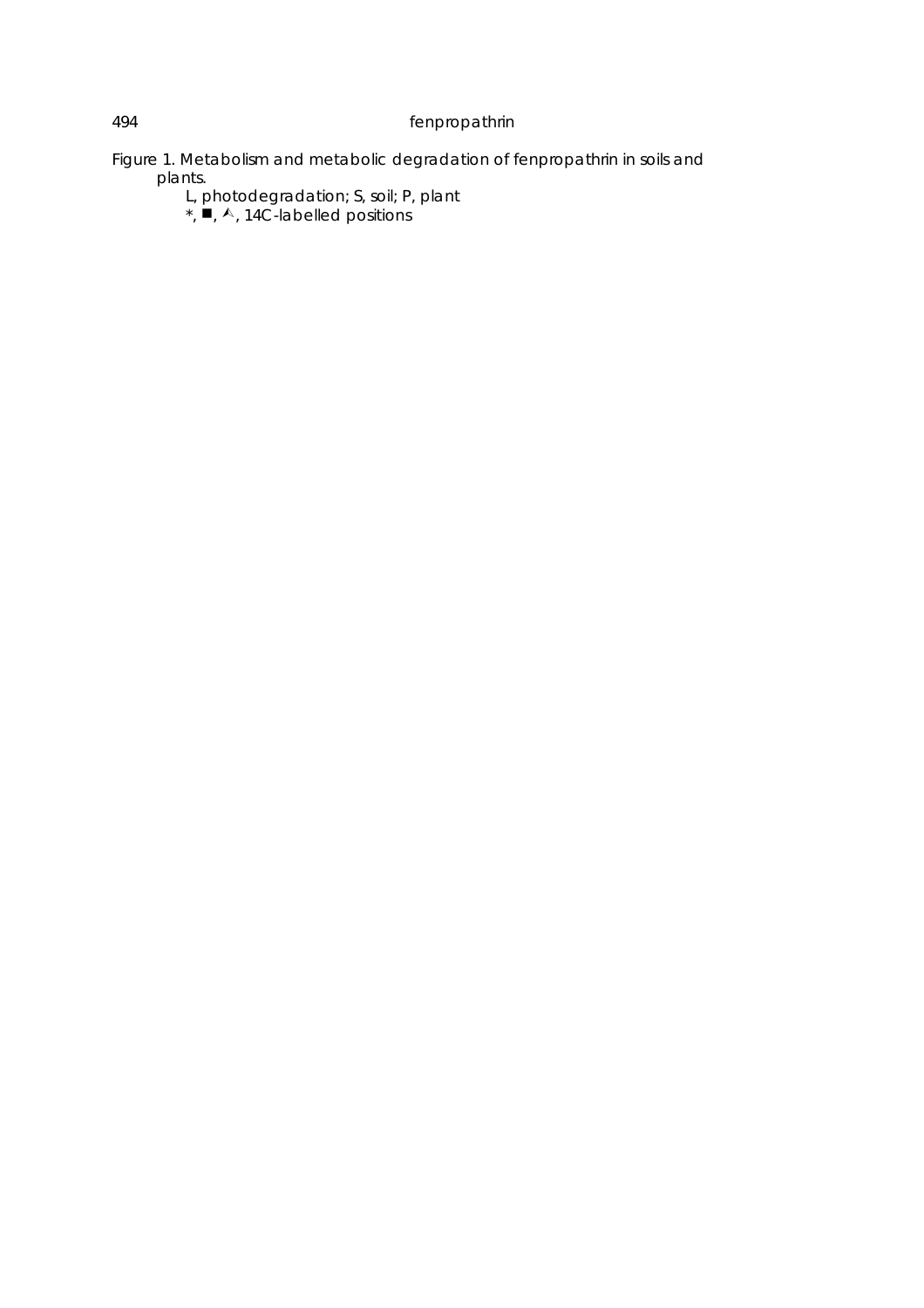The retention in body tissues was only moderate: a total of 2.8 mg of fenpropathrin equivalents for the benzyl label and 3.7 mg for the cyclopropyl label as compared with the total administered amount of 250 mg. Most of the retained activity was found in the liver, kidney and fat. Levels in these three organs were in the range of 0.4-0.7 mg/kg for both labels. Muscle levels were in the range of 0.02-0.04 mg/kg (Ku and Doran, 1990a).

Between 20% and 40% of the radiocarbon in the milk from animals receiving the benzyl label was associated with the parent compound, with nearly all of the remainder being present as the glycine conjugate of PBacid which reached levels of 0.03-0.15 mg/l. There were minor amounts of the hydroxylated derivatives of PBacid (0.003-0.01 mg/kg) and also of fenpropathrin itself (0.02-0.12 mg/kg). With the cyclopropyl label, 56 75% of the activity was associated with the parent material with moderate amounts of TMPA and its hydroxymethyl (<0.002-0.003 mg/kg), carboxy (<0.002-0.003 mg/kg) and lactone (<0.002-0.003 mg/kg) derivatives. In this case, however, the total recovery was only about 70-80% and the concentration of TMPA and all its derivatives did not exceed 0.01 mg/l.

The identity of the compounds associated with the radioactivity in the tissues was somewhat similar except that in the liver and kidney there were only traces left as parent material. In the case of the benzyl label, most of the activity was in the form of PBacid (kidney 0.05-0.08 mg/kg; liver 0.03-0.06 mg/kg) and its glycine conjugate (kidney 0.21-0.38 mg/kg; liver 0.06-0.11 mg/kg) and in the case of the cyclopropyl label TMPA and its derivatives predominated. The hydroxymethyl TMPA lactone (TMPA CH2OH lactone) was practically absent from the fat but was prominent in muscle, liver and kidney, accounting for up to 40% of the activity in the kidney, equivalent to about 0.2 mg/kg (Ku and Doran, 1990a).

Cows. Two lactating cows were fed on a diet containing 0.11 mg/kg of fenpropathrin labelled in the benzyl ring with <sup>14</sup>C. The cows were milked twice daily and all milk, faeces and urine monitored for radioactivity. After 21 days the animals were slaughtered and radioactivity measured in muscle, fat and liver.

It was found that the equilibrium between intake and excretion in the urine and faeces was reached after about 5 days and that excretion thereafter averaged 96% of the amount ingested. No radioactivity was detected in any of the muscle, blood or fat samples; the limit of determination varied from 0.004 to 0.008 mg/kg of fenpropathrin equivalent. Residues in the milk samples were extremely small and very difficult to measure. The author estimated them to be between 0.0002 and 0.0003 mg/l of fenpropathrin equivalent (Crayford, 1975).

Hens. Fenpropathrin, labelled in either the cyclopropyl or the benzyl ring was administered to laying hens daily for 10 days. The product was given in the form of capsules at a nominal rate of either 0.5 or 5 mg/kg body weight. There were four treatment groups of 10 hens in each group and two control groups. Eggs were collected every morning and evening and excreta every morning. The hens were all killed within four hours of the last dose and kidneys, liver, heart, gizzard (and contents), ovaries, muscle and skin were retained for analysis.

The total doses for the four groups over the ten-day period were as follows: Low dose, benzyl label 78 mg High dose, benzyl label 820 mg Low dose, cyclopropyl label 75 mg High dose, cyclopropyl label 803 mg

The recovery of total radioactivity from excreta, eggs and tissues was between 75 and 82% of the total applied dose. Between 98.9 and 99.6% of the recovered activity was found in the faeces irrespective of the label. Approximately 0.05% of the applied benzyl label was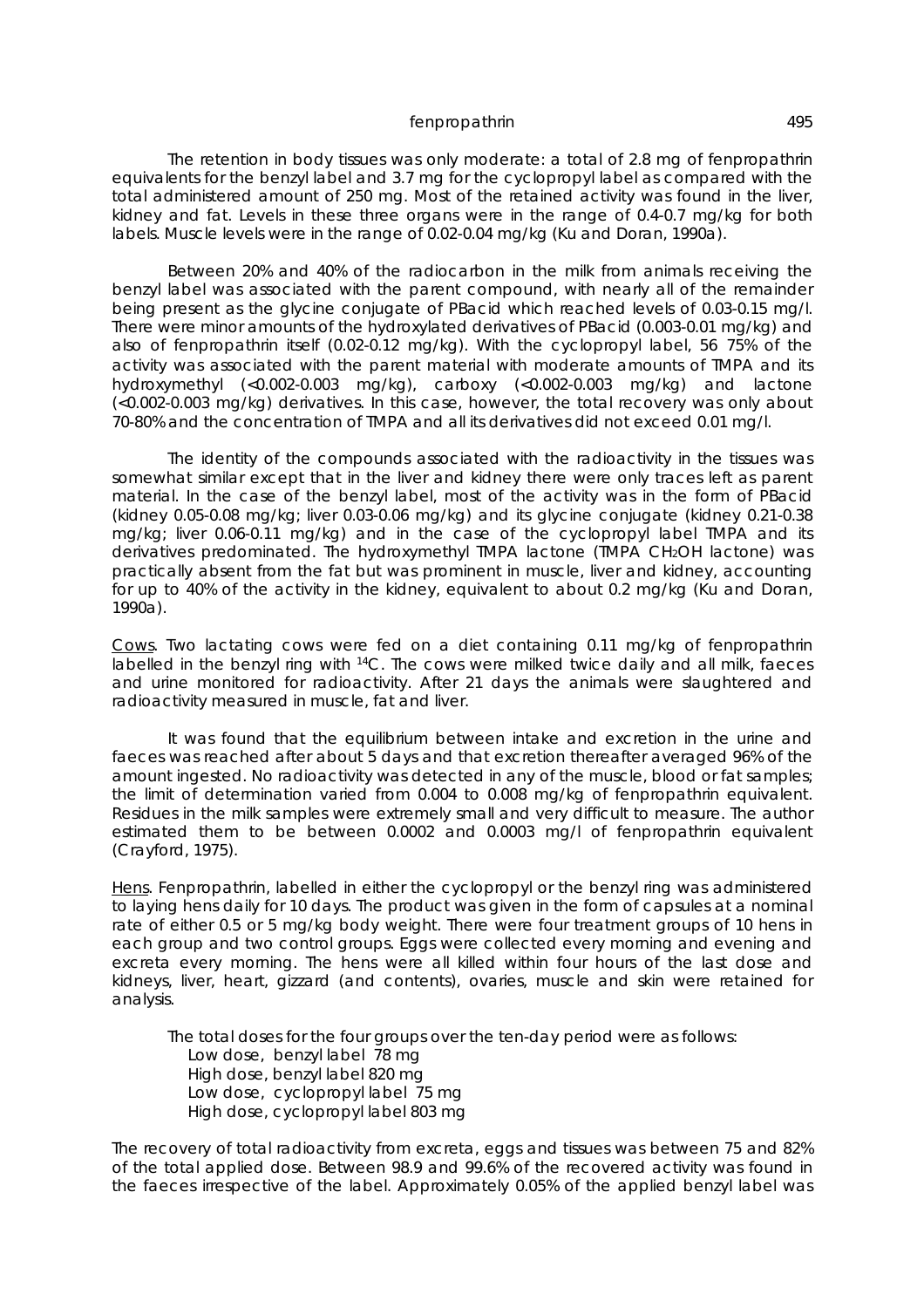found in the eggs and 0.2% of the cyclopropyl label. At about the 6th or 7th day of the study residue levels in the eggs reached a plateau of about 0.023 and 0.22 mg/kg fenpropathrin equivalent for the two doses of the benzyl label and about 0.05 and 0.4 mg/kg for those of the cyclopropyl label. In the body tissues the highest levels of radioactivity were found in the kidney and gizzard followed by the liver, showing about 3-4 mg/kg for the two high doses in the kidney and gizzard and 1.5-3 mg/kg in the liver without major differences between the two labels. Levels in the low-dose hens were about onetenth of those in the higher dosed birds (Ku and Doran, 1990b).

The products associated with the activity in the solvent extracts from the benzyl label were mainly PBacid, 4-OH PBacid and its glycine conjugate, and 3-hydroxybenzoic acid (3-OH-Bacid), which was not encountered in the other animal studies. Only negligible amounts of the activity in the liver and kidney remained as the parent (1-2%) but fat residues contained nearly 50% of the unchanged compound. The occurrence of 3-OH-Bacid in the kidney, accounting for 35% of the kidney activity, demonstrates that cleavage of the ether linkage of PBacid must have occurred. It also appears that 4′ hydroxylation of PBacid occurred readily in the liver and kidney. Nevertheless, even in the case of the high-dose birds, residues of any single component seldom exceeded 1 mg/kg except 3-OH-Bacid and 4′-OH-PBacid in the kidneys. The pattern of distribution of activity among the metabolites was similar in the case of the cyclopropyl labelled group except that the main metabolites, as would be expected, were TMPA and its derivatives. There were mainly TMPA CH2 OH the carboxy compound (TMPA COOH), and TMPA CH2OH lactone. Fenpropathrin was only a very minor component of the residues in the liver, kidney, heart and meat but reached 63% of the residues in fat. In the high-dose group with this label no component exceeded 1 mg/kg except TMPA itself in the kidney.

As would be expected from the comparatively high proportion of 3-OH-Bacid in the kidney, this metabolite accounted for a major proportion of the activity in the excreta from the benzyl-labelled group and this together with 4′-OH PBacid accounted for nearly 65% of the excreted activity on the eighth day. Fenpropathrin constituted only about 10% of the excreted activity. Most of the remainder was made up of PBacid and its glycine conjugate with small amounts of OH-fenp. In the case of the cyclopropyl label, TMPA and its derivatives (TMPA CH<sup>2</sup>OH, TMPA COOH and TMPA CH2OH lactone) accounted for half of the activity, the rest being made up of the parent and two of its hydroxylated derivatives, 4′-OH-fenp. and fenp.-CH2OH (Ku and Doran, 1990b).

### **In plants**

The degradation of fenpropathrin in plants has been studied in cotton, tomatoes, beans, and apples. The compounds involved are shown in Figure 1. The general pattern of degradation in all the plant studies has been rupture of the ester linkage to produce 3-phenoxybenzoic acid (PBacid) and the corresponding alcohol (PBalc.) and aldehyde (PBald.). From the acid side of the molecule, the main metabolite is 2,2,3,3-tetramethylcyclopropanecarboxylic acid (TMPA). The position is complicated, however, by subsequent hydroxylation either of these fragments or of the intact molecule. Thus, TMPA can give rise to 2 hydroxymethyl-2,3,3-trimethylcyclopropanecarboxylic acid (TMPA-CH2OH) and 5-hydroxymethyl-6,6-dimethyl-3-oxabicyclo[3.1.0]hexan-2-one (TMPA-CH2OH lactone). PBacid can be hydroxylated at the 4′ position and the parent molecule at various positions on the phenoxy ring to produce, for example, E-cyano-3-(2'or 4′-hydroxyphenoxy)benzyl-2,2,3,3-

tetramethylcyclopropanecarboxylate (2′ or 4′-OH-Fenp.).

The results of the studies on individual plants are summarized under separate headings below.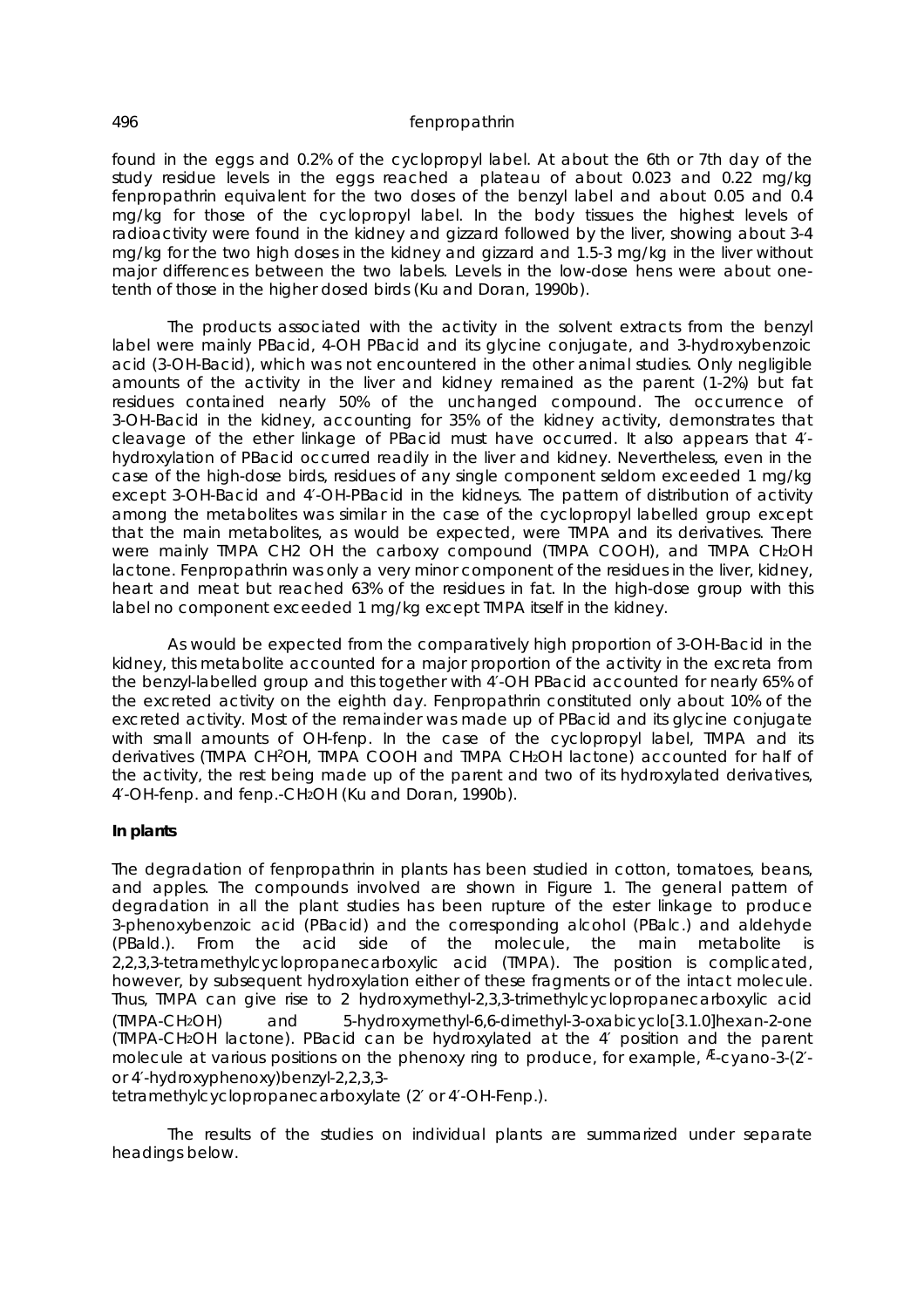Cotton. The degradation of fenpropathrin in cotton was shown to follow the familiar pattern of ester hydrolysis and conjugation of the resulting PBacid and TMPA. In these studies, cotton plants were grown either in the greenhouse in the UK or outdoors in boxes in Spain. Known amounts of fenpropathrin (740-2000  $\hat{I}$  g), labelled with <sup>14</sup>C in either the benzyl or cyclocyclopropyl rings were applied at various times to the leaves or bolls of the plants (total amounts 2000 and 4690  $\hat{I}$  g). In separate outdoor experiments in Spain, only soils were treated in order to examine uptake.

The plant parts were extracted with acetonitrile/water and the main products in the extracts were found to be fenpropathrin itself with small amounts of TMPA and PBacid together with some polar material which, from the evidence presented, is likely to have consisted primarily of conjugates of either PBacid or TMPA. In the leaves at harvest (the interval between treatment and harvest was 66 days for the benzyl label and 111 days for the cyclocyclopropyl label) the total remaining activity included 70% parent in the case of the cyclocyclopropyl label and 55% parent in the case of the benzyl label. Most of the remaining activity was probably accounted for by PBacid and TMPA, mainly in conjugated forms.

Examination of the plants grown on soils treated with 0.5 kg/ha of fenpropathrin showed only extremely low uptake of radioactivity, demonstrating very limited tendency for translocation. See Table 11 (Hitchings and Roberts, 1977).

| Sample             | Radioactivity, mg/kg fenpropathrin equivalent |              |                   |             |  |  |
|--------------------|-----------------------------------------------|--------------|-------------------|-------------|--|--|
|                    |                                               | benzyl label | cyclopropyl label |             |  |  |
|                    | extracted                                     | unextracted  | extracted         | unextracted |  |  |
| soil at applicn.   | 0.86                                          | 0.03         | 0.78              | 0.034       |  |  |
| soil at harvest    | 0.02                                          | 0.09         | 0.1               | 0.048       |  |  |
| cotton leaves      | 0.002                                         | 0.003        | 0.014             | 0.004       |  |  |
| cotton stems       | 0.004                                         | 0.01         | 0.017             | 0.01        |  |  |
| cotton boll case   | 0.01                                          | 0.02         | < 0.01            | 0.01        |  |  |
| cotton lint        |                                               | 0.01         |                   | 0.02        |  |  |
| cotton seed kernel |                                               | 0.03         |                   | 0.05        |  |  |
| cotton seed hull   |                                               | 0.01         |                   | 0.01        |  |  |

Table 11. Analyses of cotton and soil treated with [<sup>14</sup>C]-fenpropathrin.

Tomatoes. In studies in California by the Chevron Chemical Company, tomato plants were treated four times with fenpropathrin (0.224 kg ai/ha) labelled with <sup>14</sup>C in either the cyclopropyl or the benzyl ring. Fruit and leaves were extracted at harvest (PHI 19 days) with a variety of solvents and the components of the residue characterized. In the fruit the residue was too low to allow full characterization, but some two thirds was present as unchanged fenpropathrin with a further 28% as conjugated metabolites. In the leaves, only 30% of the total residue was present as parent and just under 60% as conjugated metabolites. In the case of the benzyl label, the most prominent metabolites were conjugates of PBacid and its 4′-hydroxy derivative (4′-OH-PBacid), although these only constituted a minor proportion of the total residue. The main metabolites reported in the case of the cyclocyclopropyl label were conjugates of TMPA and hydroxymethyl-TMPA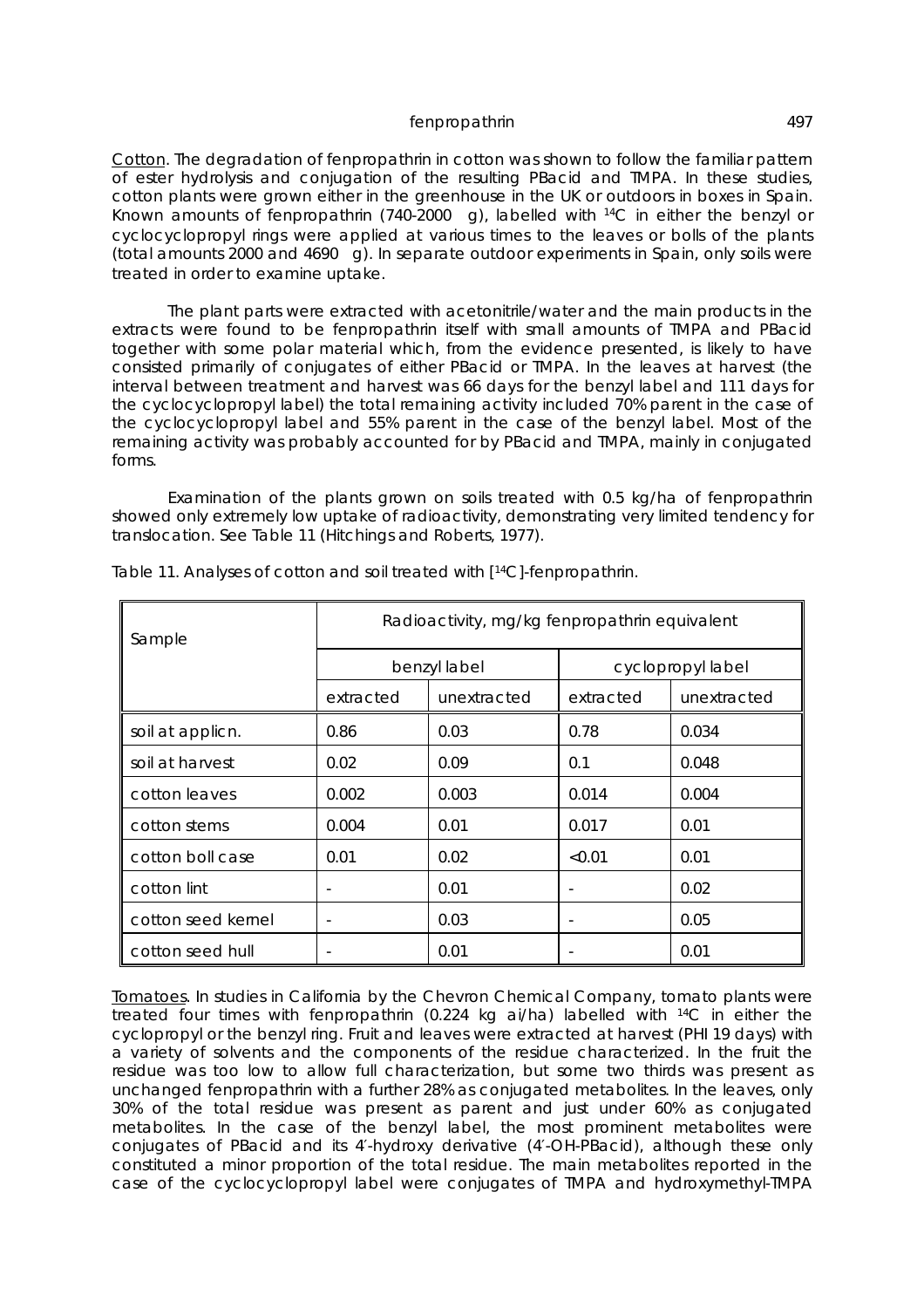(TMPA-CH2OH), part of which was also conjugated (Chen and Abell, 1985, 1986b).

Beans. Somewhat similar results were reported by the same authors for pinto beans. The residue after a PHI of 15 days in the beans themselves was too low (0.07 mg/kg) for full characterization; some 93% of the label remaining in the plants at harvest was found in the leaves. In the leaves, 46-47% of the remaining activity consisted of the parent compound. In the case of the benzyl label the main metabolites were conjugates of PBacid and 4′-OH-PBacid, together with conjugates of PBalc. and PBald. In the case of the cyclocyclopropyl label, the main metabolites were conjugates of TMPA and its two stereoisomeric mono-hydroxy derivatives (TMPA-CH2OH) (Chen and Abell, 1985, 1986c).

Apples. In a study on apples samples from young trees were analyzed at harvest, 14 days after the last of three treatments at the comparatively high rate of approximately 0.448 kg/ha. Practically all of the residue found in the fruit (92-94%) was present as the parent compound. The parent compound was also the major component found in the rest of the plant (61-66% of the total activity). In apples the pattern of metabolites was more complex than in the preceding crops, although few individual metabolites accounted for more than 2% of the total residue. The most prominent metabolite from the benzyl label was conjugated PBalc. and from the cyclopropyl label TMPA, together with the usual complement of hydroxylated derivatives. Both labelled compounds also yielded small amounts of hydroxylated derivatives of intact fenpropathrin (2′- or 4′-OH-fenp.), existing in both free and conjugated forms (Chen and Abell, 1985, 1986a.)

Photodegradation on leaf surfaces. The four top leaves of small potted mandarin orange plants were treated with fenpropathrin labelled in the cyano group or the cyclopropyl or benzyl ring, to produce a deposit of 1.1  $\frac{1}{9}$  g/cm<sup>2</sup>. After a 14-day exposure to sunlight the leaves were assayed for radioactivity. There were substantial evaporative losses but over 80% of the remaining activity (approximately 40% of that applied) was still in the form of the unchanged parent. There were little more than traces of degradation products, among which were identified CONH2 -fenp. and PBacid with a small amount of Æ-cyano-3-hydroxybenzyl 2,2,3,3-tetramethylcyclopropanecarboxylate. None of these reached more than 0.3% of the applied activity.

It is noteworthy that approximately 40% of the activity remaining on the leaves could be extracted with a surface wash; the rest had penetrated into the leaf (Takahashi *et al*., 1983, 1985).

Metabolites in samples from supervised field trials. Some of the fruit samples from supervised field trials were analyzed for PBacid and TMPA. The results are shown below in Table 12. As will be seen, PBacid did not reach the level of determination in any of the samples analyzed. TMPA slightly exceeded detectable levels in pears, but still constituted only a negligible proportion of the total residues. These results confirm that residues in these crops resulting from treatment with fenpropathrin are adequately determined by analysis for fenpropathrin alone.

Table 12. The occurrence of metabolites in fruits treated with fenpropathrin; residues in mg/kg.

| ∥Parent     | PBacid | <b>TMPA</b> | Reference |
|-------------|--------|-------------|-----------|
| Apples      |        |             |           |
| 3.6         | <0.02  | < 0.02      | 24        |
| 1.5         | <0.02  | <0.02       | 24        |
| $\vert$ 3.7 | <0.02  | <0.02       | 24        |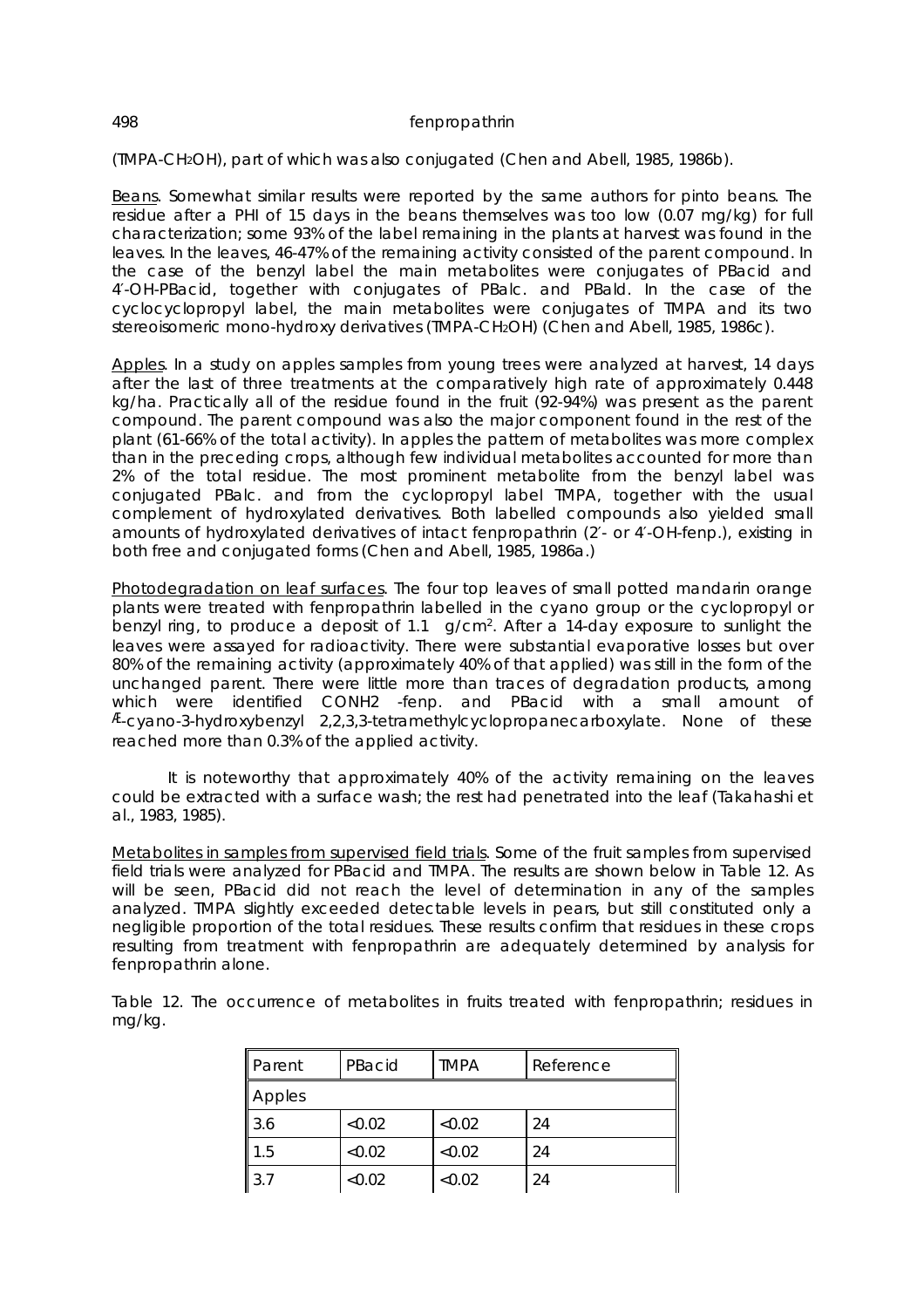| Parent | PBacid | <b>TMPA</b> | Reference |
|--------|--------|-------------|-----------|
| 2.8    | < 0.02 | < 0.02      | 24        |
| 2.4    | < 0.02 | < 0.02      | 24        |
| Pears  |        |             |           |
| 1.0    | <0.02  | 0.04        | 37        |
| 3.2    | <0.02  | 0.07        | 37        |
| 1.1    | <0.02  | 0.03        | 22        |
| 2.9    | < 0.02 | 0.06        | 22        |
| 1.8    | < 0.02 | 0.04        | 22        |
| 2.4    | < 0.02 | 0.04        | 22        |
| Grapes |        |             |           |
| 3.1    | < 0.02 | < 0.02      | 25        |
| 1.1    | < 0.02 | < 0.02      | 25        |
| 1.1    | < 0.02 | < 0.02      | 25        |
| 2.6    | <0.02  | < 0.02      | 25        |
| 1.1    | <0.02  | <0.02       | 25        |
| 1.4    | < 0.02 | <0.02       | 25        |
| 1.0    | < 0.02 | < 0.02      | 25        |
| 5.6    | < 0.02 | < 0.02      | 25        |

Summary of degradation in crops. The above studies demonstrate that fenpropathrin itself was the primary component of the residues in the fruits of the plants, but degradation products constituted the greater part of the residues present in the leaves. Breakdown products in both fruits and leaves did not differ greatly from those in animals.

This conclusion is supported by the data collected in some of the supervised field trials for PBacid and TMPA which were either below the limit of determination of the method or negligible compared with the levels of parent fenpropathrin. It is therefore considered that crop residues are described adequately by defining them as the parent product alone.

It is also evident that any uptake of residues from the soil is too slow for detectable residues to occur in suceeding crops, especially in view of the comparatively short persistence of the compound in soils as shown in the following section.

#### **In soil**

Fenpropathrin readily disappears from soil by two main mechanisms, biodegradation and photochemical degradation of surface deposits. It is relatively immobile because of its strong adsorption and its comparatively short life in normal agricultural soils. The nomenclature of the compounds involved in the degradation pathways is as in Figure 1 and the above text.

Degradation. In the first of the soil degradation studies, 5-6 g of a single soil were treated with fenpropathrin labelled either in the cyano group, the C-1 position of the cyclopropyl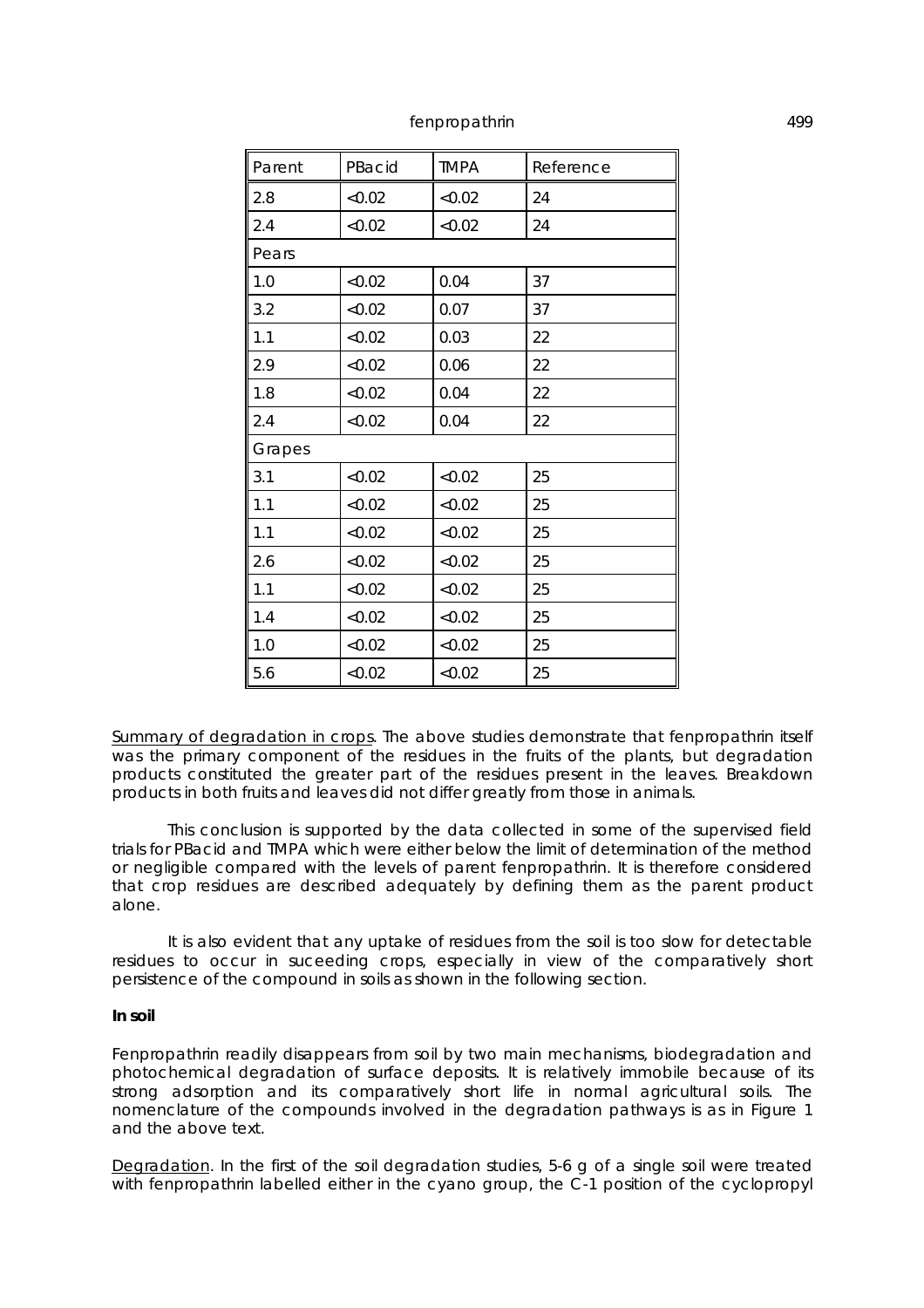ring or uniformly in the benzyl ring. The soils were then perfused with nutrient solutions buffered to pH 7.0 for 148 or 208 days depending on the label. Liberated carbon dioxide was collected periodically for estimation of radioactivity. The soils and perfusates were solvent-extracted at the end of the study and the extracts analyzed for radioactivity and fractionated by TLC. The unextracted activity was determined by combustion.

Table 13 shows the recoveries obtained from the three phases expressed as a percentage of the activity applied (average of two duplicate perfusions).

| Phase                                                                           | % of applied activity              |                                      |                                    |  |  |
|---------------------------------------------------------------------------------|------------------------------------|--------------------------------------|------------------------------------|--|--|
|                                                                                 | CN label                           | Cyclopropyl label                    | Benzyl label                       |  |  |
| Carbon dioxide<br>Perfusate<br>Soil extract<br>Combusted soil<br>Total recovery | 36.5<br>9.0<br>14.0<br>7.0<br>66.5 | 19.5<br>10.5<br>32.5<br>17.2<br>79.7 | 4.7<br>8.0<br>34.0<br>22.1<br>68.8 |  |  |

Table 13. Recovery of radioactivity in soil perfusion studies.

As will be seen, the production of labelled carbon dioxide was greatest from the cyano label and least from the benzyl, indicating the relative readiness of the different parts of the molecule to mineralize although the soil with the cyano label was perfused for 208 days compared with only 148 days for the other two labels. Much of the difference in the production of carbon dioxide was made up by the difference in the total amount of activity retained in the soils.

In the soil extracts from the cyclopropyl label, the parent compound was the main component with small amounts of tetramethylcyclopropanecarboxylic acid (TMPA) and unidentified polar compounds and, in one of the perfusions, the amide of fenpropathrin (CONH2-fenp.). No amide was found from the cyano label. In the case of the benzyl label, the liberation of carbon dioxide was much slower and the rates were erratic. Neither CONH2-fenp. nor PBacid was detected in the soils. In the perfusates, the main components isolated were the parent and unidentified hydrophilic compounds (Noble, 1976).

 The degradation of fenpropathrin labelled in either the benzyl or cyclopropyl rings was further studied in a sandy clay soil (Brenes) or a clay (Los Palacios) from Spain or a sandy loam from the UK (Leiston). The soils were treated in glass jars at a rate of 2.86 mg/kg and kept in the dark at a temperature between 23 and 25°C. The moisture contents of the soils were maintained at their original values by the periodic addition of distilled water but in the case of Brenes soil the study was conducted at two moisture levels, 6 and 16%. An additional study using Brenes soil was set up to determine volatiles. Benzyl-labelled fenpropathrin was added to the soil at a rate of 2.5 mg/kg at a moisture content of 19.6%. The whole system was aerated continuously and volatiles and carbon dioxide were absorbed in traps.

In a separate study Leiston soil, in conical flasks, was treated at the rate of 2.5 mg/kg with benzyl- or cyclopropyl-labelled fenpropathrin and stored at 25°C under distilled water with occasional nitrogen purging to maintain anaerobic conditions.

In the aerobic study soils were sampled at 4, 8 and 16 weeks and in the volatiles study at 26 weeks. In the anaerobic study, the soils were sampled at intervals of 32, 60, 120 and 160 days. In all cases they were extracted with acetonitrile/water (7:3). In the volatiles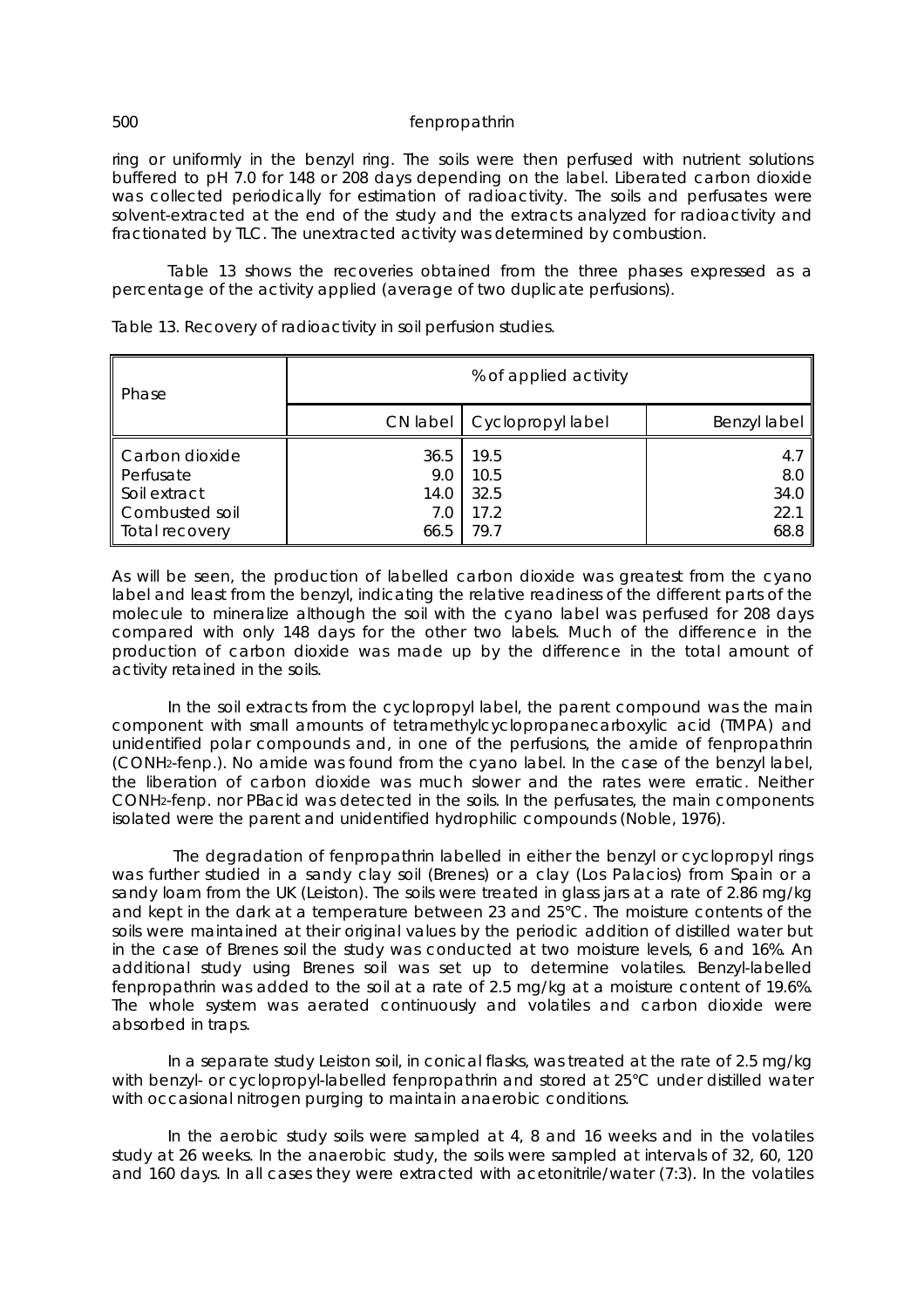study, the aspirated air was sampled at intervals throughout the experiment. Unextracted residues were determined in the soils after the solvent extraction. Degradation products were identified by co-chromatography, the carboxylic acids after methylation.

In the aerobic soil after 16 weeks, by far the most important component of the residue was the parent compound but the proportion of the original <sup>14</sup>C remaining varied greatly, ranging from 66% in Brenes soil at 6% moisture to 10.2% in Leiston at 16% moisture. Although the moisture capacities of the soils were not stated it would appear that the main factor influencing the degree of degradation was the dryness of the soils i.e. the moisture content in relation to the moisture capacity. The half-life of the fenpropathrin was about 4 weeks on moist soils (Leiston and moist Brenes) but more than 16 weeks on the drier ones (dry Brenes and Los Palacios).

In the drier soils after 16 weeks the most prominent metabolite was PBacid in the case of the benzyl label and TMPA in the case of the cyclopropyl label. The other two metabolites found were CONH2-fenp. and COOH-fenp., but these were scarcely detectable in the soils with high moisture (Brenes at 16% moisture and Leiston). In those two soils PBacid was also much lower but unextracted activity was much higher than in the drier soils, suggesting either entrapment in the soil organic matter or possibly mineralization and incorporation in the soil organic matter pool.

In the study using Brenes soils to detect volatile activity the percentage of the applied radioactivity evolving as  $CO<sub>2</sub>$  after 26 weeks was 16.0, with 71.8% as the intact parent compound and 11.6% as unextracted activity. Other degradation products were only present at negligible levels.

The main effect of imposing anaerobic conditions on the soils was to slow the rate of ester hydrolysis to some extent and to impede the subsequent degradation of PBacid and TMPA which tended to accumulate. This indicates that their subsequent degradation in aerobic conditions is essentially oxidative (Roberts and Standen, 1976).

In reviewing evidence for the further degradation of metabolic products, Miyamoto concluded that PBacid, as derived from the degradation of fenpropathrin and other pyrethroids, is rapidly and completely degraded to CO2 under aerobic conditions. There is somewhat comparable evidence for the degradation of TMPA although it is not quite so extensive as for PBacid. Anaerobic conditions impeded the degradation of both compounds (Miyamoto, 1980).

 Two fresh Japanese soils, a sandy clay loam (Azuchi) and a light clay with 15% organic matter (Kodaira), were studied under three different conditions: natural aerobic and anaerobic soil, and autoclaved aerobic soil. The soils were treated with fenpropathrin labelled either in the benzyl ring or at C-1 in the cyclopropyl ring to produce a concentration of 1 mg/kg, and then incubated at 25°C. In the aerobic study with the unsterilized soil incubation was continued for 24 weeks, but in the other cases the incubation period was only 8 weeks. In the aerobic soils the moisture content was maintained at a moisture capacity of approximately 40%. Arrangements were made to trap liberated CO2 in all cases.

 Soil extracts (three extractions with methanol) were assayed at various times during the studies. Some of the soils were retained after extraction for examination of the unextracted activity.

 It was found that under aerobic conditions the half-life of fenpropathrin was 11 and 17 days on the Azuchi and Kodaira soils respectively, and after 24 weeks the level of fenpropathrin had declined from 1 mg/kg to 0.025 and 0.040 mg/kg respectively (*see also* Mikami, 1983, for the basis for the calculation of these values). After 8 weeks approximately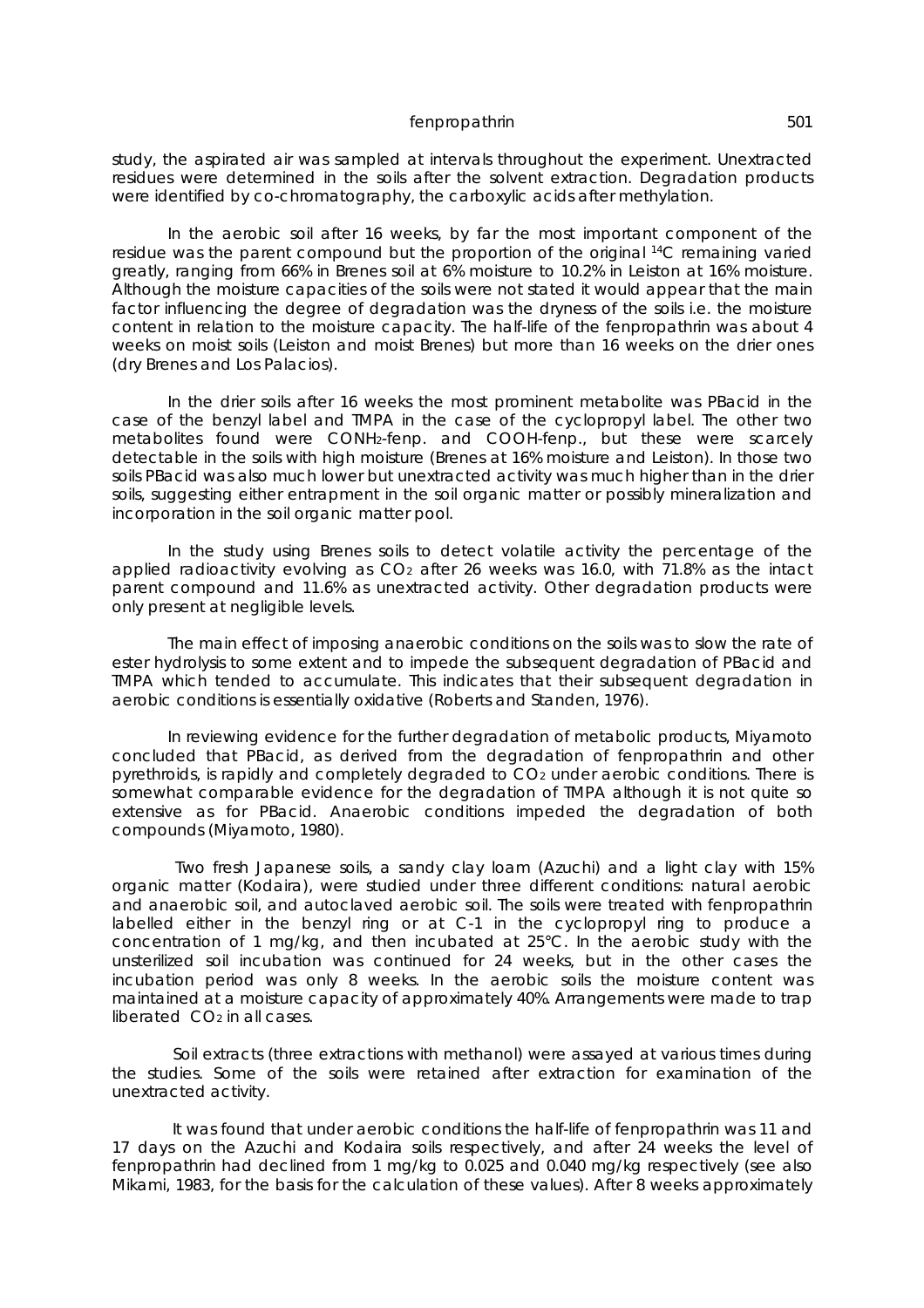0.85 mg/kg remained in the same two soils under anaerobic conditions and approximately 0.93 mg/kg under sterilized conditions. The corresponding figures for the natural aerobic soils after 8 weeks (mean of the two labels) were 0.05 and 0.10 mg/kg, so that anaerobic conditions retarded the degradation of fenpropathrin to a much greater degree than had been observed in anaerobic aquatic soil (Roberts and Standen, 1976). Sterilization also greatly retarded degradation, demonstrating the importance of biological processes.

 Whilst there were only minor indications of degradation products in the sterile soils, at least 7 were detected in the methanol extracts of the non-sterile soils, both aerobic and anaerobic. In the aerobic soils with the cyclopropyl-labelled compound the main components of activity were the parent fenpropathrin, dephenyl-fenpropathrin (desph-fenp.), 4′-OH-fenpropathrin, and small amounts of CONH2-fenp. and COOH-fenp. There were also indications of very small amounts of unidentified products. In the case of the benzyl label very low levels of PBacid were observed during the first 4 weeks. Unextractable residues at the end of the study reached 44-45% of the added activity in the Kodaira soil (the one containing a high proportion of organic matter), but only 24-32% in the lower-organic Azuchi soil. No TMPA was reported.

Under anaerobic conditions there was a similar pattern of metabolites but in a much smaller proportion as compared with the parent. Correspondingly, bound activity was also at a much lower level. There was no evidence of accumulation of PBacid, as found by Roberts and Standen.

A major part of the lost activity in the aerobic soils was recovered as labelled CO2 in fairly similar amounts from both labels: an average between the two of 42% in the Kodaira soil and 55% in the Azuchi.

It was shown that part of the bound activity in the soils could be liberated as  $CO<sub>2</sub>$ by subsequent incubation of the extracted soils with fresh untreated soil but the extent of this differed greatly between the two soils. Slightly more than 20% of the bound activity was liberated from the cyclopropyl-labelled Azuchi soil whereas the corresponding figure for the Kodaira soil was only about 3% (Mikami *et al*., 1983a).

 The aerobic part of the above study (Mikami *et al*., 1983a) was repeated at shorter time intervals. The same soils and conditions were used. The incubation period was only 30 days and soils were extracted 1, 3, 7, 17 and 30 days after treatment.

 The half-lives were 30 and 33 days in the Kodaira and Azuchi soils respectively, some 2-3 times as long as in the initial study. The same degradation products were found, i.e.  $CO<sub>2</sub>$ , desph fenp. and small amounts of 4′-OH-fenp., CONH2-fenp., COOH-fenp. and PBacid. Within the short time-scale of this study the dephenyl compound increased with time in both soils. The same was true of the 4′-OH-fenp., but much less so in the Azuchi soil. The authors observed that the appreciably longer degradation time was probably due to the fact that in this study the soils had been stored for a period of 8 months and had probably suffered a reduction in bioactivity (Mikami and Sakata, 1984).

 A study of the fate of 1-cyclopropyl-labelled fenpropathrin was carried out at lower temperatures in a laboratory study in The Netherlands (Van Dijk and Vonk, 1989). The soils used were a humic sand taken from Wageningen and a loam soil from Lelystad which was calcareous. Samples of 50 g of the pre-incubated soils were placed in conical flasks and fenpropathrin was added to produce a final concentration in the soils of 2.5 mg/kg. The flasks were fitted with soda lime traps to assess the liberation of labelled CO<sub>2</sub> and incubated at 15°C in the dark for 41 weeks. Duplicate samples were taken at intervals and extracted with methanol.

The half-life of fenpropathrin was estimated to be 6 weeks in the loam soil but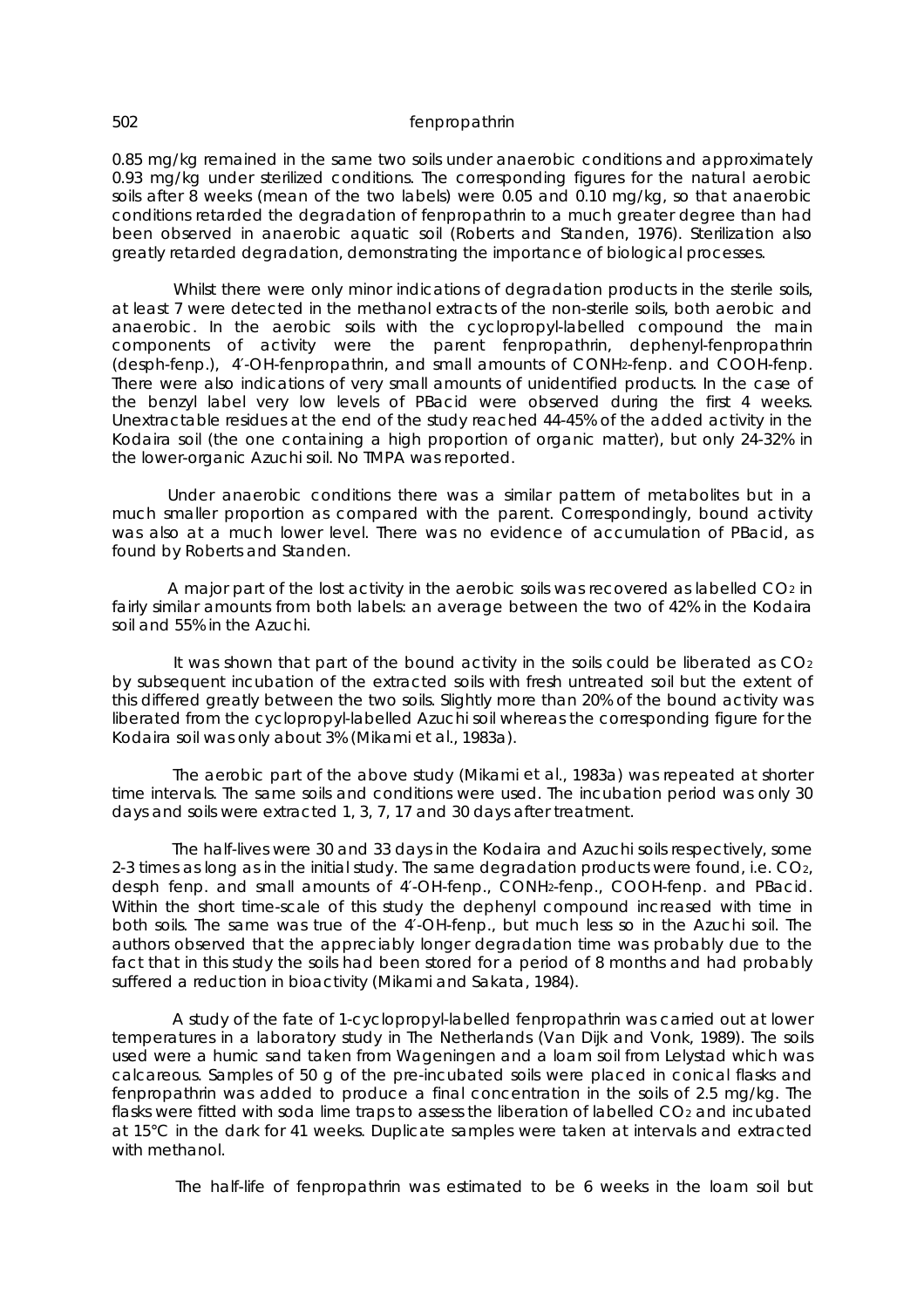longer than 36 weeks (the estimate was 40 weeks) in the humic sand, at which point some 57% remained. In the loam soil the main conversion products were CO2 (about 45% after 41 weeks) and unextractable bound residues (28% after 41 weeks). After 36 weeks most of the extractable fraction consisted of unchanged fenpropathrin (average 6.8%) and minor amounts of 4′-OH-fenp. and desph-fenp. (average 0.8 and 0.4% respectively). The main conversion products in the humic sand after 36 weeks were carbon dioxide (3 and 24% of the applied activity for the duplicates) and unextractable residues (14 and 16%). Most of the extractable fraction consisted of unchanged fenpropathrin but there were small amounts of 4′-OH-fenp. and desph-fenp., averaging approximately 5 and 3% respectively of the applied dose.

 In both soils it was evident that the maximum levels of these two metabolites had occurred before the 36th week and in some cases well before. The same was true of the unidentified metabolites whose values seem to have been highest at 6-13 weeks and fell from 3.3% at 13 weeks to 0.7% in the loam and from 3.2% at 6 weeks to 0.9% in the sand.

 The authors commented that in their work most of the pesticides they had studied were degraded only slowly in the humic sand, and noted that the soil humidity in their studies was considerably lower than that employed by Mikami *et al*. (1983a). The temperature was also a good deal lower (15°C compared with 25°C in the Mikami study). They cite another of their studies (Vonk and van Dijk, 1988) in which the half-life of fenpropathrin in the loam soil at 10°C was found to be 30 weeks. This marked dependence on temperature in the loam soil was less evident in the sand.

 A study of soil degradation was carried out according to the EPA protocol, Section 162-1 of the pesticide assessment guidelines. Fenpropathrin labelled in the benzyl ring was incubated in the dark at 25°C with silt loam soil confirmed to be biologically active by plating and counting colonies. The nominal concentration of fenpropathrin was 10  $\frac{1}{9}q$ soil; the measured concentration immediately after the addition was 10.2  $\dot{I}$  g/g. The soils were maintained at 70-75% field capacity throughout the study and sampled at intervals up to the end of the 365-day incubation. The samples were extracted with methanol (3-4 times) and then combusted to determine the unextracted activity.

 After 365 days, 18.4% of the dose remained as parent with accumulated volatiles accounting for 59.9% (99.8% of which was CO2) and unextractable residues for 17.8%. During the whole course of the study the maximum levels of the metabolites were 1.25% PBacid, 0.21% CONH2-fenp., 0.55% desph-fenp., 0.19% 4′-OH-fenp. and 0.39% COOH-fenp., all in terms of the initial dose. In addition there were maxima of 0.07, 0.28, 0.34 and 0.16% of unidentified products. The <sup>14</sup>C mass balance for the whole period ranged from 98.7% to 107.1% with a mean of 102.4% and a value at the end of the study of 98.7%. The half-life was calculated, using a first order model, to be 152 days. The authors considered that their results were in good accord with those of Mikami *et al*. (1983a) (Cranor, 1990).

 The degradation of fenpropathrin in a loam soil from California was studied in aerobic conditions for 30 days followed by anaerobic conditions for 60 days. The fenpropathrin was labelled in the benzyl ring and was added to the soils to produce a nominal concentration of 10 mg/kg but the mean concentration after dosing was determined to be 12.1 mg/kg. The fenpropathrin was added to the pre-incubated soils which were then incubated at 25°C for a further 30 days. The soil moisture level was adjusted to approximately 75% of the field capacity and maintained at that level by periodic additions. The containers were equipped for the collection and determination of CO2. After 30 days of aerobic incubation, anaerobic conditions were initiated by adding a small amount of glucose to the soils, covering them with water and flushing the flasks with nitrogen. The soils were extracted periodically with methanol and unextracted activity was determined by combustion analysis.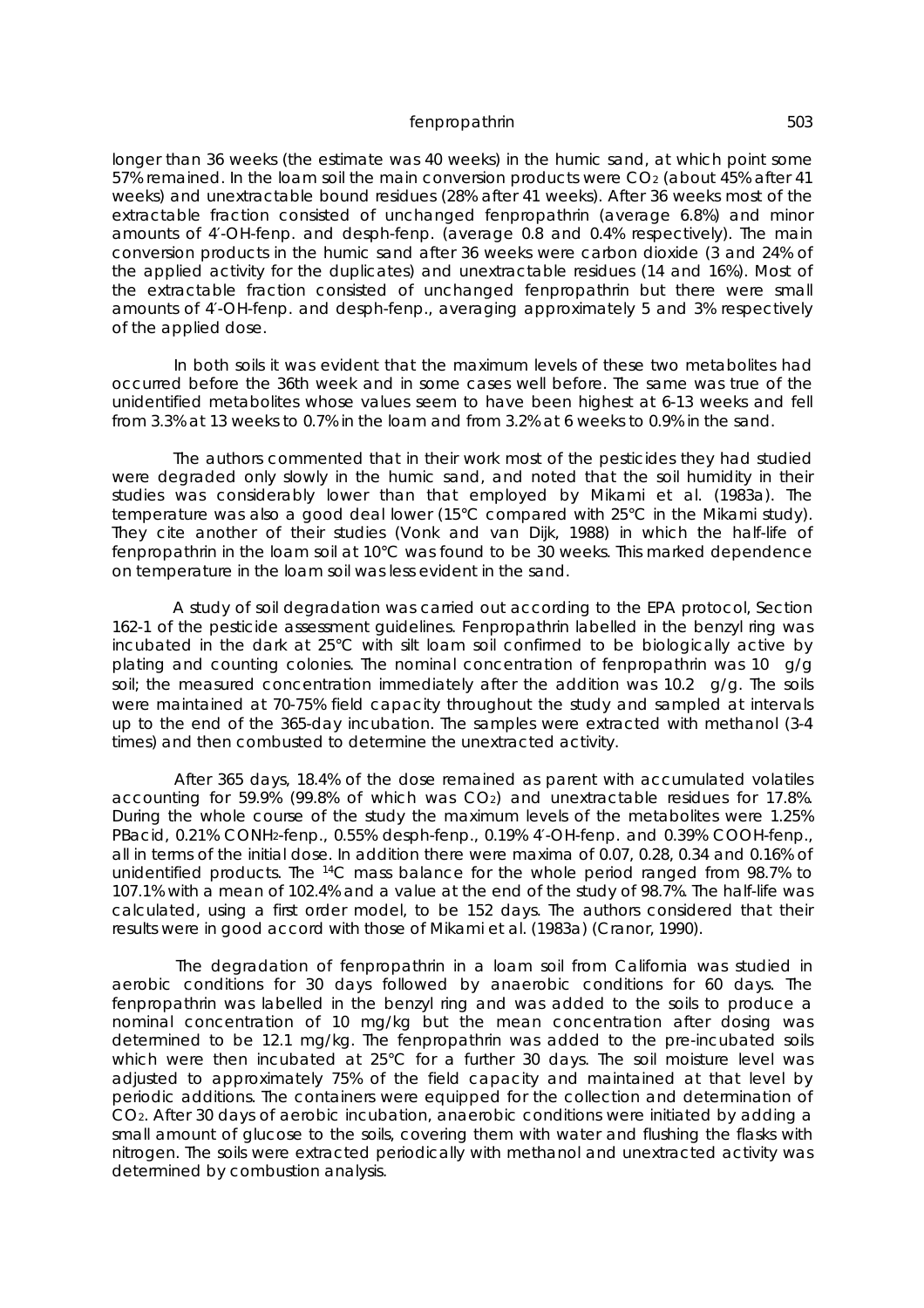At the end of the aerobic phase, 85.1% of the activity remained as the parent compound. PBacid (2% of the initial dose), COOH-fenp. (1.3%) and 4′-OH fenp. (0.3%) were also found in the methanol extract. CO2 was found to the extent of 0.6% of the applied dose. Desph-fenp. and CONH2-fenp. were not detected. (These results were compared with those from another aerobic study which was continued for a year, in which 88% of the parent compound remained after the first 30 days and 8.9% was lost as CO2. CONH2-fenp. (0.12%), desph-fenp. (0.4%), a trace of 4′-OH-fenp (0.04%) and COOH-fenp. (0.26%) also occurred).

After the 60-day anaerobic phase, 66.0% of the initial dose remained as parent compound, 11.5% as PBacid, 6.4% as COOH-fenp. and 0.7% was liberated as CO2. CONH2-fenp. and 4′-OH-fenp. were present only as minor metabolites (<1.0%). Unextractable residues at this point were 8.0% of the applied dose and 15.7% of the applied activity was recovered in the supernatant water. The mean mass balance was  $98.4 \pm 2.8\%$ .

 Half-lives of fenpropathrin in the aerobic phase of the study were estimated to be 196 days and in the anaerobic phase 186 days.

 Hence, as had been reported by Roberts and Standen in 1976, the main effect of imposing anaerobic aquatic conditions was to impede the degradation of metabolites, especially PBacid. It is not possible to infer the position regarding TMPA in this study owing to the position of the label (Daly and Williams, 1990).

Photodegradation. Studies were carried out in Japan with fenpropathrin labelled in the cyano group, the benzyl ring or the 1-carbon position of the cyclopropyl ring and applied to thin-layer soil plates prepared according to the procedure of Helling and Turner (Science, 162, 1968, 562-3). The three soils were Kodaira light clay, Katano sandy loam and Azuchi sandy clay loam. The fenpropathrin was applied at a rate of 1.1  $\frac{1}{9}$  g/cm<sup>2</sup> and the plates exposed to natural sunlight for 10 days during the month of September. The water content of the soils did not fall greatly during the study. Dark controls were run at the same time.

 During the study plates were withdrawn at intervals and the soils extracted with methanol/water (5:1) for the determination of extractable activity and TLC fractionation. Unextractable residues were fractionated into activity associated with fulvic acid, humic acid and humins.

 Under irradiation, the half-lives of the CN-labelled fenpropathrin were 1, 4 and 5 days in the Kodaira, Azuchi and Katano soils respectively. The fenpropathrin left in the soils at the end of the 14-day period (averages for the three labels in each soil) amounted to 5.1, 29.4 and 32.9% of the amounts applied. The corresponding figures in the dark controls were 74, 85 and 96%; there was insufficient degradation for half-lives to be estimated.

 The main degradation product under irradiation with all three labels was CONH2-fenp. which reached a maximum in the three soils after 5, 7 and 7 days. Substantial amounts also occurred in the dark controls. For the most part, other metabolites were present in the irradiated soils in only very small amounts. An exception was PBacid, especially on the Katano soil where it reached a maximum of 11.4% of the total applied activity after 7 days. On that soil "others" and unextracted residues were higher than on the other two; the unextracted activity was mainly associated with the fulvic acid fraction of the soil organic matter. Minor metabolites found were COOH-fenp., desph-fenp., Æ-carbamoyl-3-phenoxybenzyl alcohol (PM-amide) and 3-OH-Bacid. The last three did not occur in the dark controls.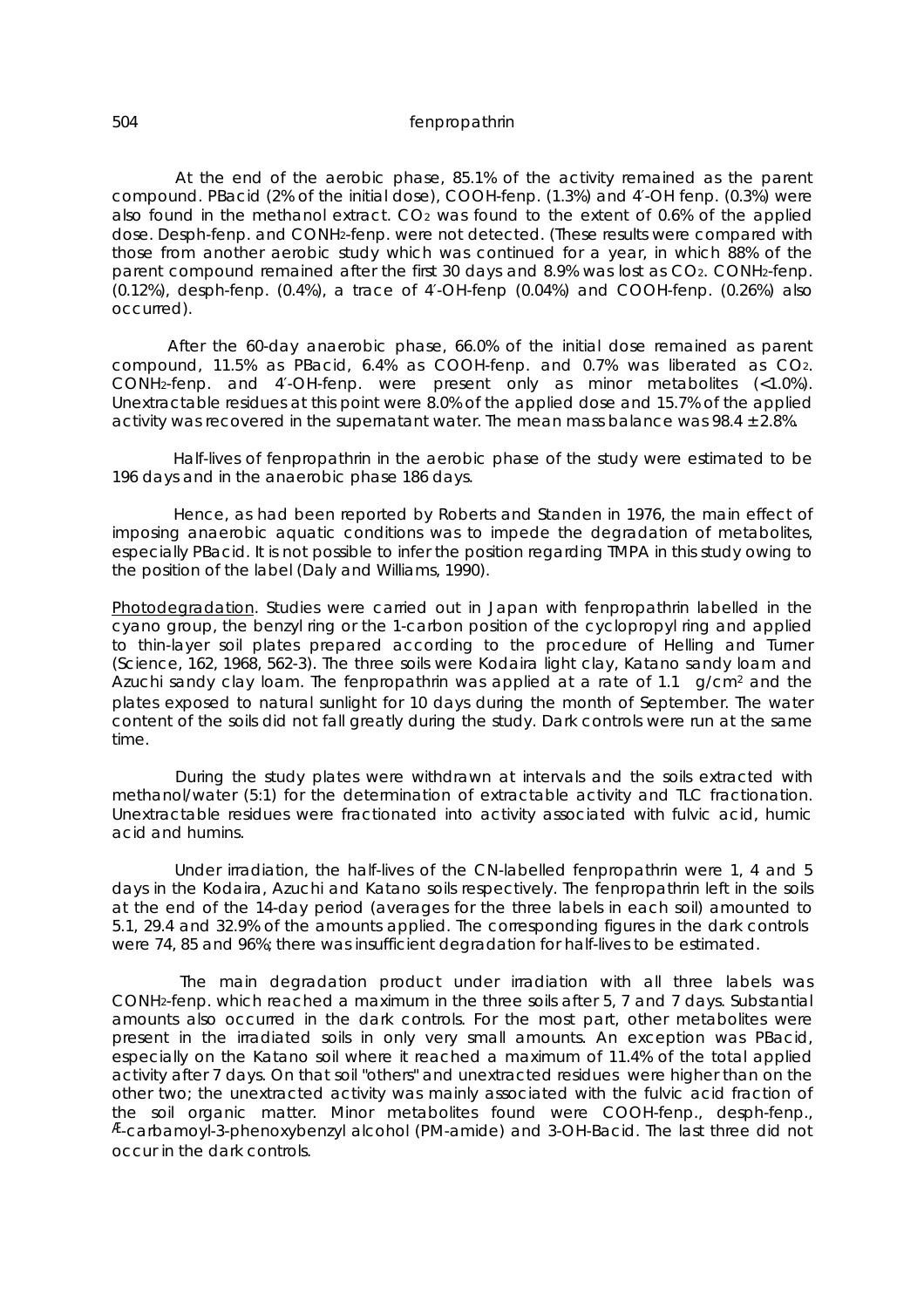The recovery of total activity in the dark controls was mostly just above 100% after 14 days, but gradually declined in the irradiated soils, presumably owing to mineralization of the labelled moiety. The losses shown in Table 14 were reported.

| Soil                        | Loss of activity, %  |                      |                    |  |
|-----------------------------|----------------------|----------------------|--------------------|--|
|                             | Cyclopropyl label    | CN label             | Benzyl label       |  |
| Kodaira<br>Azuchi<br>Katano | 13.2<br>15.3<br>43.4 | 19.8<br>28.4<br>52.5 | 9.8<br>8.4<br>23.6 |  |

Table 14. Loss of activity (%) from irradiated soils after 14 days.

Clearly, loss was greatly enhanced by irradiation. It is evident that the nitrile carbon was the most susceptible followed closely by the 1-carbon of the cyclopropyl group. The benzyl group was evidently a more stable part of the molecule. It is clear that differences between the soils affected the rate of loss. The Katano soil was especially active owing, presumably, to the presence of photosensitizing substances. As shown in another part of this study, humic acid exerted a marked sensitizing effect when added to irradiated solutions of fenpropathrin in distilled water. It would seem likely that irradiation could play an important role in the degradation of surface deposits of fenpropathrin following spray applications which, in many cases, would be expected to remain on the soil surface for a large part of the season (Takahashi *et al*., 1983, 1985).

Adsorption. Attempts were made to determine adsorption coefficients by leaching treated soils but insufficient fenpropathrin passed through the columns for dependable estimates to be made. As an alternative approach, values may be deduced by using Briggs's equations linking the adsorption coefficient with the octanol-water partition coefficient (for fenpropathrin,  $log_{10} P_{ow} = 6.0$ . The following Table was presented for two of Briggs's equations representing the lowest and highest values.

| ll Soil | Organic matter % | Log <sub>10</sub> Pow | K <sub>d</sub> (Equation 2) | K <sub>d</sub> (Equation 6) |
|---------|------------------|-----------------------|-----------------------------|-----------------------------|
| Kodaira | 15.3             | 6.0                   | 500                         | 2210                        |
| Azuchi  | 2.5              | 6.0                   | 85                          | 360                         |
| Katano  | 11.0             | 6.0                   | 370                         | 1590                        |

Table 15. Calculated values for adsorption coefficients of fenpropathrin.

Assuming that adsorption is confined essentially to the soil organic matter, the corresponding adsorption coefficient for organic matter (Kom) would have been (approximately) between 3300 (equation 2) and 14,400 (equation 6) (Mikami, 1983).

Leaching. A study was carried out with a sandy loam from the UK, packed into two glass columns and conditioned by slowly passing water through them until the effluent was clear. Fenpropathrin labelled in the benzyl or cyclopropyl ring was applied to the surfaces of the soil columns and the columns stored for 4 weeks. Two more columns were set up in the same way but not stored, and all four columns were leached at the rate of 0.25 ml/hour for 45 days, producing a total of 270 ml passing through each column, or a depth of about 17 cm. Samples of eluate that contained radioactivity were extracted with ethyl acetate, and extruded segments of soil taken at the end of the study were extracted with acetonitrile/water (7:3 v/v) for analysis.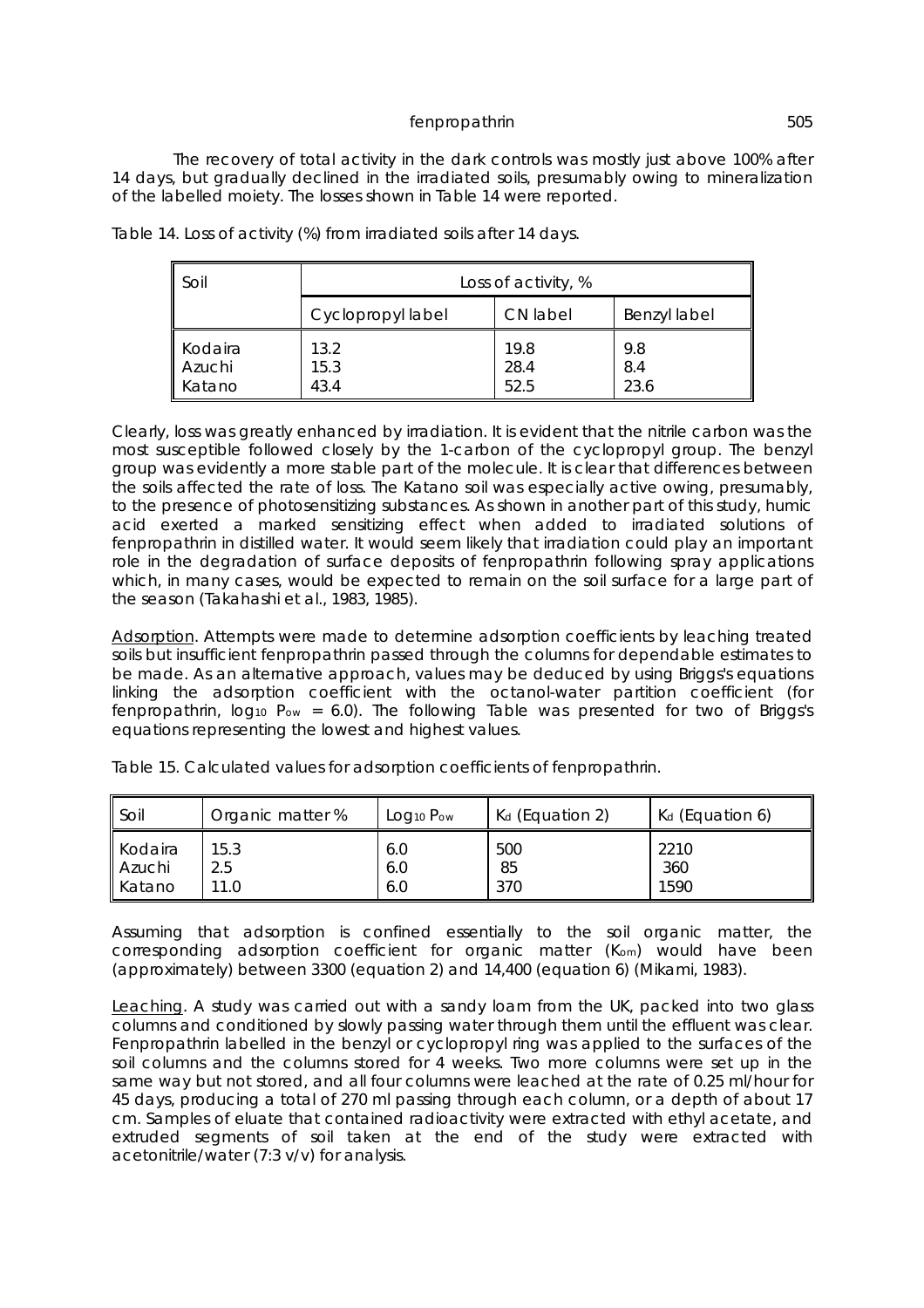The leachate from the stored column containing the cyclopropyl-labelled compound showed an appreciable level of activity amounting to 9.1% of that applied. This was shown by TLC to arise from approximately equal quantities of CONH2-fenp. and TMPA.

In the soil columns, the major part of the radioactivity remained in the top 2 cm even in the stored soils. The total recoveries were 80-93% for the cyclopropyl and benzyl labels respectively in the unstored soils but these levels fell to 62 and 46% in the stored columns, indicating appreciable loss. The unextracted activity was between 41 and 47% except in the stored soil with the benzyl label; the low figure of 8% for this soil has no obvious explanation. The main metabolite in all cases was CONH2-fenp., but except in the stored column with the cyclopropyl label the parent fenpropathrin constituted the major part of the residual activity.

 It was concluded that neither fenpropathrin nor its degradation products were likely to leach through the soil under field conditions (Roberts, 1976).

A further study was carried out with fenpropathrin labelled either at the 1-cyclopropyl carbon or in the benzyl ring. There were 4 soils, Azuchi, Kodaira, Sapporo and Muko. The last had almost no organic matter or biological activity and consisted of 99% sand. The four soils were packed into columns to a height of 25 cm and the columns eluted with water until the eluate ran clear. More soil was treated with 1 mg/kg of the labelled fenpropathrin and placed on top of the columns either at once or after 4 weeks incubation at 25°C. During incubation provision was made for the determination of liberated CO2. The columns were leached with a total of 1 litre of distilled water at a rate of 3 ml/hour for 14 days. From the dimensions of the columns, this would have been equivalent to a total depth of approximately 1.4 metres of water, a much greater depth than that in the Roberts study. At the end of the study the soil columns were divided into six segments of 5 cm each and the radioactivity was determined by combustion analysis. The treated soils and the top 5-cm sections were also extracted with methanol and the extract analysed.

 In the eluates from the Kodaira, Azuchi and Sapporo soils radioactivity was negligible and no attempt was made to characterize it. There was a considerable level of activity in the eluate from the Muko soil. Where soil treated with cyclopropyl-labelled fenpropathrin without pre-incubation had been added to the column, 21.2% of the applied dose appeared in the eluate. The majority of the activity was from CONH2-fenp. with small amounts from 4′-OH-fenp., desph.-fenp. and COOH-fenp., together with TMPA and others. There was very little fenpropathrin itself. In the columns containing pre-incubated soil treated with the cyclopropyl-labelled compound 37.6% of the applied dose appeared in the eluate. There was somewhat less CONH2-fenp. (8.8%) but this was more than balanced by an increased amount of COOH-fenp. (17.5%) and the same complement of minor metabolites. In the case of the benzyl label, results were available only for the preincubated soil where the total activity in the eluate was 47.3% of that applied, with 8.7% as CONH2-fenp. and 26.4% as COOH-fenp. A small amount of PBacid (3%) appeared (instead of TMPA of course).

Most of the activity in the soils remained in the treated layers, with minor amounts penetrating into the columns, mainly into the top 5 cm. In all cases the parent compound was the major component of the residues extracted with methanol and only small amounts of metabolites were present, even in the stored soils; CONH2-fenp. was usually the most prominent. A considerable proportion of the activity remained unextractable in the preincubated soils, in one case reaching 35% (Kodaira soil with the cyclopropyl label), but in the Azuchi and Sapporo soils about 20% was more typical. The figure was much lower in the Muko sand (3-5%).

 It was concluded that fenpropathrin and its metabolites showed only a very limited tendency to leach in normal soils (Mikami *et al*., 1983b).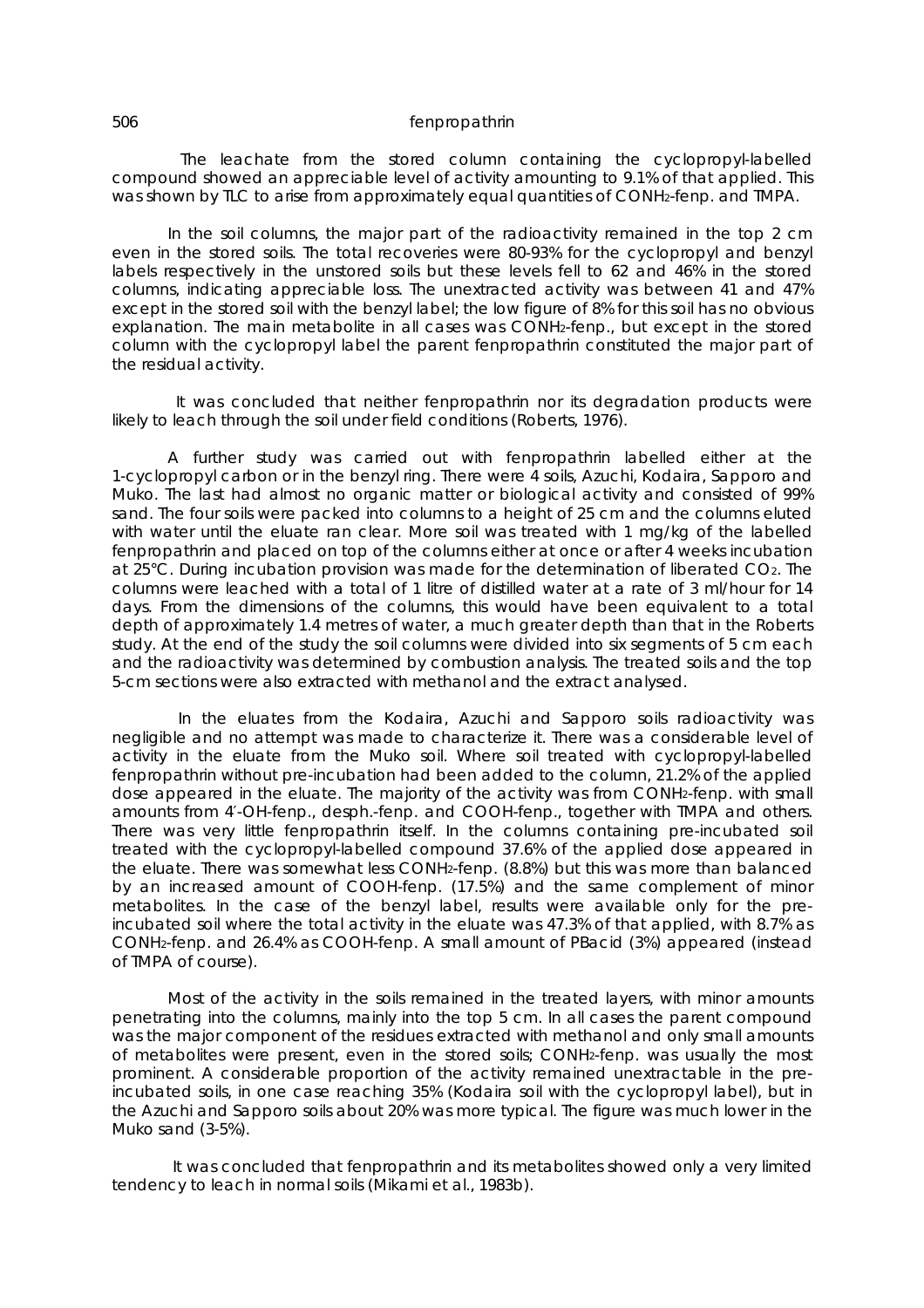Conclusions. It is clear from these studies that fenpropathrin falling on soil will be degraded by a combination of photochemical and microbiological processes. It is unlikely that fenpropathrin would remain in the soil long enough to give rise to carry-over residues to affect succeeding crops.

The evidence is that metabolites do not accumulate in soil and that the degradation of fenpropathrin labelled in all 3 positions has been accompanied by the liberation of carbon dioxide, indicating that fragments observed to occur during the degradation process are themselves ultimately mineralized. There is no evidence of the accumulation of metabolites under aerobic conditions.

Fenpropathrin is strongly adsorbed by normal agricultural soils and studies in the laboratory using columns have shown that in such soils it is very resistant to leaching. The data give reassurance that when used as recommended, fenpropathrin will not cause contamination of groundwater in normal circumstances.

### **In storage and processing**

Apples. Data for processed products are shown in Table 16. Residues of fenpropathrin in apples are essentially superficial as can be seen from the data on peeled apples in the French studies. As would be expected the extraction of apple juice leaves almost all of the residues in the solids.

Table 16. Residues of fenpropathrin in processed products: apples.

| Country    |       |                | Residues, mg/kg |       |      |  |
|------------|-------|----------------|-----------------|-------|------|--|
|            | Fruit | Pomace         |                 | Juice | Ref. |  |
| raw        |       | peeled wet dry |                 |       |      |  |
| France     | 0.30  | < 0.01         |                 |       | 10   |  |
|            |       |                |                 |       |      |  |
| France     | 0.36  | < 0.01         |                 |       | 10   |  |
| France     | 0.29  | < 0.01         |                 |       | 10   |  |
| France     | 0.31  | < 0.01         |                 |       | 10   |  |
| France     | 0.19  | < 0.01         |                 |       | 10   |  |
| France     | 0.20  | < 0.01         |                 |       | 10   |  |
| France     | 0.13  | < 0.01         |                 |       | 10   |  |
| France     | 0.13  | < 0.01         |                 |       | 10   |  |
| France     | 0.48  | < 0.01         |                 |       | 10   |  |
| France     | 0.49  | < 0.01         |                 |       | 10   |  |
| France     | 0.60  | < 0.01         |                 |       | 10   |  |
| France     | 0.16  | < 0.01         |                 |       | 10   |  |
| USA.       | 3.6   | 3.4            | 34              | 0.10  | 71   |  |
| <b>USA</b> | 1.6   | 4.5            | 10.2            | 0.01  | 39   |  |

Pears. The position is similar to that of apples, except that the retention of residues by the pear solids would appear to be stronger than in the case of apples. The data are shown in Table 17.

Table 17. Residues of fenpropathrin in processed products: pears.

Country Residues , mg/kg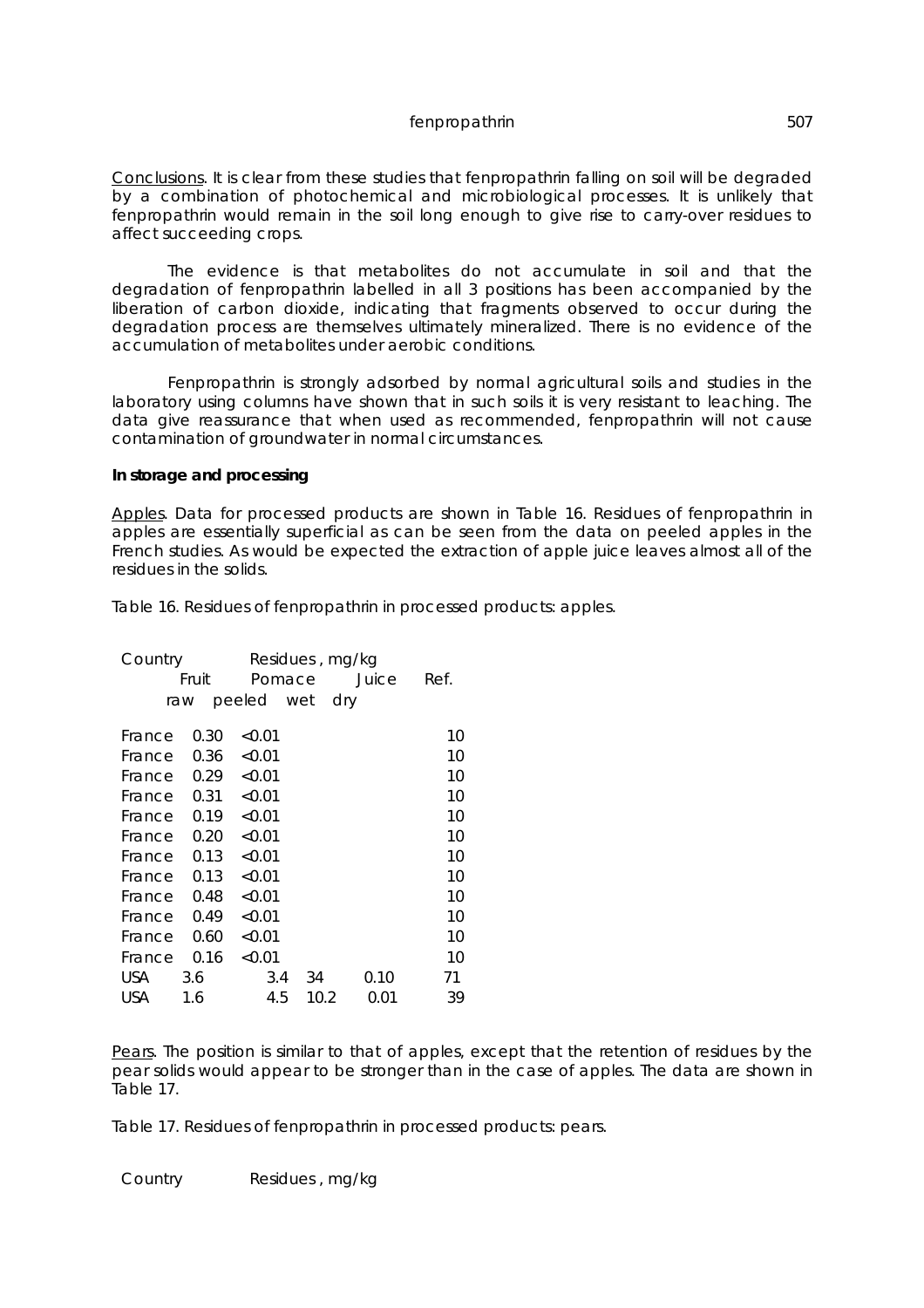|            | Fruit |        |        | Puree Pears in | Ref.  |    |  |
|------------|-------|--------|--------|----------------|-------|----|--|
|            | raw   | peeled | washed |                | Syrup |    |  |
|            |       |        |        |                |       |    |  |
| France     | 0.10  | < 0.01 |        |                |       | 8  |  |
| France     | 0.05  | < 0.01 |        |                |       | 8  |  |
| France     | 0.03  | < 0.01 |        |                |       | 8  |  |
| France     | 0.65  | < 0.01 |        |                |       | 9  |  |
| France     | 0.35  | < 0.01 |        |                |       | 9  |  |
| France     | 0.24  | < 0.01 |        |                |       | 9  |  |
| France     | 0.17  | < 0.01 |        |                |       | 9  |  |
| France     | 0.42  | < 0.01 |        |                |       | 9  |  |
| France     | 0.33  | < 0.01 |        |                |       | 9  |  |
| France     | 0.13  | < 0.01 |        |                |       | 9  |  |
| France     | 0.10  | < 0.01 |        |                |       | 9  |  |
| France     | 0.19  | < 0.01 |        |                |       | 9  |  |
| France     | 0.17  | < 0.01 |        |                |       | 9  |  |
| France     | 0.19  | < 0.01 |        |                |       | 9  |  |
| France     | 0.17  | < 0.01 |        |                |       | 9  |  |
| USA        | 1.70  |        | < 0.01 | < 0.01         |       | 64 |  |
| USA        | 1.25  | 0.01   |        |                |       | 73 |  |
| <b>USA</b> | 0.89  | 0.01   | 0.72   |                |       | 72 |  |

Grapes. As can be seen from Table 18 residues of fenpropathrin are retained by solids during grape juice extraction, as with apples and pears.

Table 18. Residues of fenpropathrin in processed products: grapes.

Country Residues, mg/kg Ref. Fruit Raisins Raisin Pomace Juice Wine raw washed waste wet dry  $\overline{\phantom{a}}$ France 0.06 n.d. 6 USA 0.37 0.45 0.49 2.5 0.03 26\*\* USA 0.75 1.5 0.13 0.90 4.9 0.09 26 USA 0.74 0.65 3.2 0.85 1.2 n.d.\* n.d. 26 USA 0.42 0.43 26 USA 3.1 0.01 n.d. 26 USA 2.6 2.8 10.5 0.01 26 USA 1.0 0.87 26 USA 1.4 0.99 2.6 n.d. n.d. 26 USA 5.6 4.1 9.4 0.06 n.d. 26 USA 1.3 4.1 0.04 n.d. 26 USA 0.84 3.2 6.0 1.1 2.1 0.13 26

\* n.d.= not detectable, <0.01 mg/kg

\*\* The reference 26 (Fujie, 1992) includes the trials T-6077, T-6078, T-6412, T-6409, T-6413, T-6416, T-6728, T-6731, T-6829, T-6413, T-7545

Cotton seed. Three samples of seed from field trials were subjected to simulated laboratory processing as described below (ref. T-6427, 210-214 of Fujie, 1990a) and the residues surviving in various fractions were determined. It can be seen from Table 19 that residues in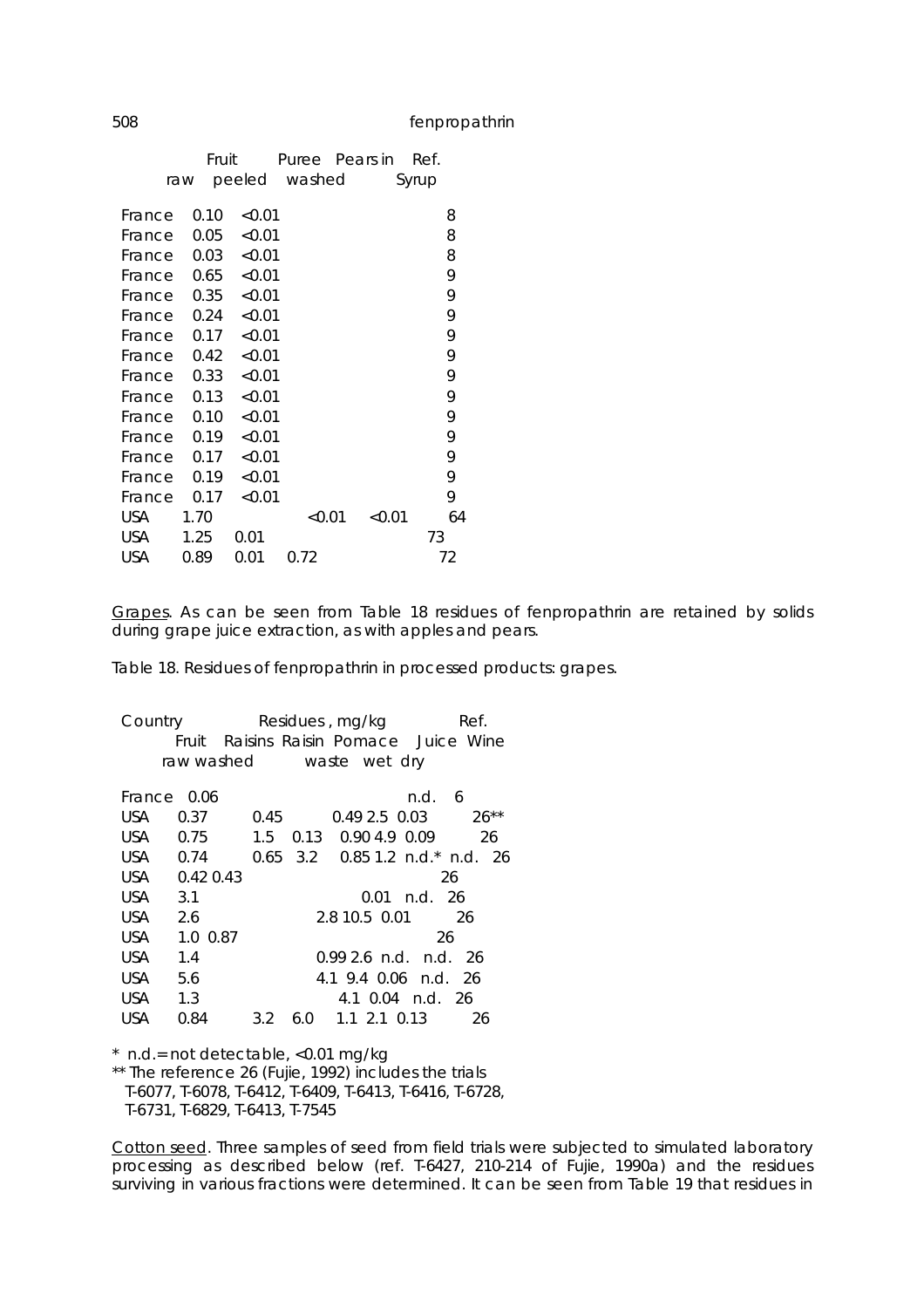soapstock were at about twice the level in the raw seed and that residues in the refined oil were in the region of three times those in the seed. Assuming a maximum level in raw cotton seed of 1 mg/kg, it can reasonably be concluded that residues will not exceed 2 mg/kg in soapstock and 3 mg/kg in refined oil.

Processing procedure. A Carver impact huller is used to obtain the fractions (kernels and hulls). The kernels are flaked in a Ferrell-Ross "flake-n-roll" to 0.008 of an inch thickness. The flakes are washed three times with hexane at a temperature of approximately 145°C. This extraction process takes 3 hours. The oil is recovered with a precision laboratory evaporator. During this process the oil reaches a maximum temperature of 75°C. Warm air is forced through the extractor to dissolve the cotton seed flakes. The oil is refined by the following steps:

- 1. NaOH is added to the oil while it is stirred at 250 RPM at a temperature of 20-24 °C for 15 minutes.
- 2. The oil is heated to 63-67°C for 12 minutes and the stirring reduced to 70 RPM.
- 3. The oil is then allowed to settle for 60 minutes at a temperature of 60-65°C.
- 4. The oil is refrigerated overnight or at least for 12 hours.
- 5. After refrigeration the oil is filtered to obtain the refined oil and soapstock fractions.

Table 19. Residues of fenpropathrin in processed products: cotton seed processed in the USA. Fujie, 1990a (ref. 23).

| Residues, mg/kg |      |           |                  |       |                | Ref.     |
|-----------------|------|-----------|------------------|-------|----------------|----------|
| Seed            | Meal | Crude oil | I Refined<br>oil | Hulls | Soap-<br>stock |          |
| 0.02            | 0.01 | 0.06      | 0.06             | 0.02  | 0.01           | T-6070   |
| 0.03            | 0.02 | 0.07      | 0.09             | 0.03  | 0.05           | $T-6071$ |
| 1.2             | 0.09 | 2.3       | 2.6              | 1.0   | 1.6            | $T-6427$ |

## **Stability of residues in stored analytical samples**

Fenpropathrin. Samples of apples, cotton seed, grapes, oranges and pears were stored at -20°C for periods up to 12 months and analyzed for residues of fenpropathrin to determine the extent of loss during storage. The results are shown in Table 20.

Table 20. Effects of frozen storage on residues of fenpropathrin.

| Interval<br>(months) | % of initial level                                  |     |    |     |    |
|----------------------|-----------------------------------------------------|-----|----|-----|----|
|                      | Cotton seed<br>Apples<br>Pears<br>Grapes<br>Oranges |     |    |     |    |
| 3                    | 82                                                  | 133 |    | 93  | 99 |
| 6                    | 78                                                  | 116 | 89 | 120 | 77 |
| 9                    | 91                                                  |     | 87 |     | 78 |
| 12                   | 82                                                  | 100 | 87 | 88  | 89 |

No clear trend emerges from these figures which fall within the normal spread of recoveries and it was concluded that there were no measurable losses from any of these items during one year of storage at -20°C. Similar conclusions were drawn from studies with grape juice,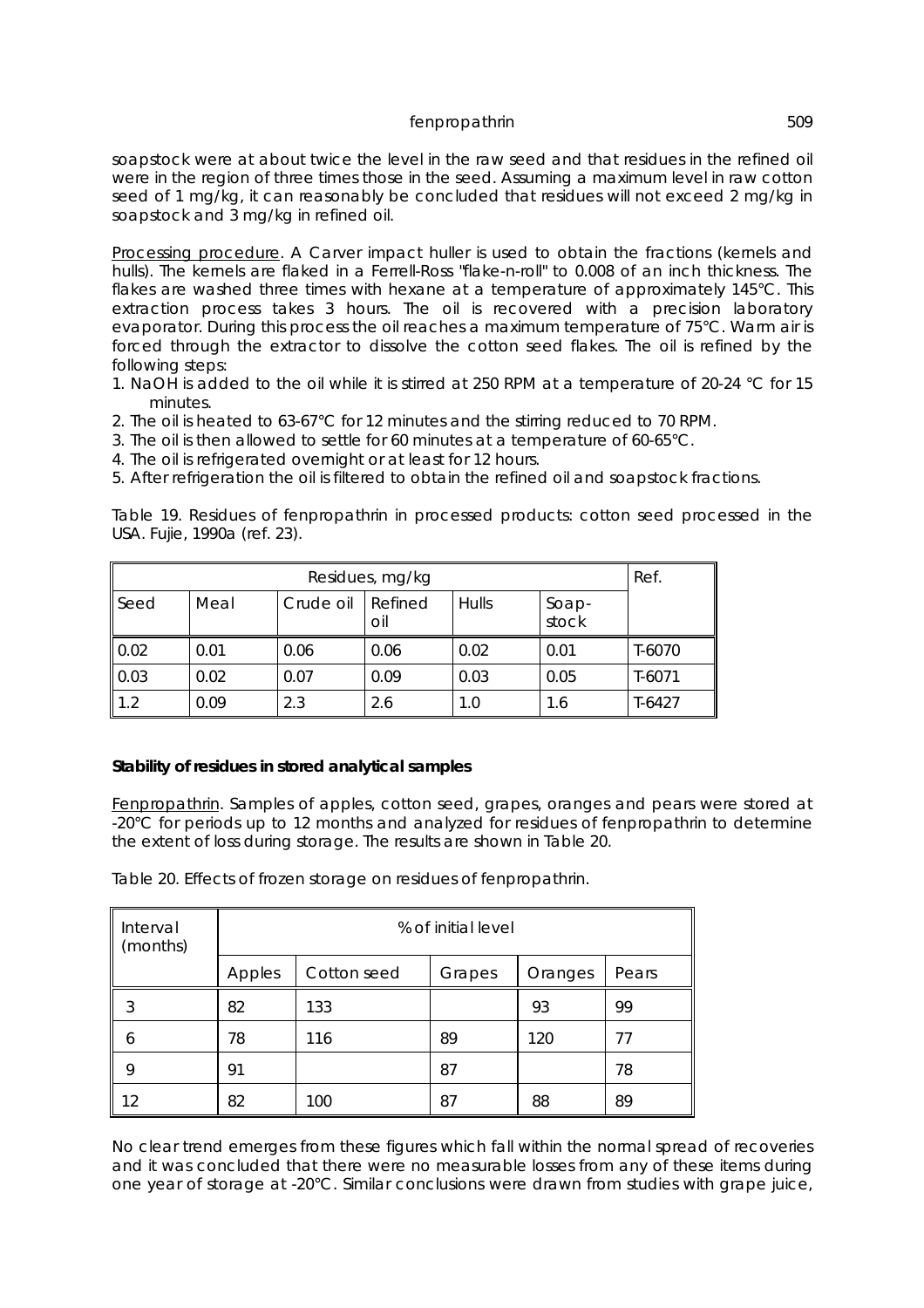grape pomace, raisins and raisin waste (Fujie, 1992).

Stability studies were also carried out on eggs and cattle kidneys over periods of 156 and 71 days respectively. Again there was no evidence of decline in the residue levels during storage (Fujie *et al*., 1986b).

 It may reasonably be inferred that the same conclusions could be drawn for other food and feed items.

Metabolites. Samples of macerated oranges and pears were spiked with known amounts of either PBacid or TMPA and analyzed after 7.5 or 11.2 months of storage. The results were compared with recoveries from freshly spiked macerated samples of the same substrates. See Table 21.

Table 21. Storage stability of metabolites.

Fruit Interval % recovery from spiked samples (months) Frozen Fresh TMPA PBacid TMPA PBacid Orange 7.5 72 77 92 82 75 71 11.2 62 79 67 75 64 78 Pears 7.5 55 62 65 77 62 66 11.2 57 70 72 76 54 59 Mean 63 70 74 78 Coefficient of 12% 11% 17% 4% variation

Hence the recoveries of TMPA and PBacid from fresh and frozen samples show no significant differences and demonstrate that both metabolites are stable in orange and pear macerates during the storage intervals of the study (Fujie, 1990c).

It is reasonable to infer a similar stability in other substrates.

### **Residues in the edible portion of food commodities**

#### **Crop by-products used for animal feed**

The main commodities used for animal feeds are the fruit pomaces, cotton seed meal and soapstock. Residues in cotton seed meal and soapstock were much lower than in the fruit pomaces.

Fruit pomaces. Dry grape pomace (see Table 18) contained between 2 and 7 times the residue level in the original grapes. If the highest level in raw grapes is 5 mg/kg, the highest level to be expected in dry grape pomace would be 35 mg/kg. In the case of raisin waste,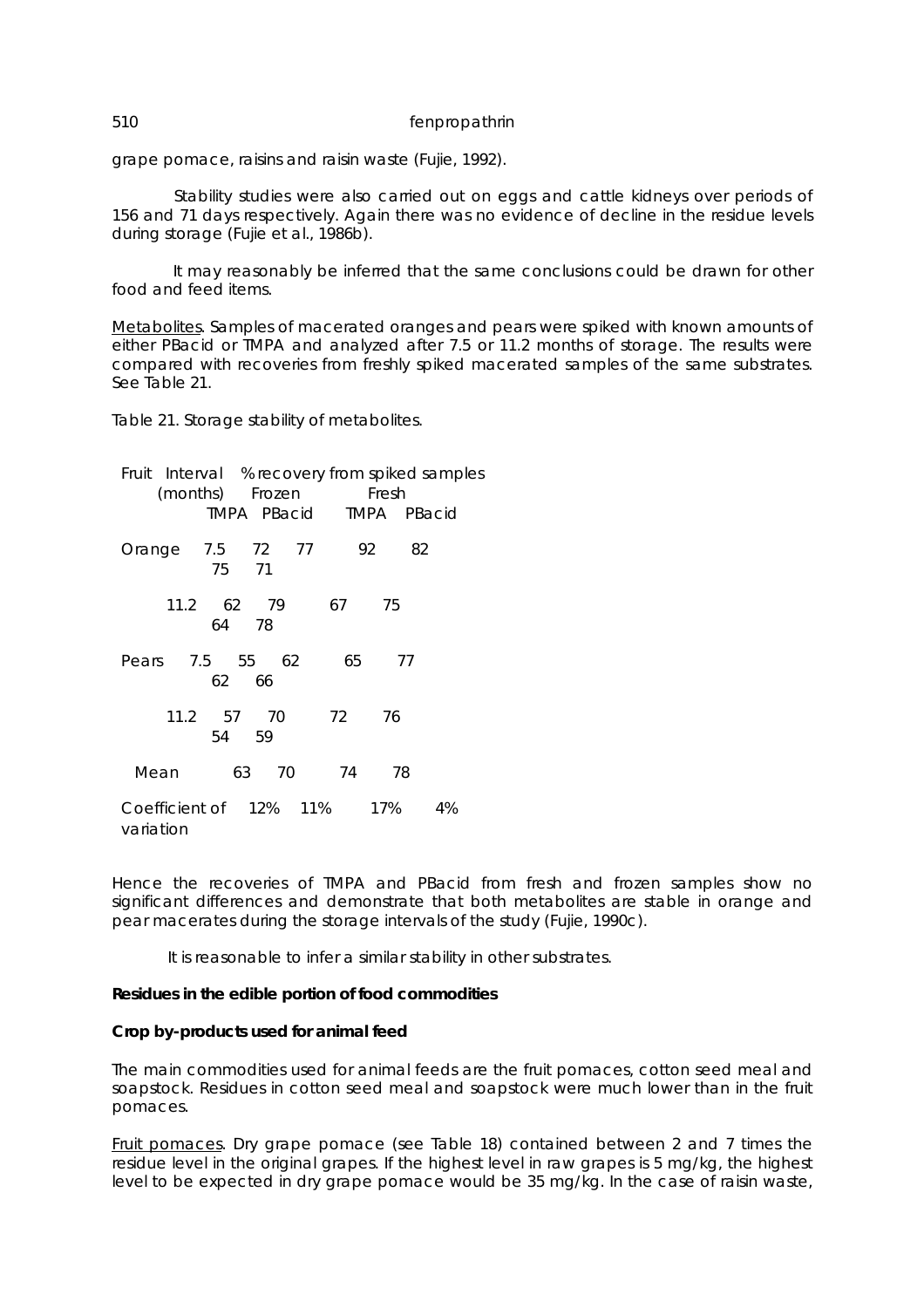the highest factor was again 7 so that a similar figure could be anticipated.

 In the case of dry apple pomace the two sets of results in Table 16 suggest a maximum concentration factor of 9, so that residues in dry apple pomace would not be expected to exceed 45 mg/kg on the

basis of a maximum residue level in whole apples of 5 mg/kg.

### **METHODS OF RESIDUE ANALYSIS**

Parent compound. A number of analytical procedures have been developed by Sumitomo. These depend on solvent extraction of the substrate, a clean-up by either silica gel or Florisil column chromatography and the determination of the extracted residue by GLC using electron capture detection. The main variations dictated by different substrates are concerned with extraction and clean-up procedures. Fruits and vegetables may be homogenized with water, shaken with acetone and extracted according to accepted procedures with dichloromethane, using sodium chloride to minimize emulsification. After drying with anhydrous sodium sulphate and clean-up by silica gel column chromatography, the solvent is evaporated at <40°C and the residue dissolved in acetone before estimation by GLC with EC detection. Other extraction procedures involve direct extraction of the homogenized material without suspension in water or homogenization with methanol instead of water.

 In the case of cotton seed oil dissolution of the sample in n-hexane is followed by extraction with acetonitrile, which is removed by evaporation and the residue dissolved in acetone for measurement.

 A somewhat similar procedure is recommended for animal fats, whereas in the case of meat or offal (kidney was specifically studied) the sample is homogenized in acetone and the suspension extracted with n-hexane. After drying with anhydrous sodium sulphate the solution is extracted with acetonitrile, the solvent evaporatedd and the residue redissolved in n hexane for estimation.

 Milk is mixed with an equal volume of acetone and centrifuged. The combined supernatant layers are extracted with n-hexane, the extract is dried with anhydrous sodium sulphate and the solvent evaporated. The residue is redissolved in acetonitrile, cleaned up by silica gel chromatography, and dissolved in hexane before determination by GLC.

 Soils are extracted with combined water/methanol and, after filtration, the extract is partitioned with dichloromethane. The solution is dried with anhydrous sodium sulphate and taken to dryness by rotary evaporation. The residue is re-dissolved in n-hexane containing 10% diethyl ether and cleaned up by silica gel chromatography. The solvent is removed by evaporation and the residue dissolved in acetone for estimation by GLC.

 In the case of water samples large volumes, up to 10 l depending on the lower limit of determination required, are extracted with n-hexane and the extract dried with sodium sulphate and cleaned up by Florisil column chromatography.

 The relationship between the amount of fenpropathrin and peak area is linear over the usual range of 0-0.8 ng of fenpropathrin with a lower level of determination of 0.04 ng. Recoveries from most substrates have been reported to be between 90 and 100% although this fell to 80% in water where very large volumes were involved. The lower limit of determination in most crop samples is 0.01 mg/kg although in some cases it is possible to achieve 0.005 mg/kg, depending on the success of the clean-up steps. In whole milk a lower limit of determination of 0.001 mg/kg is usual, whereas in water limits down to 0.001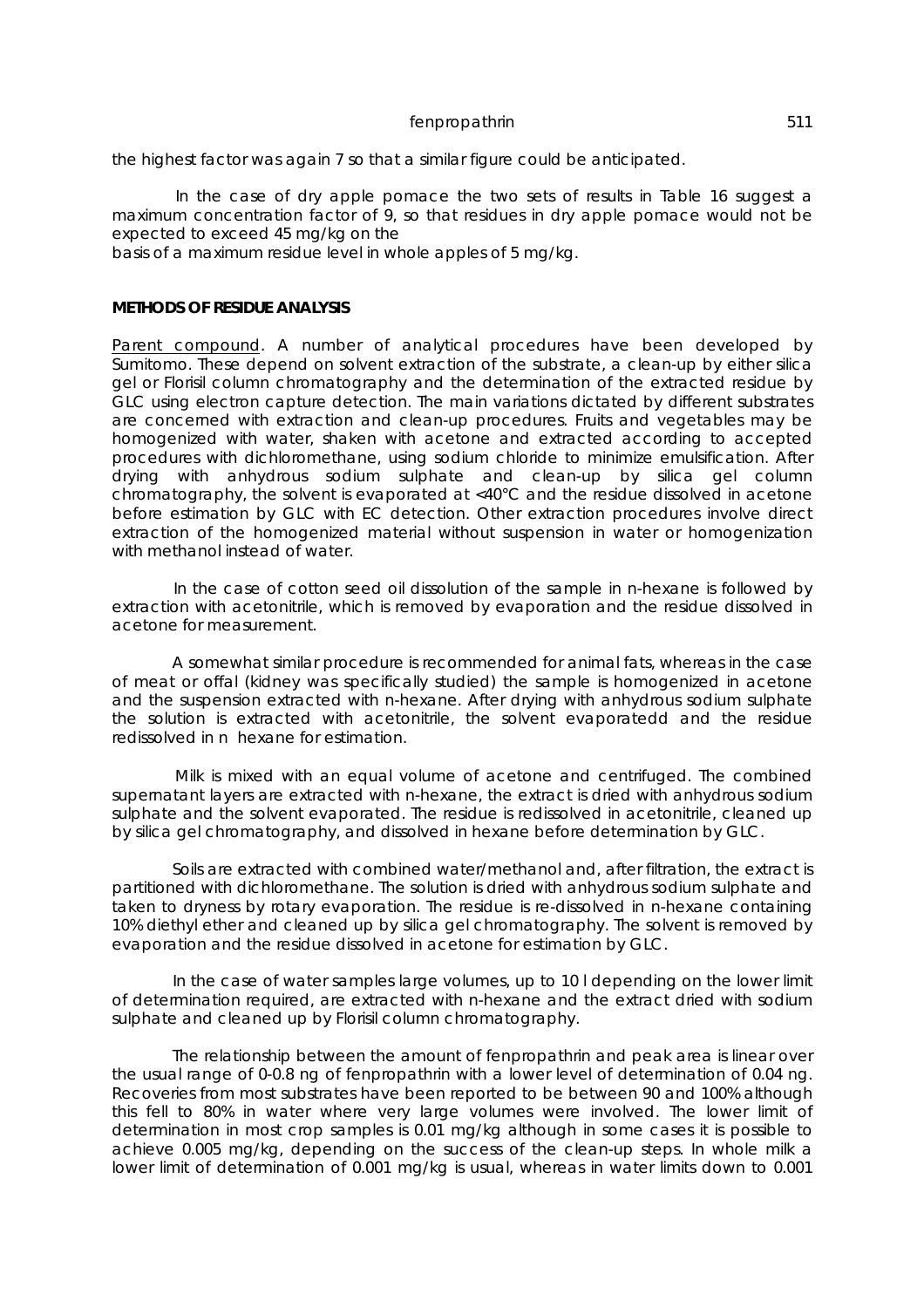g/l have been achieved (Ohnishi and Suzuki, 1981, 1982a,b, 1983a,b,c; Ohnishi *et al*., 1987; Kadooka *et al*., 1991; Hirota, 1990).

 The procedures for crop samples are basically similar to those adopted by the Shell Company, except that in their procedure the crop samples are extracted dry in the presence of anhydrous sodium sulphate and homogenized with a 1:1 mixture of acetone and petroleum spirit. The extract is dried and cleaned up by Florisil column chromatography, the solvent is evaporated and the solute dissolved in petroleum spirit before its analysis by GLC. It is recommended that a standard solution should be chromatographed with each two sample solutions to make certain that there is a continuous correction of small changes in the response of the equipment. The method also includes a TLC procedure for confirming the identity of the fenpropathrin (Anon, 1976b).

 Methods developed in the USA are similar in principle to those developed in Japan. In summary, macerated crop samples (20g) are blended with 100g sodium sulphate and 150 ml acetone/hexane (1:2), re-extracted, and the extracts dried with sodium sulphate. The extracts are then shaken with water and partitioned with hexane. The resulting hexane extract is evaporated to dryness, and the residue redissolved in hexane for clean-up by silica gel chromatography. The column is eluted with 1:5 ether/hexane, the eluate evaporated to dryness and the residue redissolved in methanol. The methanol solution is further cleaned up on a C-18 "SepPak", the eluate is taken to dryness, and the residue redissolved in hexane for determination of fenpropathrin by gas chromatography with an electron capture detector.

 The response of the system is linear with analytical standard solutions covering the range 0.06-0.12  $\dot{I}$  g/ml, but the linearity must be checked each day. The limit of determination of the method for crop samples is approximately 0.01 mg/kg for a 20-g sample which is equivalent to a concentration in the injected solution of 0.01  $\frac{1}{9}$  ml. A fortified control sample should be analyzed with each set of unknown samples. Recoveries from fortified samples should be between 70 and 120%; recoveries outside these limits require a repeat of the analysis.

 This method has been developed further to cover residues in oily samples such as cotton seed. The macerated sample (20g) is moistened with 20 ml water and blended with 100 g sodium sulphate and 200 ml acetone/hexane (1:2), re-extracted, and the extract concentrated to about 20 ml, made up to 50 ml with more hexane and partitioned into acetonitrile. The solution is evaporated to dryness and the residue redissolved in hexane for clean-up and measurement.

 Oil samples are dissolved in hexane, partitioned into acetonitrile and the solution evaporated to dryness. The residue is redissolved in hexane and subjected to an alumina column clean-up. The fenpropathrin is eluted from the column with hexane containing 10% ether. The eluate is evaporated to dryness and the residue redissolved in hexane for GLC.

 For soapstock, a 5-g sample is dissolved in water, diluted further in a separating funnel and extracted twice with dichloromethane, using phosphoric acid and sodium chloride to minimize emulsification. The combined extracts are taken to dryness, redissolved in hexane and partitioned with acetonitrile which in turn is evaporated and the residue redissolved in hexane for clean-up on an alumina column (Leary and Abell, 1986c; Fujie, 1990a).

 The method also allows analysis of milk, eggs and animal tissues. The samples (homogenized as appropriate) are extracted with acetone/hexane (1:2), and the extract diluted with water. The lower aqueous layer is extracted with hexane. The hexane extracts are dried over sodium sulphate and the solvent removed. The residue is redissolved in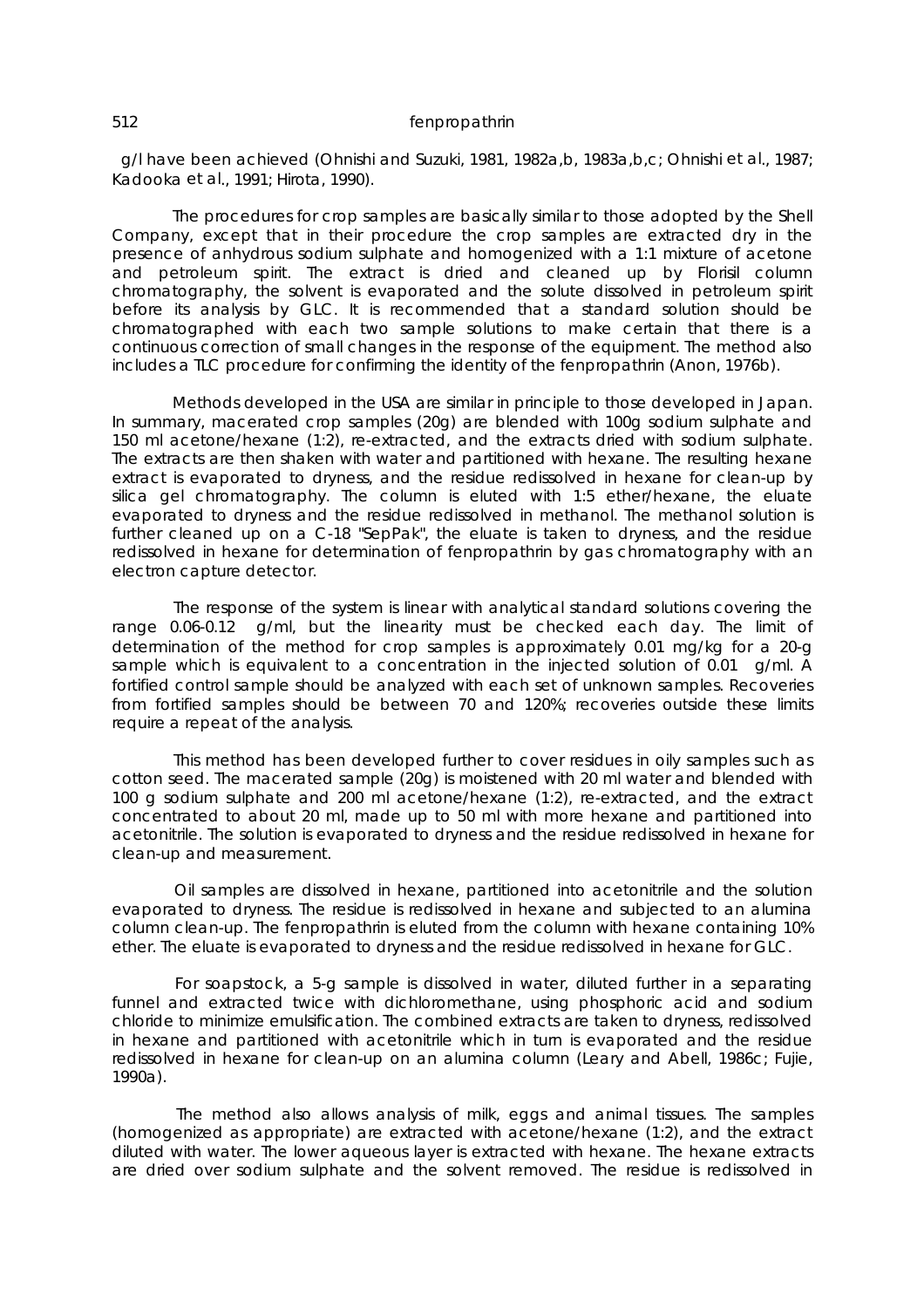hexane and cleaned up by silica gel chromatography. With fatty samples, the hexane solutions are first extracted with acetonitrile then re-extracted with hexane before clean-up and subsequent determination by GLC with an electron capture detector (Fujie *et al.*, 1986b).

A further variation of the method was employed in the analysis of some of the grape samples, where a nitrogen-phosphorus flame ionization detector was used as an alternative to electron-capture (Fujie, 1992).

Metabolites. For the determination of the metabolites PBacid and TMPA, macerated crop samples are extracted with methanol/water, the pH adjusted to 8.3 and the solution extracted with hexane to remove parent fenpropathrin. It is then acidified to liberate the acids which are derivatized with pentafluorobenzyl bromide. An aliquot of the reaction mixture is then cleaned up by passing through a silica "SepPak" cartridge and analyzed by gas chromatography using a mass-selective detector.

 Recoveries from crop samples averaged 69% for TMPA and 76% for PBacid but the acceptable recovery range was estimated to be 60-120% and thus wider than for fenpropathrin owing to the complexity of the procedure (Fujie, 1988).

### **NATIONAL MAXIMUM RESIDUE LIMITS**

| Country | Commodity              | MRL, mg/kg |
|---------|------------------------|------------|
| Austria | Apple                  | 1          |
|         | Cucumber               |            |
|         | (incl. Squash, Summer) | 0.1        |
|         | Egg plant              | 0.1        |
|         | Grapes                 | 1          |
|         | Pepper, Sweet          | 0.1        |
|         | Pear                   | 1          |
|         | Tomato                 | 0.1        |
| Belgium | Apple                  | 0.5        |
|         | Cucumber               |            |
|         | (incl. Squash, summer) | 1          |
|         | Egg plant              | 1          |
|         | Pepper, Sweet          | 1          |
|         | Pear                   | 0.5        |
|         | Tomato                 | 1          |
| France  | Apple                  | 0.5        |
|         | Grapes                 | 0.5        |

The following national MRLs were reported to the Meeting.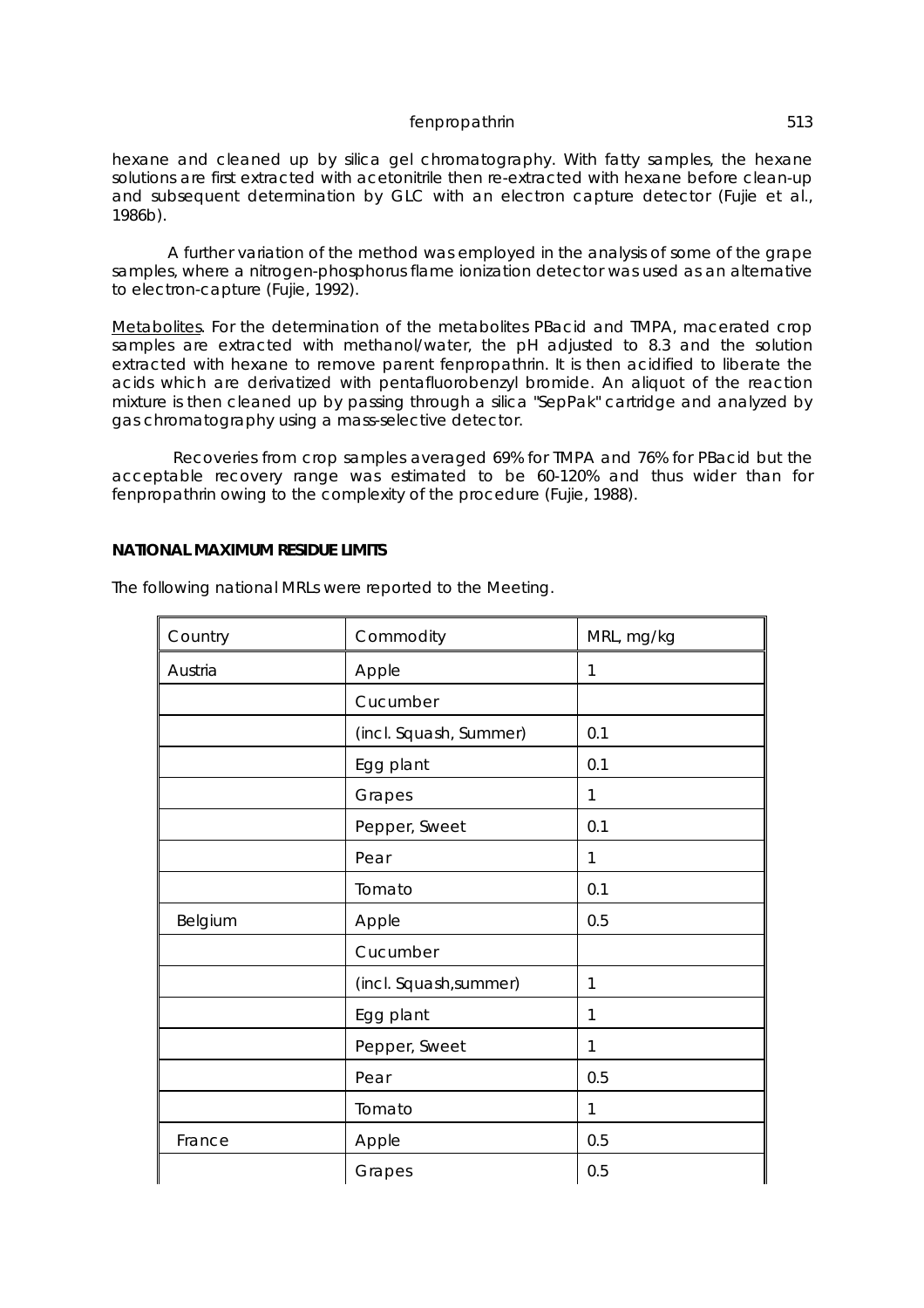| Country     | Commodity              | MRL, mg/kg     |
|-------------|------------------------|----------------|
|             | Peach                  | 0.5            |
| Germany     | Dwarf French beans     | 1              |
|             | Climbing French beans  | 1              |
|             | Cucumber               | 0.2            |
|             | Tomato                 | 1              |
| Hungary     | Apple                  | 0.3            |
|             | Cucumber               | 0.1            |
|             | Grapes                 | 0.2            |
|             | Pears                  | 0.3            |
|             | Tomato                 | 0.2            |
| Italy       | Apple                  | 1              |
|             | Citrus fruits          | 1              |
|             | Cucumber               |                |
|             | (incl. Squash, Summer) | 1              |
|             | Grapes                 | 1              |
|             | Peach                  | 1              |
|             | Pear                   | 1              |
|             | Tomato                 | 1              |
| Japan       | Apple                  | $\mathbf{1}$   |
|             | Citrus                 |                |
|             | peel                   | 10             |
|             | fruits                 | $\overline{2}$ |
|             | Cucumber               | $\overline{2}$ |
|             | Egg plant              | $\overline{2}$ |
|             | Pepper, Sweet          | $\overline{2}$ |
|             | Peach                  | $\overline{2}$ |
|             | Pear                   | 1              |
|             | Strawberry             | $\overline{2}$ |
|             | Tea, Green, Black      | 30             |
|             | Tomato                 | $\overline{2}$ |
| Netherlands | Apple                  | 0.5            |
|             | Cucumber               |                |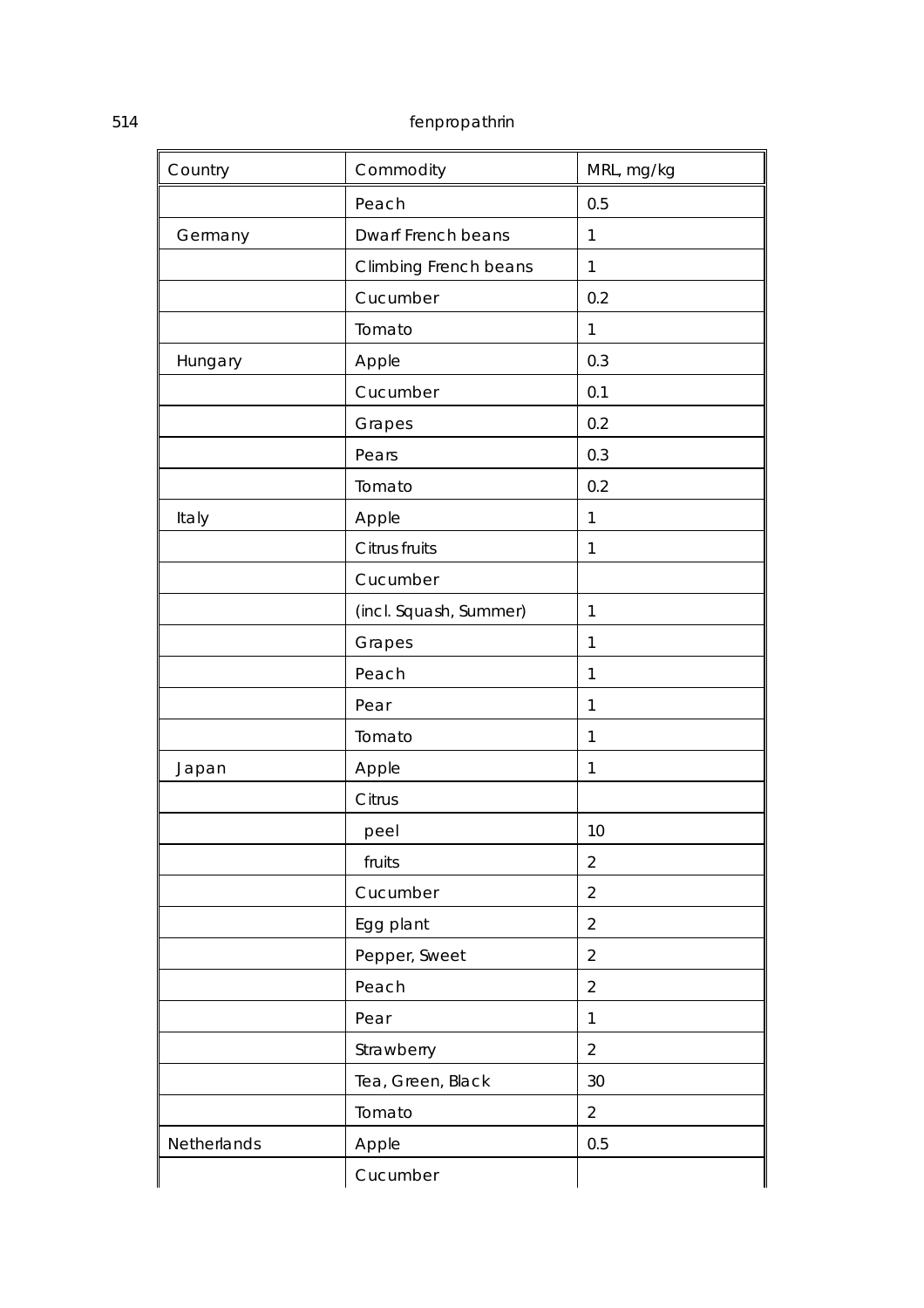| Country     | Commodity              | MRL, mg/kg   |
|-------------|------------------------|--------------|
|             | (incl. Squash, Summer) | 1            |
|             | Egg plant              | $\mathbf{1}$ |
|             | Pepper, Sweet          | 1            |
|             | Pear                   | 0.5          |
|             | Tomato                 | 1            |
| Spain       | Apple                  | 0.1          |
|             | Cotton seed            | 0.05         |
|             | Egg plant              | 0.5          |
|             | Pear                   | 0.1          |
|             | Tomato                 | 0.5          |
| Switzerland | Beans (Greenhouse)     | 0.5          |
|             | Beans (Field)          | 0.02         |
|             | Cucumber               | 0.02         |
|             | Pome fruits            | 0.02         |
|             | Stone fruits           | 0.02         |
| <b>USA</b>  | Apple                  | $5*$         |
|             | Cotton seed            | $1^*$        |
|             | Pear                   | $5*$         |

\* proposed tolerances in USA

### **APPRAISAL**

Residue data from supervised trials on apples, cotton seed, gherkins, grapes, pears and tomatoes were supplied to the Meeting. No data on cucumber were received.

 The major biotransformation reactions of fenpropathrin in animals consist in oxidation at the methyl groups of the acid moiety and at the 2\_ and 4\_ positions of the alcohol moiety, cleavage of the ester linkage and conjugation of the resultant carboxylic acids and alcohols with glucuronic acid, sulphuric acid and glycine.

 Studies in plants with radio-labelled fenpropathrin demonstrate that in fruit fenpropathrin itself is the primary component of the residues, whereas in leaves degradation products constitute the greater part of the residues. The major metabolic reaction of fenpropathrin in plants has been found to be the rupture of the ester linkage followed by oxidation to produce 3-phenoxybenzoic acid (PB acid) and the corresponding alcohol and aldehyde. From the acid side of the molecule, the main metabolite is 2,2,3,3-tetramethylcyclopropanecarboxylic acid (TMPA) and this compound can give rise to 2-hydroxymethyl-2,3,3-trimethylcyclopropanecarboxylic acid (TMPA-CH2OH) and 5-hydroxymethyl-6,6-dimethyl 3-oxabicyclo-[3.1.0]hexan-2-one (TMPA-CH2OH lactone) by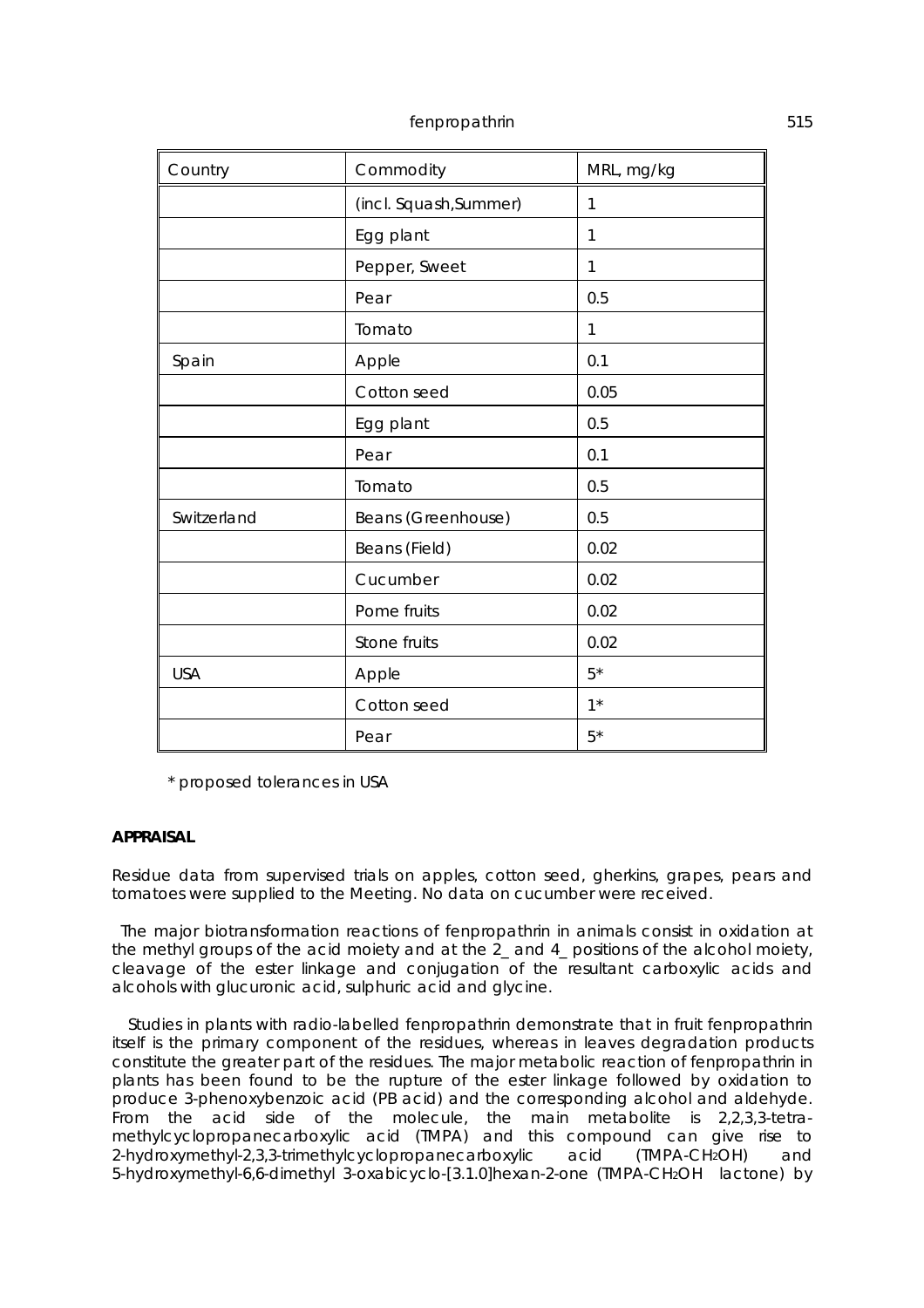subsequent hydroxylation. Also PB acid can be hydroxylated at the 4′ position and the parent molecule at the 2′ or 4′ position. The hydroxylated derivatives exist in both free and conjugated forms. Breakdown products in plants did not differ greatly from those in animals. The residues of the main metabolites PB acid and TMPA in samples from supervised field trials constituted only a negligible proportion of the total residues. It is therefore considered appropriate to define the residue in crops as the parent compound.

 The fate of fenpropathrin in the soil will be influenced by a combination of photo degradation and microbiological processes. It is unlikely that fenpropathrin will remain in the soil long enough for residues to survive and affect succeeding crops. Metabolites do not accumulate in soil. Fenpropathrin is strongly adsorbed by soils, and when used as recommended will not contaminate ground water. Examination of plants grown on treated soils showed only extremely small uptake of radioactivity.

The residue data from supervised trials were evaluated as follows.

Apple. Results of 19 US trials with a maximum application rate of 0.45 kg ai/ha, a 14-day PHI and a maximum of 8 applications showed that the residues were below 5 mg/kg in whole fruit (minimum 0.06 mg/kg, maximum 4.5 mg/kg, estimated maximum residue level 5 mg/kg).

Pear. The maximum level observed in pears treated according to anticipated approved uses was 3.2 mg/kg in whole fruit in the State of Washington, USA, where the spray concentration was 0.024%, the application rate 0.9 kg ai/ha, the PHI 14 days and the crops were subjected to a total of 6 applications. In 15 supervised US trials within GAP based on 0.45 kg ai/ha, 0.012%, a 14-day PHI and 8 applications all residues were below 5 mg/kg (minimum 0.58 mg/kg, maximum 2.9 mg/kg; estimated maximum residue level 5 mg/kg).

Grapes. The maximum GAP was in US trials. There were 4 trials within GAP (0.45 kg ai/ha, a 21-day PHI and 4 applications; minimum 0.84 mg/kg, maximum 2.6 mg/kg; estimated maximum residue level 5 mg/kg) and 18 trials using 0.22 kg ai/ha, with a PHI of 21 days and also 4 applications. It is considered that residue levels from applications based on accepted use recommendations would normally fall below 5 mg/kg.

Gherkin. Residues in samples from 4 supervised German trials using an application rate of 0.08 kg ai/ha , a 3-day PHI and 3 applications did not exceed 0.1 mg/kg (minimum <0.01 mg/kg, maximum 0.1 mg/kg; estimated maximum residue level 0.2 mg/kg).

Peppers, Sweet. Residues from outdoors supervised trials based on 3 applications of 0.01% and a 0-1-day PHI in Japan and Spain ranged from 0.2 mg/kg to 1.2 mg/kg (estimated maximum residue level 1 mg/kg). Spanish residues (indoors, 7-day PHI) ranged from 0.04 to 0.38 mg/kg and for a 2-day PHI from 0.34 to 0.52 mg/kg.

Tomato. The highest levels were seen in four Japanese studies, because GAP in Japan allows an application rate of 0.25 kg ai/ha and a one-day PHI. One figure exceeded 1 mg/kg. Residue results of 5 outdoor and 8 indoor supervised trials in Germany with a lower application rate of 0.08 kg ai/ha show that 3 days after the last application residues were all below 0.6 mg/kg. (Outdoors: minimum <0.01 mg/kg, maximum 0.37 mg/kg. Indoors: minimum <0.01 mg/kg, maximum 0.46 mg/kg; estimated maximum residue level 1 mg/kg).

Egg plant. Residues from 4 Japanese trials based on 3 - 5 applications of 0.01% and a 1-day PHI were low (minimum 0.12 mg/kg, maximum 0.19 mg/kg; estimated maximum residue level 0.2 mg/kg).

Cotton seed. A well-known factor that can influence the level of residues in cotton seed is whether an appreciable number of bolls have opened at the time of the last application. If not, residues in the seed are usually very low but if there is direct contact between the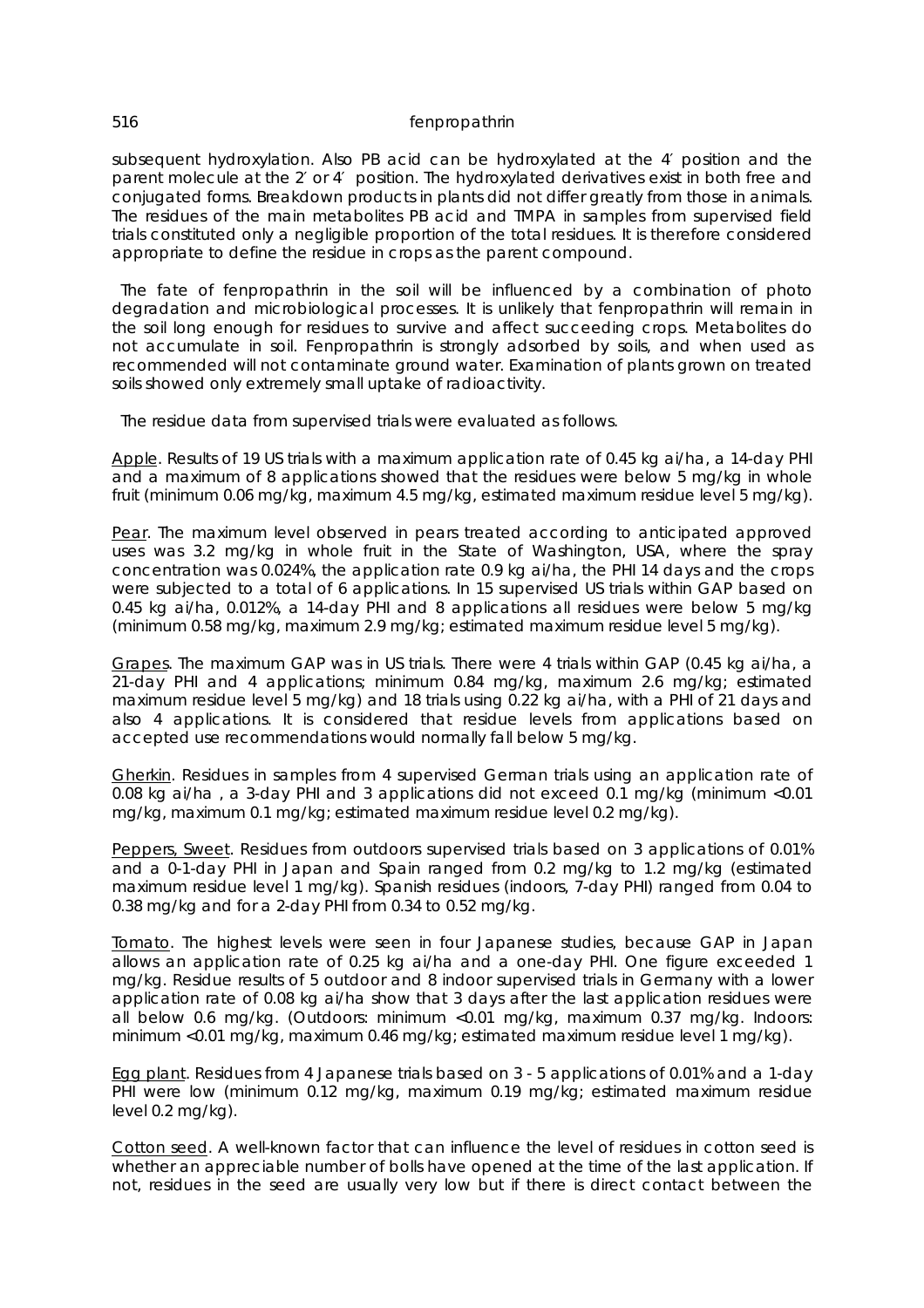insecticide spray and the seed, residues can reach measurable levels. In considering the MRL needed it is important that it should be high enough to include cases where the last application was to plants with a comparatively high proportion of open bolls. It was possible to use 26 trials with an application rate of 0.22 kg ai/ha, 8 - 11 applications and a PHI of 18 - 22 days (minimum residues <0.01 mg/kg, maximum 1 mg/kg; estimated maximum residue level 1 mg/kg).

#### Residues in food of animal origin

Cattle. Residues in whole milk when a plateau level had been reached were approximately 0.15% of the level in the feed. If cows were fed on a diet consisting entirely of dried apple pomace at the postulated maximum residue level of 45 mg/kg (see processing of apples, below), it could be argued that the maximum level in milk would be 0.07 mg/l. Assuming that these residues would all be present in the fat and that the fat content of the milk would be 4%, such a level would be equivalent to 1.8 mg/kg in the milk fat. An animal transfer study showed levels in body fat to be approximately 1.4% of the level in the feed. Using the apple pomace figure of 45 mg/kg, it is reasonable to conclude that residues in meat fat would not exceed 0.6 mg/kg. Based on similar arguments and the data from the same studies, residues in meat (muscle) were about 0.08% of the feed level so that animals fed on apple pomace at 45 mg/kg would not be expected to have more than 0.05 mg/kg in muscle, kidney or liver.

Poultry. Poultry are unlikely to receive dietary items containing appreciable residues of fenpropathrin with the possible exception of cotton seed meal. With a maximum level of 1 mg/kg in raw cotton seed, it is unlikely that residues in meal would exceed 0.1 mg/kg. With a total feed level of 2.5 mg/kg, the level in fat reached only 0.02 mg/kg so that measurable residues would not be expected in the eggs, meat or edible offal of poultry fed on cotton seed meal.

#### In processing

In fruits the residues are essentially surface residues. As would be expected juice extraction leaves the great majority of the residues in the solids. In the case of dry apple pomace the data suggest a maximum concentration factor of 9, so that residues in dry apple pomace would not be expected to exceed 45 mg/kg on the basis of a maximum residue level in whole apples of 5 mg/kg.

As would be expected, raisins have higher residues than the raw grapes. The highest concentration factor in the trials is about 3. Using this factor and assuming that residues in raw grapes will not exceed 5 mg/kg, it would seem reasonable to estimate that residues in raisins would not exceed 15 mg/kg.

Dry grape pomace contained between 2 and 7 times the residue level in the original grapes. If the highest level in raw grapes is 5 mg/kg, the highest level to be expected in dry grape pomace would be 35 mg/kg.

Processing grape juice into wine appears to reduce residue levels still further and although strictly comparable data are only rarely available, residues of fenpropathrin have not been found above the limit of determination in wine, whereas in juice the highest level found was 0.06 mg/kg, which disappeared during vinification. In this particular case residues in the raw grapes were up to 5.6 mg/kg, so that even at this high level measurable residues did not survive in the wine.

As would be expected from the lipophilic nature of fenpropathrin, residues in oil obtained from cotton seed are higher than in the raw seed by roughly the inverse proportion of oil weight to seed weight. The residues in the meal ranged from 0.01 to 0.09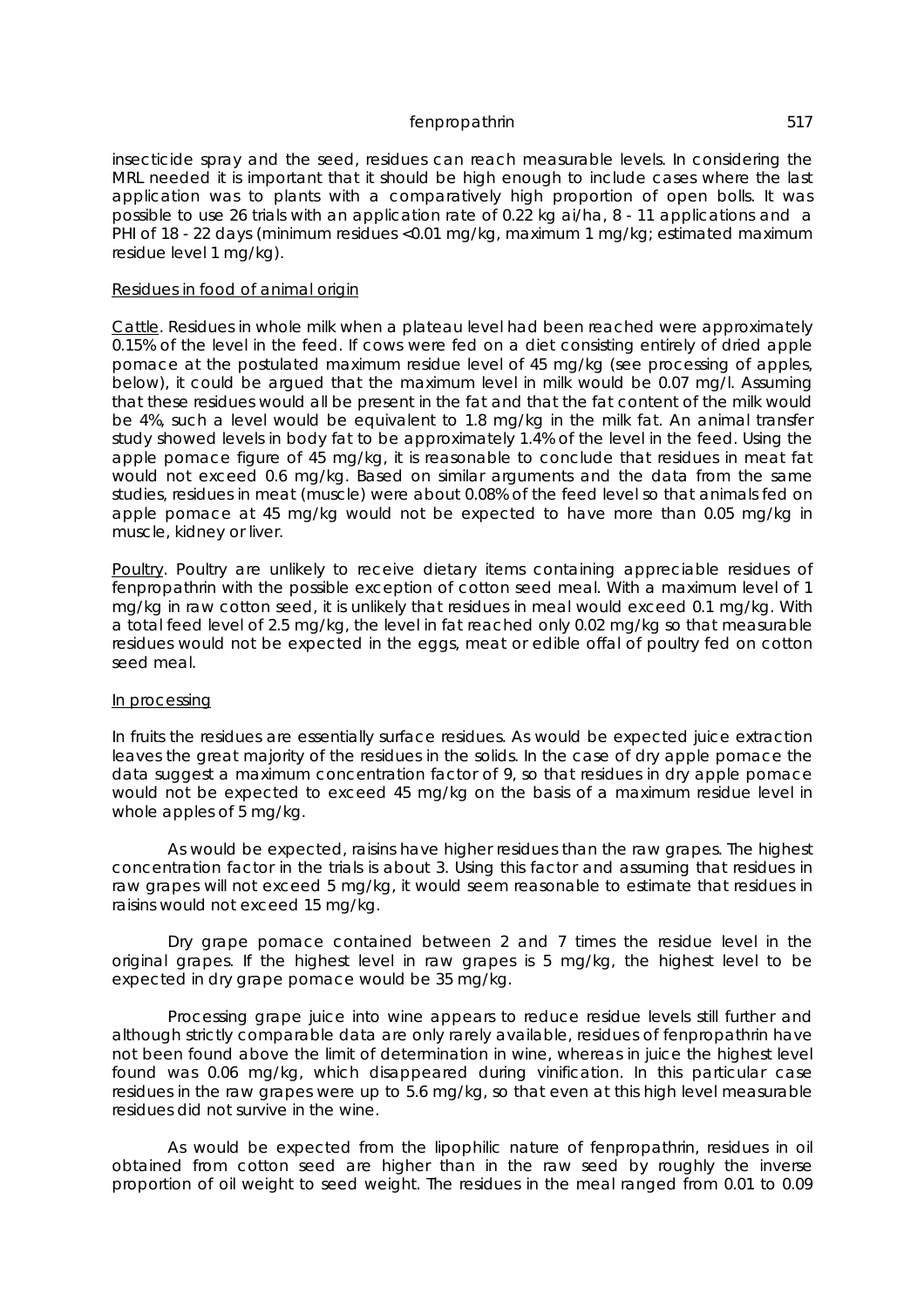mg/kg. Residues in soapstock were about twice the level in the raw seed and residues in the refined oil were in the region of three times the seed level. Assuming a maximum level in raw cotton seed of 1 mg/kg, it can reasonably be concluded that residues in soapstock will not exceed 2 mg/kg and in oil 3 mg/kg.

### Stability of stored analytical samples

In stability studies carried out on apples, pears, grapes, oranges, cotton seed, eggs and kidney of cattle over periods from 3-12 months there was no evidence of a decline in residue levels of fenpropathrin during storage at -20°C.

#### Methods of residue analysis

Methods of analysis used GLC with an EC detector after solvent extraction of the substrate and clean-up by either silica gel or Florisil column chromatography. The limit of determination in most crop samples is between 0.005 and 0.01 mg/kg.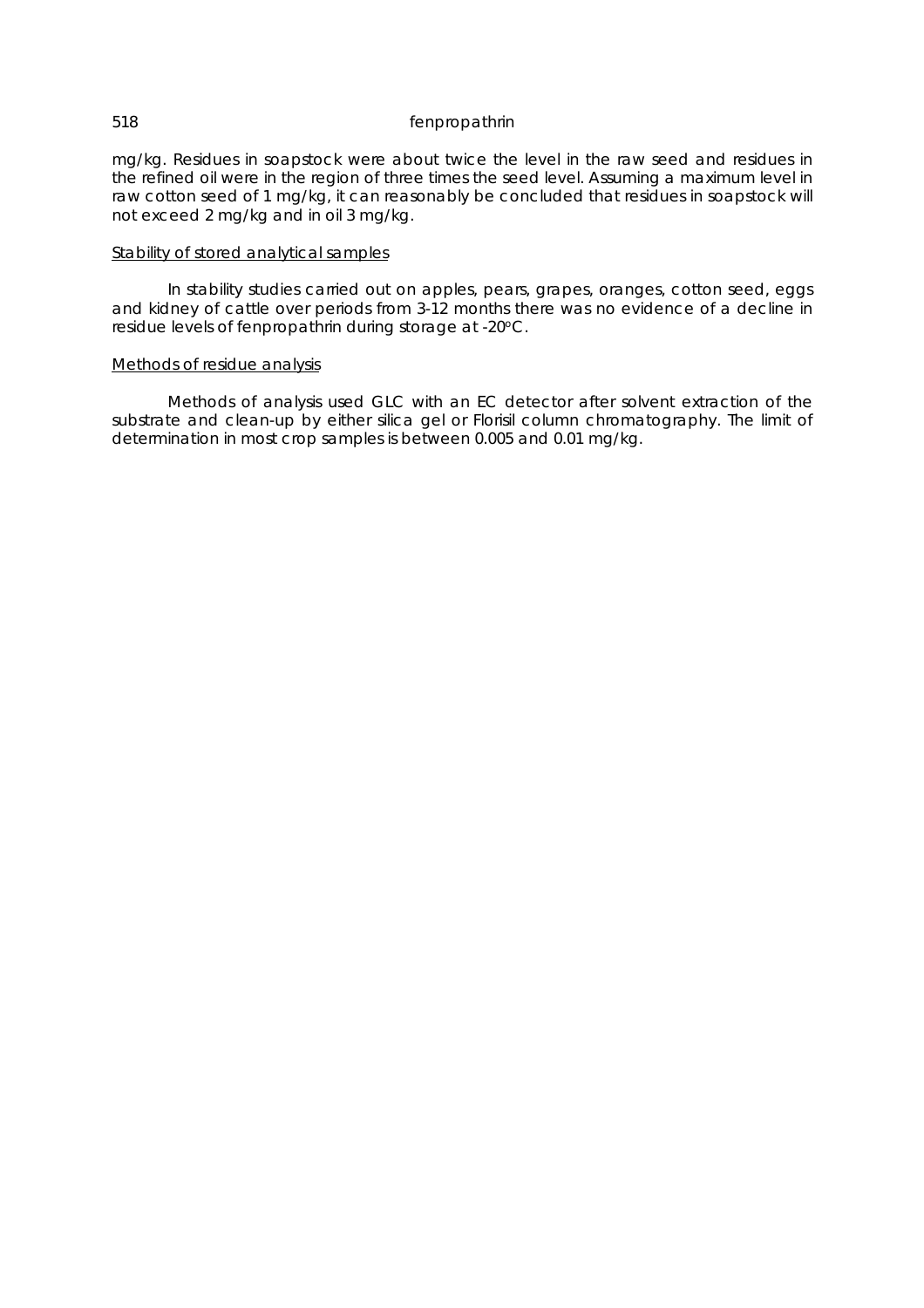## **RECOMMENDATIONS**

On the basis of the residue data from supervised trials the Meeting concluded that the residue levels listed below are suitable for establishing Maximum Residue Limits.

Definition of the residue: fenpropathrin (fat soluble)

| Commodity      |                           | Recommended MRL (mg/kg) |          | PHI on which<br>based, days |
|----------------|---------------------------|-------------------------|----------|-----------------------------|
| <b>CCN</b>     | Name                      | <b>New</b>              | Previous |                             |
| MO 0812        | Cattle, Edible offal of   | 0.05                    |          |                             |
| MM 0812        | Cattle meat               | $0.5$ (fat)             |          |                             |
| ML 0812        | Cattle milk               | 0.1 F                   |          |                             |
| SO 0691        | Cotton seed               | 1                       |          | 18-22                       |
| OC 0691        | Cotton seed<br>oil, crude | 3                       |          |                             |
| PE 0112        | Eggs                      | $0.01*$                 |          |                             |
| VO 0440        | Egg plant                 | 0.2                     |          | 1                           |
| <b>VC 0425</b> | Gherkin                   | 0.2                     |          | 3                           |
| FB 0269        | Grapes                    | 5                       |          | 21                          |
| VO 0445        | Peppers, Sweet            | 1                       |          | $0 - 2$                     |
| FP 0009        | Pome fruit                | 5                       |          | 14                          |
| PO 0111        | Poultry, Edible offal of  | $0.01*$                 |          |                             |
| PM 0111        | Poultry meat              | $0.02$ (fat)            |          |                             |
| <b>VO 0448</b> | Tomato                    | 1                       |          | 3                           |

\* Limit of determination

## **FURTHER WORK OR INFORMATION**

None.

## **REFERENCES**

1. Almond, R.H., Dawson, J. and Brown, D.C. 1984. The determination of concentrations of S 3206 in tomatoes . Huntingdon Report SMO 185/4, submitted to FAO by Sumitomo Chemical Company Limited under the reference number FR-41-0094. Unpublished.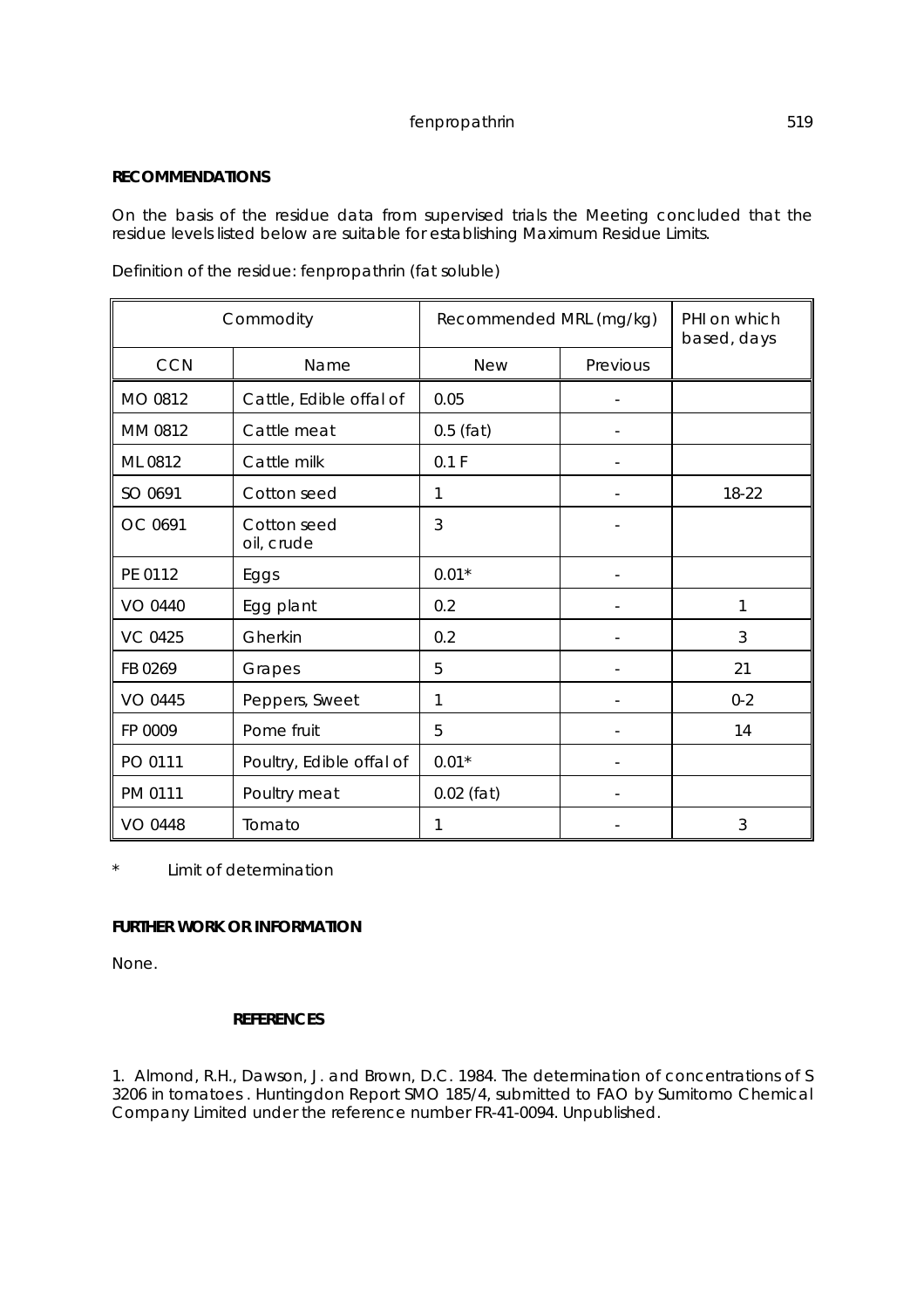2. Anon 1976a. 1975-Residue data for SD-41706 (Fenpropathrin) in cotton seed from plants treated with seventeen applications of SD-41706, a South Carolina study. Shell Dev Co TIR 24 285 75, submitted to FAO by Sumitomo Chemical Company Limited under the reference number FR 61-0007. Unpublished.

3. Anon 1976b. Determination of Residues of WL 41706 in crops. Shell Research WAMS 232-1, submitted to FAO by Sumitomo Chemical Company Limited under the reference number FA-81-0006. Unpublished.

4. Anon 1982. Residue data for Danitol (S-3206) in Grapes. Chevron study T 5864, submitted to FAO by Sumitomo Chemical Company Limited under the reference number FR-21-0159. Unpublished.

5. Anon 1984. Report on supervised trials for residue analysis (Apples). Hungarian Ministry of Agriculture, submitted to FAO by Sumitomo Chemical Company Limited under the reference number FR 41 0107. Unpublished.

6. Bosio, P.G. 1979. Residues of Fenpropathrin in grapes and wine from France - 1978 trials. Shell Chimie report BEER 79 005, submitted to FAO by Sumitomo Chemical Company Limited under the reference number FR-81-0278. Unpublished.

7. Bosio, P.G. 1980. Residues of S 3206 in grapes from France - 1980 trials. Shell Chimie report BEER 80 014, submitted to FAO by Sumitomo Chemical Company Limited under the reference number FR-01-0066. Unpublished.

8. Bosio, P.G. 1981a. Residues of S 3206 in pears from France - 1980 trials. Shell Chimie report BEER 80 013, submitted to FAO by Sumitomo Chemical Company Limited under the reference number FR-01-0064. Unpublished.

9. Bosio, P.G. 1981b. Residues of fenpropathrin in pears from France -1981 trials. Shell Chimie report BEER 81 009, submitted to FAO by Sumitomo Chemical Company Limited under the reference number FR 11 0275. Unpublished.

10. Bosio, P.G. 1981c. Residues of fenpropathrin in apples. Shell Chimie Report BEER 81.006, submitted to FAO by Sumitomo Chemical Company Limited under the reference number FR-11-0273. Unpublished.

11. Bosio, P.G. 1984. Residues of fenpropathrin in apples from France treated with Danitol EC formulation - 1983 trials. Shell Chimie report BEER 84 011, submitted to FAO by Sumitomo Chemical Company Limited under the reference number FR-31-0274 and FR-41-0314. Unpublished.

12. Chen, Y.S. and Abell, J. 1985. The metabolism of fenpropathrin in plants. Chevron report 12th April 1985, submitted to FAO by Sumitomo Chemical Company Limited under the reference number FM 41-0031. Unpublished.

13. Chen, Y.S. and Abell, J. 1986a. The metabolism of fenpropathrin in apple plants. Chevron report 20th February 1986, submitted to FAO by Sumitomo Chemical Company Limited under the reference number FM 51 0022. Unpublished.

14. Chen, Y.S. and Abell, J. 1986b. The metabolism of fenpropathrin in tomato plants. Chevron report 20th February 1986, submitted to FAO by Sumitomo Chemical Company Limited under the reference number FM 51 0023. Unpublished.

15. Chen, Y.S. and Abell, J. 1986c. The metabolism of fenpropathrin in pinto bean plants.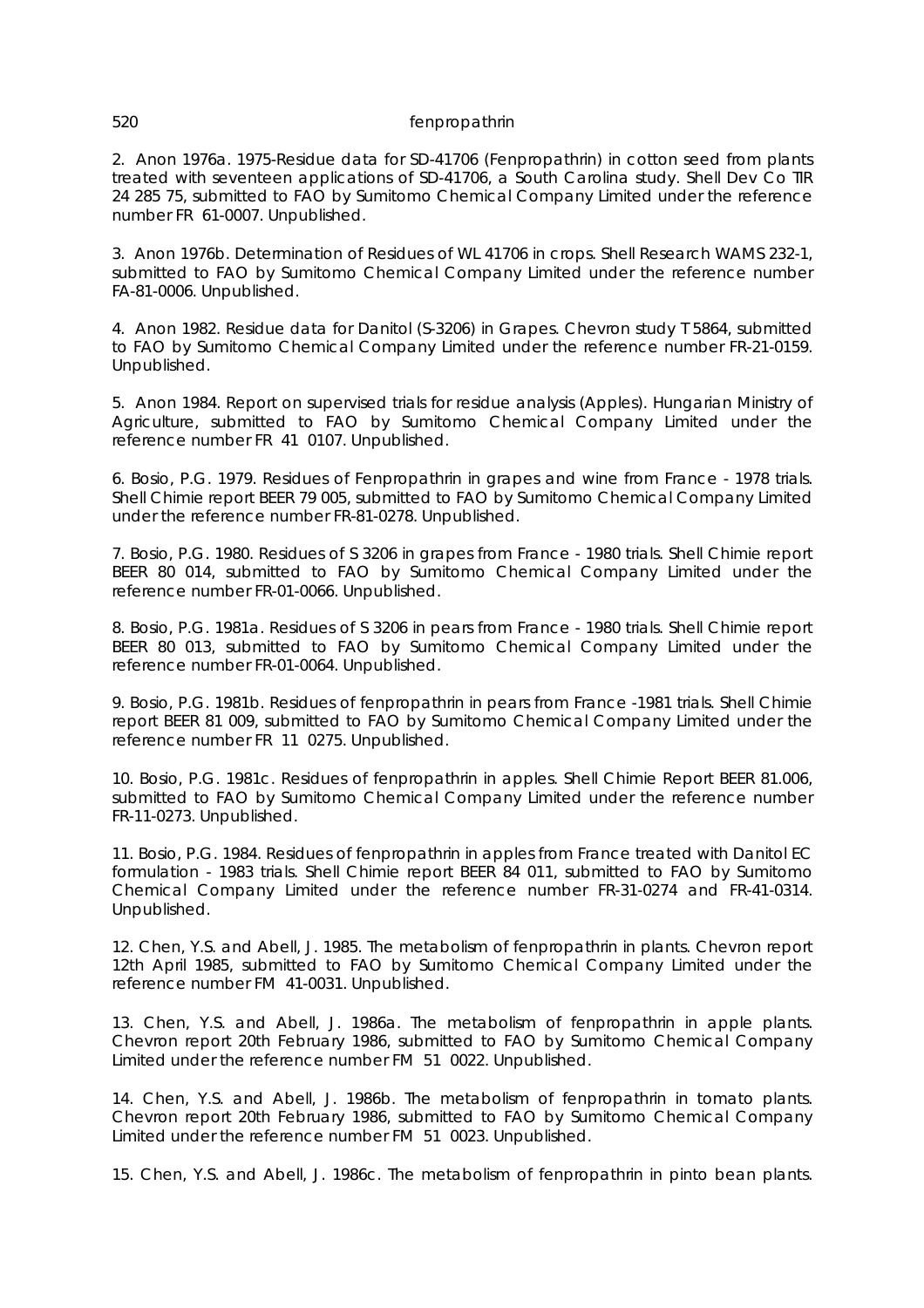Chevron report 20th February 1986, submitted to FAO by Sumitomo Chemical Company Limited under the reference number FM-51-0024. Unpublished.

16. Cranor, W. 1990. Aerobic soil metabolism of benzyl <sup>14</sup>C fenpropathrin. ABC Laboratories Inc project 34586, submitted to FAO by Sumitomo Chemical Company Limited under the reference number FM-91-0039. Unpublished.

17. Crayford, J.V. 1975. The excretion and residues of radioactivity in cows fed (<sup>14</sup>C) WL 41706 in their diet. Shell Research TLGR 0096 75, submitted to FAO by Sumitomo Chemical Company Limited under the reference number FR-51-0051. Unpublished.

18. Csatlos, I. 1984a. Report on supervised trials for residue analysis. Hungarian Ministry of Agriculture Report, submitted to FAO by Sumitomo Chemical Company Limited under the reference number FR 41 0099. Unpublished.

19. Csatlos, I. 1984b. Report on supervised trials for residue analysis. Hungarian Ministry of Agriculture Report, submitted to FAO by Sumitomo Chemical Company Limited under the reference number FR-41-0100. Unpublished.

20. Daly, D. and Williams, N. 1990. Anaerobic soil metabolism of <sup>14</sup>C fenpropathrin. ABC Laboratories Inc project 38182-2, submitted to FAO by Sumitomo Chemical Company Limited under the reference number FM-01-0043. Unpublished.

21. van Dijk, C.P. and Vonk, J.W. 1989. Degradation of fenpropathrin in soil at 15°C. TNO (Delft) study 18649,

submitted to FAO by Sumitomo Chemical Company Limited under the reference number FM-91-0037. Unpublished.

22. Fujie, G.H. 1988. Addendum to: Magnitude of the residue and residue reduction of fenpropathrin and metabolites in pears. Chevron report 186/pears, submitted to FAO by Sumitomo Chemical Company Limited under the reference number FR-81-0304. Unpublished.

23. Fujie, G.H. 1990a. Magnitude of the residue of fenpropathrin in fuzzy cotton seed and cotton seed processing products. Chevron Report R194/cotton, submitted to FAO by Sumitomo Chemical Company Limited under the reference number FR-01-0306. Unpublished.

24. Fujie, G.H. 1990b. Magnitude of the residue and residue reduction of fenpropathrin in and metabolites in apples (Addendum). Chevron Report R185/apple/a, submitted to FAO by Sumitomo Chemical Company Limited under the reference number FR-81-0305. Unpublished.

25. Fujie, G.H. 1990c. Magnitude of the residues and residue reduction of fenpropathrin and metabolites in grapes and grape processing products. Chevron Report R187/Grape, submitted to FAO by Sumitomo Chemical Company Limited under the reference number FR 01 0308. Unpublished.

26. Fujie, G.H. 1992. Addendum to magnitude of the residues and residue reduction of fenpropathrin and metabolites in grapes and grape processing products (MRID No.41734002). Chevron Report 1714/90/gra, submitted to FAO by Sumitomo Chemical Company Limited under the reference number FR-01-0335. Unpublished.

27. Fujie, G.H., Leary, J.B. and Abell, J. 1986a. Meat and milk residue feeding study with fenpropathrin technical (SX-1713) in dairy cattle. Bio Life Associates, Project No 86 MM3,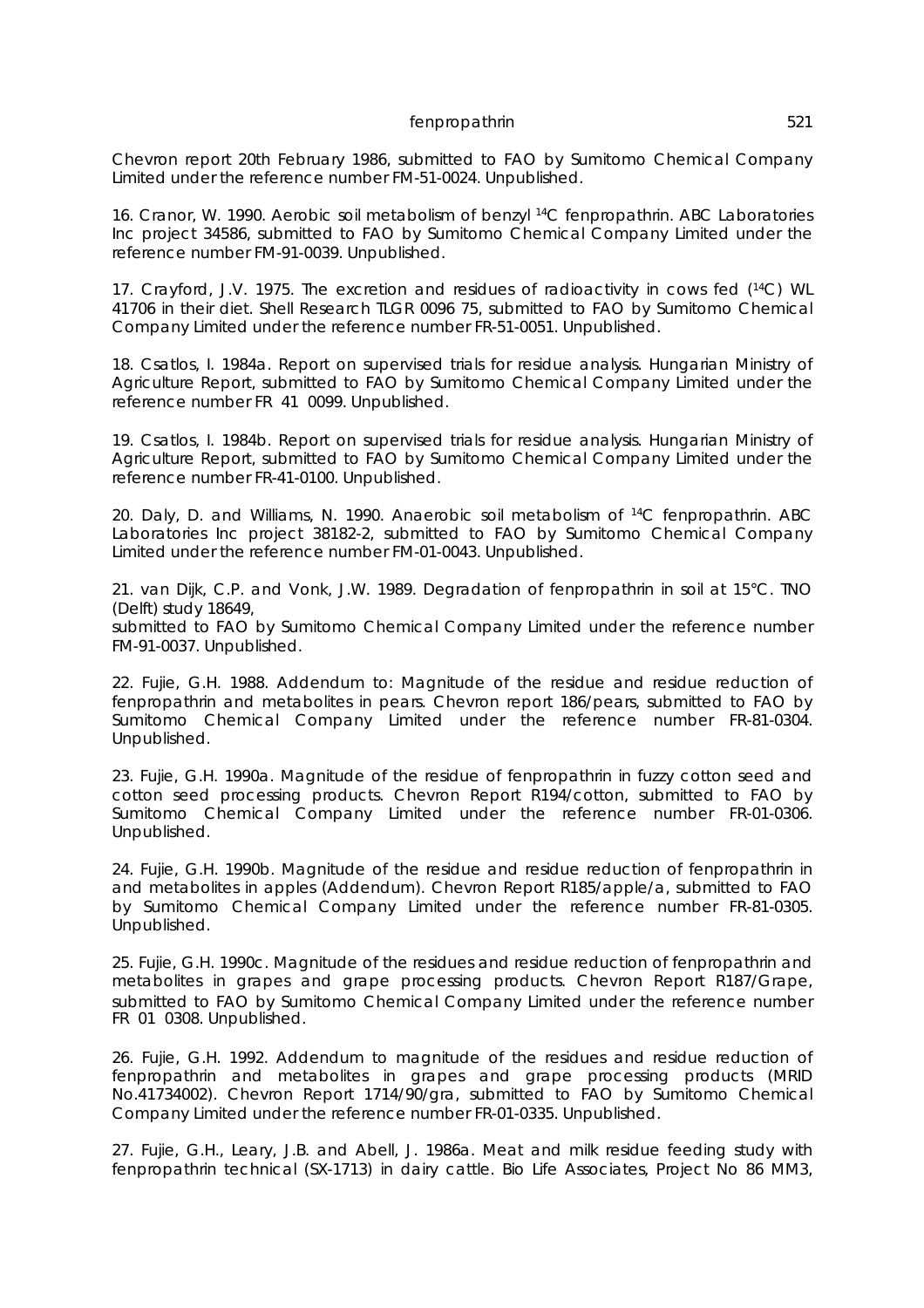submitted to FAO by Sumitomo Chemical Company Limited under the reference number FR 61 0174. Unpublished.

28. Fujie, G.H., Leary, J.B. and Abell, J. 1986b. Poultry and egg residue feeding study with fenpropathrin technical (SX-1713) in laying hens. Hazleton Laboratories America Inc. Project 6183-103, submitted to FAO by Sumitomo Chemical Company Limited under the reference number FR-61-0175. Unpublished.

29. Fujie, G.H., Leary, J.B. and Abell, J. 1986c. Stability of fenpropathrin residues in crops stored at -20C. Chevron Report, submitted to FAO by Sumitomo Chemical Company Limited under the reference number FR-61-0190. Unpublished.

30. Gabriella, K. 1984. Report on supervised trials for residue analysis. Hungarian Ministry of Agriculture Report, submitted to FAO by Sumitomo Chemical Company Limited under the reference number FR 41 0105. Unpublished.

31. Hirota, M. and Yamada, H. 1990. Residue analytical methods for fenpropathrin in river water. Sumitomo Chemical Company Method Report ER-MT-9022, submitted to FAO by Sumitomo Chemical Company Limited under the reference number FA-00-0063. Unpublished.

32. Hitchings, E.J. and Roberts, T.R. 1977. The metabolism of the insecticide WL 41706, fenpropanate, in cotton. Shell Research report BLGR 0045 77, submitted to FAO by Sumitomo Chemical Company Limited under the reference number FM-81-0005. Unpublished.

33. Kadooka, O., Hirota, M., Ohnishi, J. and Yamada, H. 1991. Residue analytical method for fenpropathrin in soil. Sumitomo Chemical Company Method Report ER-MT-9102, submitted to FAO by Sumitomo Chemical Company Limited under the reference number FA-10-0074. Unpublished.

34. Kato, S. 1986. Analysis of magnitude of residues - fenpropathrin in tomatoes, 1986 trial in Japan. Japan Plant Protection Laboratory report, submitted to FAO by Sumitomo Chemical Company Limited under the reference number FR-61-0299. Unpublished.

35. Ku, H.S. and Doran, T.J. 1990a. A study to determine the nature of the residue in milk, meat and tissue from lactating goats dosed with <sup>14</sup>C fenpropathrin. Ricerca Inc report project 89 0109, submitted to FAO by Sumitomo Chemical Company Limited under the reference number FM-01-0041. Unpublished.

36. Ku, H.S. and Doran, T.J. 1990b. A study to determine the nature of the residue in poultry and eggs from chickens dosed with <sup>14</sup>C fenpropathrin. Ricerca Inc report project 89 0084, submitted to FAO by Sumitomo Chemical Company Limited under the reference number FM 01 0042. Unpublished.

37. Lai, J.C. 1985. Residue analysis of fenpropathrin in pears. Chevron report Test number 6394, submitted to FAO by Sumitomo Chemical Company Limited under the reference number FR 51 0199. Unpublished.

38. Lai, J.C. and Fujie, G.H. 1985a. Residues of fenpropathrin in apples. Chevron report 6404, submitted to FAO by Sumitomo Chemical Company Limited under the reference number FR-51-0220. Unpublished.

39. Lai, J.C. and Fujie, G.H. 1985b. Residues of fenpropathrin in apples - 1985 study in New York USA. Chevron report 6406, submitted to FAO by Sumitomo Chemical Company Limited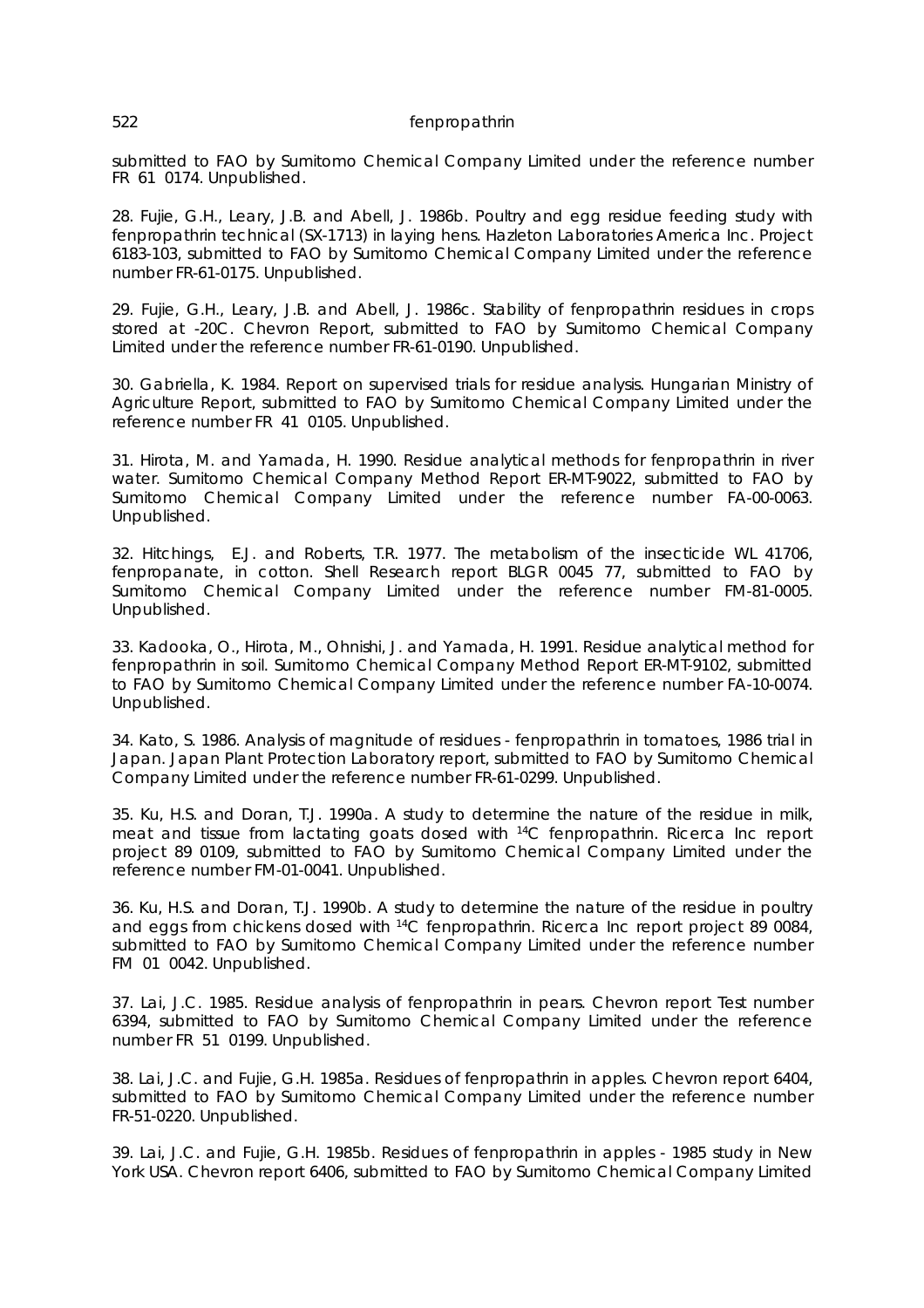under the reference nubmer FR-51-0222. Unpublished.

40. Lantos, J. 1984. Report on supervised trials for residue analysis. Hungarian Ministry of Agriculture, submitted to FAO by Sumitomo Chemical Company Limited under the reference number FR 41 0106. Unpublished.

41. Lau, S.C. and Krudop, W.L. 1975. Residue levels of SD 41706 in cotton seed resulting from the application of SD 41706 to cotton - a Louisiana study. Shell Devco TIR 26 155 74 D, submitted to FAO by Sumitomo Chemical Company Limited under the reference number FR 41 0017. Unpublished.

42. Macdonald, I.A., Dawson, J. and Richardson, R. 1984. The determination of concentrations of fenpropathrin in crops (Trial in Denmark, 1984). Huntingdon Report NAL 7/2, submitted to FAO by Sumitomo Chemical Company Limited under the reference number FR 41 0112. Unpublished.

43. Maclellan, M.R. 1985. Standard processing procedures for residue determination of Danitol in apples. Letter from New York Experiment Station to Chevron, submitted to FAO by Sumitomo Chemical Company Limited under the reference number FR-51-0214. Unpublished.

44. Mikami, N. 1983. The response to EPA's requirement concerning soil studies of fenpropathrin (Danitol); data on the half-life and  $Ka$  calculations at 0.33 bar soil moisture. Sumitomo study, submitted to FAO by Sumitomo Chemical Company Limited under the reference number FM 30 0013. Unpublished.

45. Mikami, N. and Sakata, S. 1984. The response to EPA's requirement concerning soil studies of fenpropathrin (Danitol); data on degradation in soils under aerobic conditions at shorter time points. Sumitomo report, submitted to FAO by Sumitomo Chemical Company Limited under the reference number FM-40-0014. Unpublished.

46. Mikami, N., Sakata, S., Yamada, Y. and Miyamoto, J. 1983a. Degradation of fenpropathrin in soil. Sumitomo report, submitted to FAO by Sumitomo Chemical Company Limited under the reference number FM 30 0008. Unpublished.

47. Mikami, N., Yoshimura, J., Yamada, H. and Miyamoto, J. 1983b. Leaching behaviour of fenpropathrin in the soil. Sumitomo report, submitted to FAO by Sumitomo Chemical Company Limited under the reference number FM-30-0007. Unpublished.

48. Miyamoto, J. 1980. Comments on the metabolic fate of 3-phenoxybenzoic acid and 2,2,3,3-tetramethylcyclopro- panecarboxylic acid in the soil. Sumitomo report, submitted to FAO by Sumitomo Chemical Company Limited under the reference number FM-00-0006. Unpublished.

49. Noble, S.R. 1976. Soil percolation and aqueous die-away studies with WL 41706. Shell Research report WKGR 0127 76, submitted to FAO by Sumitomo Chemical Company Limited under the reference number FR 61 0013. Unpublished.

50. Ohnishi, J., Hirota, M., Suzuki, Y. and Matsuda, T. 1987. Residue analytical methods for fenpropathrin in cotton leaf and cotton oil. Sumitomo Chemical Company Method Report ER-MT-8707, submitted to FAO by Sumitomo Chemical Company Limited under the reference number FA-70-0043. Unpublished.

51. Ohnishi, J. and Suzuki, Y. 1981. Method of residue analysis of fenpropathrin in apple. Sumitomo Chemical Company Method Report, submitted to FAO by Sumitomo Chemical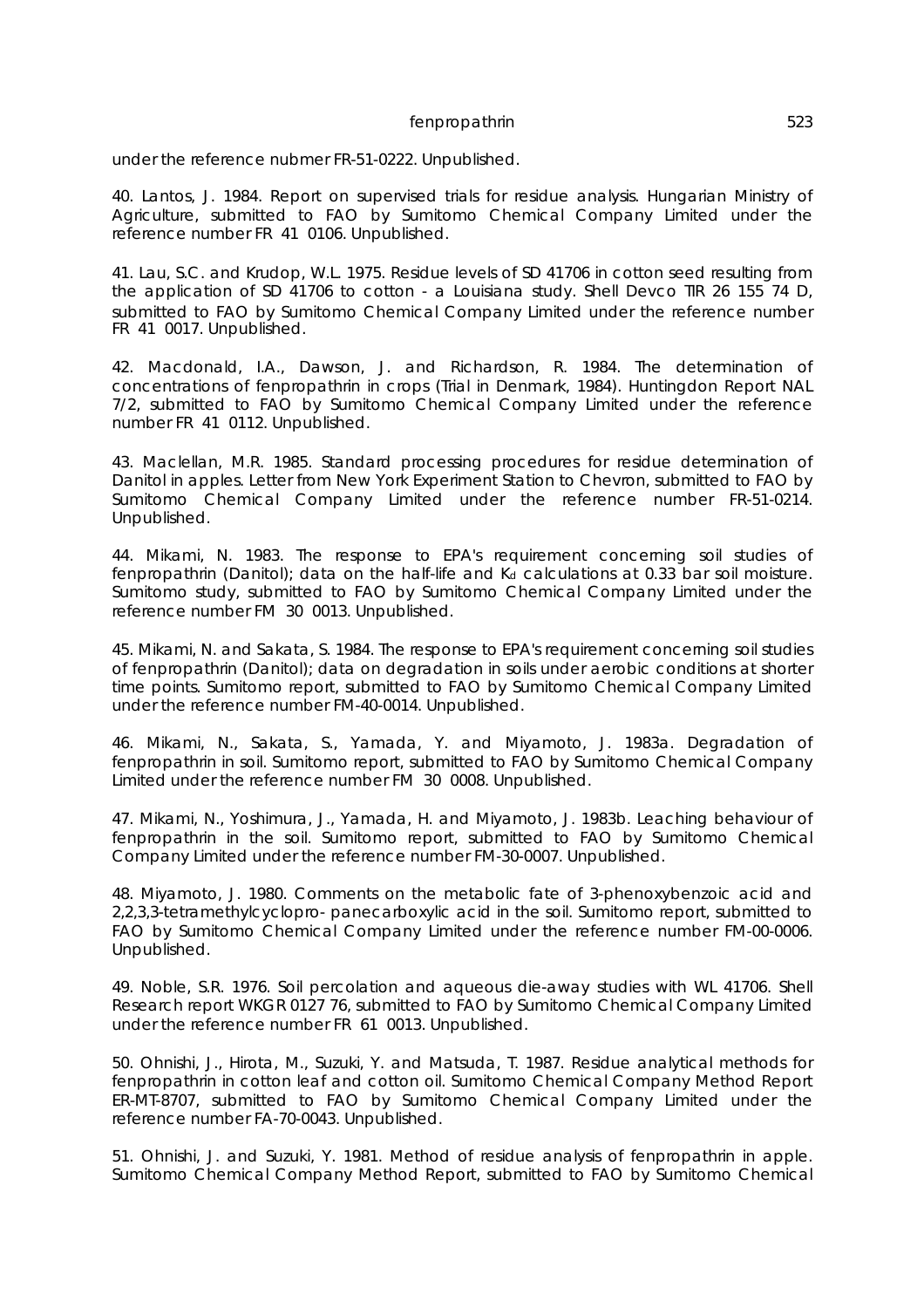Company Limited under the reference number FA-10-0068. Unpublished.

52. Ohnishi, J. and Suzuki, Y. 1982a. Method of residue analysis of S-3206 (fenpropathrin) in cabbage, sweet corn, okra pods, cucumbers and tomatoes. Sumitomo Chemical Company Method Report, submitted to FAO by Sumitomo Chemical Company Limited under the reference number FA 20 0014. Unpublished.

53. Ohnishi, J. and Suzuki, Y. 1982b. Method of residue analysis of fenpropathrin in pears. Sumitomo Chemical Company Method Report, submitted to FAO by Sumitomo Chemical Company Limited under the reference number FA-20-0020. Unpublished.

54. Ohnishi, J. and Suzuki, Y. 1983a. Method of residue analysis of fenpropathrin in milk. Sumitomo Chemical Company Method Report, submitted to FAO by Sumitomo Chemical Company Limited under the reference number FA-30-0024. Unpublished.

55. Ohnishi, J. and Suzuki, Y. 1983b. Method of residue analysis of fenpropathrin in kidney of cows. Sumitomo Chemical Company Method Report, submitted to FAO by Sumitomo Chemical Company Limited under the reference number FA-30-0025. Unpublished.

56. Ohnishi, J. and Suzuki, Y. 1983c. Method of residue analysis of fenpropathrin in subcutaneous fat of cows. Sumitomo Chemical Company Method Report, submitted to FAO by Sumitomo Chemical Company Limited under the reference number FA-30-0026. Unpublished.

57. Price, R.G. 1975. 1975 - Residue data for SD 41706 in cotton seed from cotton plants treated with 8 applications of SD 41706 - an Oklahoma study. Shell Devco TIR 24 283 75, submitted to FAO by Sumitomo Chemical Company Limited under the reference number FR 61 0006. Unpublished.

58. Roberts, T.R. 1976. The leaching behaviour of WL 41706 in laboratory soil columns. Shell Research Report WKGR 0070 76, submitted to FAO by Sumitomo Chemical Company Limited under the reference number FR 61 0012. Unpublished.

59. Roberts, T.R. and Standen, M.E. 1976. The degradation of the insecticide WL 41706 in soil under laboratory conditions. Shell Research Report WKGR 0061 76, submitted to FAO by Sumitomo Chemical Company Limited under the reference number FR-61-0014. Unpublished.

60. Robinson, K.A. 1984a. Residue analysis of fenpropathrin in pears. Chevron report Test number 6062, submitted to FAO by Sumitomo Chemical Company Limited under the reference number FR 41 0192. Unpublished.

61. Robinson, K.A. 1984b. Residue analysis of fenpropathrin in pears. Chevron report Test number 6063, submitted to FAO by Sumitomo Chemical Company Limited under the reference number FR 41 0193. Unpublished.

62. Robinson, K.A. 1984c. Residue analysis of fenpropathrin in pears. Chevron report Test number 6065, submitted to FAO by Sumitomo Chemical Company Limited under the reference number FR 41 0195. Unpublished.

63. Robinson, K.A. 1984d. Residue analysis of fenpropathrin in pears. Chevron report Test number 6066, submitted to FAO by Sumitomo Chemical Company Limited under the reference number FR 41 0196. Unpublished.

64. Robinson, K.A. 1984e. Residue analysis of fenpropathrin in pears. Chevron report Test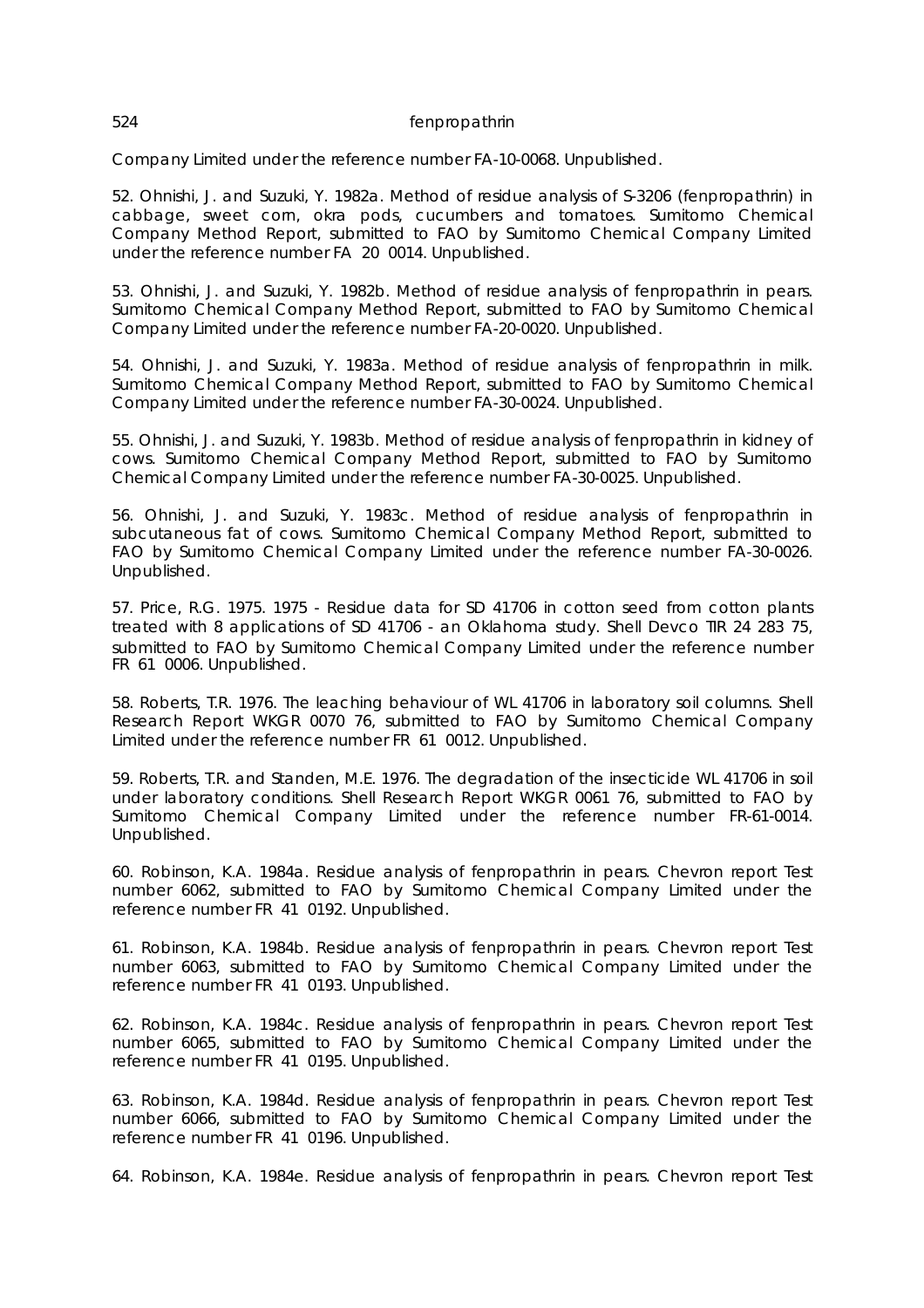number 6067, submitted to FAO by Sumitomo Chemical Company Limited under the reference number FR 41 0197. Unpublished.

65. Robinson, K.A. 1984f. Residue analysis of fenpropathrin in pears. Chevron report Test number 6153, submitted to FAO by Sumitomo Chemical Company Limited under the reference number FR 41 0198. Unpublished.

66. Robinson, K.A. 1984g. Residue analysis of fenpropathrin in apples. Chevron report Test number 6156, submitted to FAO by Sumitomo Chemical Company Limited under the reference number FR 41 0206. Unpublished.

67. Robinson, K.A. 1984h. Residue analysis of fenpropathrin in apples. Chevron report Test number 6158, submitted to FAO by Sumitomo Chemical Company Limited under the reference number FR 41 0207. Unpublished.

68. Robinson, K.A. 1984i. Residue analysis of fenpropathrin in apples. Chevron report Test number 6159, submitted to FAO by Sumitomo Chemical Company Limited under the reference number FR 41 0208. Unpublished.

69. Robinson, K.A. 1984j. Residue analysis of fenpropathrin in apples. Chevron report Test number 6150, submitted to FAO by Sumitomo Chemical Company Limited under the reference number FR 41 0211. Unpublished.

70. Robinson, K.A. 1984k. Residue analysis of fenpropathrin in apples. Chevron report Test number 6151, submitted to FAO by Sumitomo Chemical Company Limited under the reference number FR 41 0212. Unpublished.

71. Robinson, K.A. 1984l. Residue of fenpropathrin in apples. Chevron report Test number 6055, submitted to FAO by Sumitomo Chemical Company Limited under the reference number FR 41 0205. Unpublished.

72. Robinson, K.A. 1985a. Residue analysis of fenpropathrin in pears. Chevron report Test number 6395, submitted to FAO by Sumitomo Chemical Company Limited under the reference number FR 51 0200. Unpublished.

73. Robinson, K.A. 1985b. Residue analysis of fenpropathrin in pears. Chevron report Test number 6396, submitted to FAO by Sumitomo Chemical Company Limited under the reference number FR 51 0201. Unpublished.

74. Schultz, D.R. 1975. Determination of WL 41706 residues in cotton seed. Shell Dev Co TIR 26 155 74 A, submitted to FAO by Sumitomo Chemical Company Limited under the reference number FR 41 0016. Unpublished.

75. Skelsey, J.J. 1975a. 1975 - Residue data for SD 41706 in cotton seed from cotton plants treated with 11 applications of SD 41706 - a California study. Shell Devco TIR 24 276 75, submitted to FAO by Sumitomo Chemical Company Limited under the reference number FR 61 0004. Unpublished.

76. Skelsey, J.J. 1975b. 1975 - Residue data for SD 41706 in cotton seed from cotton plants treated with 11 applications of SD 41706 - a California study. Shell Devco TIR 24 279 75, submitted to FAO by Sumitomo Chemical Company Limited under the reference number FR 61 0005. Unpublished.

77. Slagowski, J. 1984a. Residue analysis of fenpropathrin in apples. Chevron report Test number 6161, submitted to FAO by Sumitomo Chemical Company Limited under the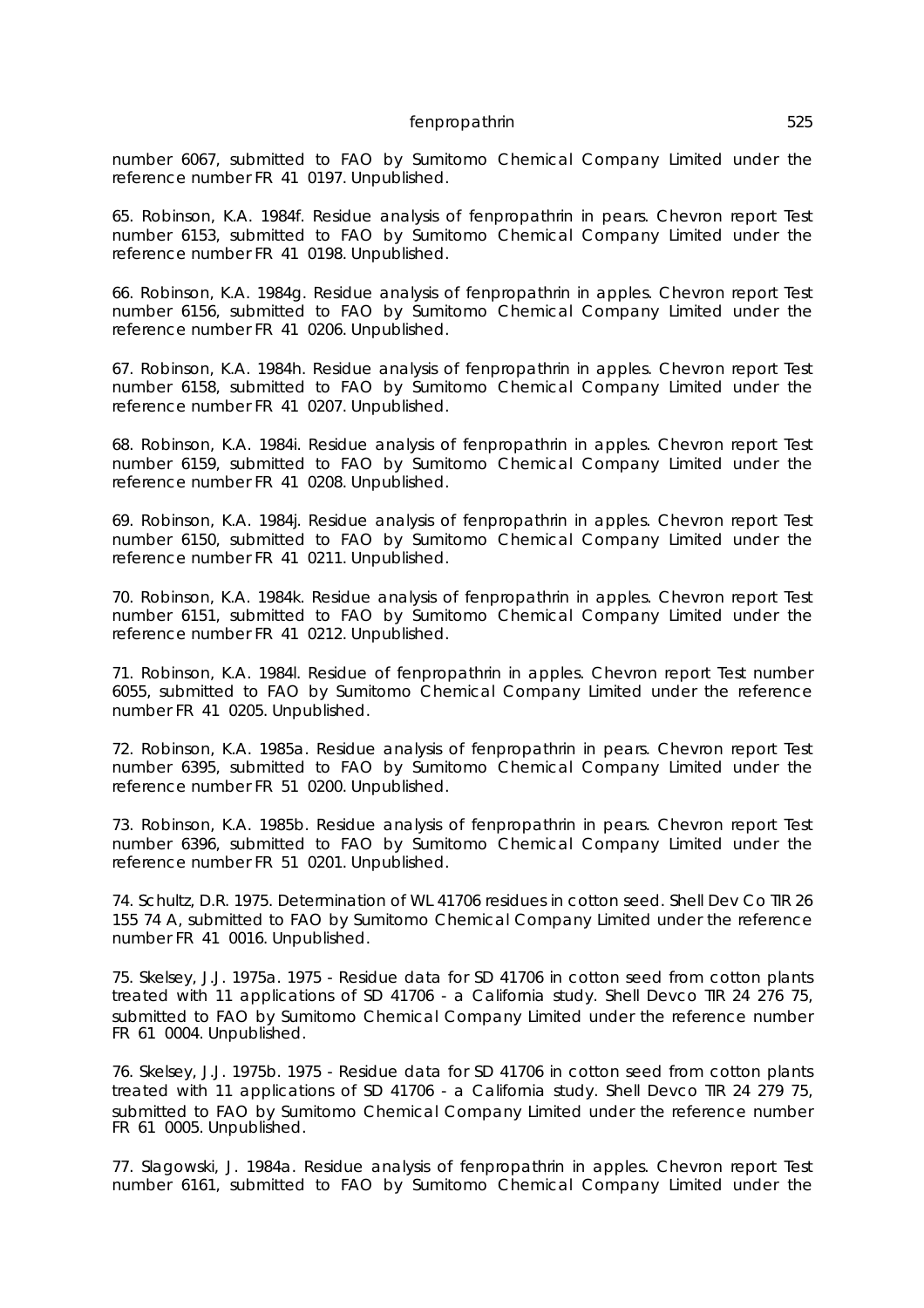reference number FR 41 0210. Unpublished.

78. Slagowski, J. 1984b. Residues of fenpropathrin in apples - 1984 study in Washington, USA. Chevron report Test number 6154, submitted to FAO by Sumitomo Chemical Company Limited under the reference number FR-41-0215. Unpublished.

79. Slagowski, J. 1985a. Residue analysis of fenpropathrin in pears. Chevron report Test number 6064, submitted to FAO by Sumitomo Chemical Company Limited under the reference number FR 51 0194. Unpublished.

80. Slagowski, J. 1985b. Residues of fenpropathrin in apples - 1984 study in Michigan, USA. Chevron report Test number 6403, submitted to FAO by Sumitomo Chemical Company Limited under the reference number FR 51 0219. Unpublished.

81. Takahashi, N., Mikami, N., Yamada, H. and Miyamoto, J. 1983. Photodegradation of fenpropathrin in water and on soil and plant foliage. Sumitomo study, submitted to FAO by Sumitomo Chemical Company Limited under the reference number FM-30-0011. Unpublished.

82. Takahashi, N., Mikami, N., Yamada, H. and Miyamoto, J. 1985. Photodegradation of the pyrethroid insecticide fenpropathrin in water, on soils and on plant foliage. Pestic. Sci. 16: 119-31, submitted to FAO by Sumitomo Chemical Company Limited under the reference number FM-50-0055.

83. Teleki, M 1983. Examination of Danitol 10E in vine. Hungarian study, submitted to FAO by Sumitomo Chemical Company Limited under the reference number FR-31-0082. Unpublished.

84. Test, A.G. 1975. 1975 - Residue data for SD 41706 in cotton seed from cotton plants treated with 8 applications of SD 41706 - a Mississippi study. Shell Devco TIR 24 303 75, submitted to FAO by Sumitomo Chemical Company Limited under the reference number FR 61 0008. Unpublished.

85. Undeutsch 1983a. Residue analysis of fenpropathrin in tomatoes. Shell Agrar Study number R52-83, submitted to FAO by Sumitomo Chemical Company Limited under the reference number FR 31 0240G. Unpublished.

86. Undeutsch 1983b. Residue analysis of fenpropathrin in tomatoes. Shell Agrar Study Number R53-83, submitted to FAO by Sumitomo Chemical Company Limited under the reference number FR 31 0241G. Unpublished.

87. Undeutsch 1983c. Residue analysis of fenpropathrin in tomatoes. Shell Agrar Study Number R54-83, submitted to FAO by Sumitomo Chemical Company Limited under the reference number FR 31 0242G. Unpublished.

88. Undeutsch 1983d. Residue analysis of fenpropathrin in tomatoes. Shell Agrar Study Number R55-83, submitted to FAO by Sumitomo Chemical Company Limited under the reference number FR 31 0243G. Unpublished.

89. Undeutsch 1983e. Residue analysis of fenpropathrin in tomatoes. Shell Agrar Study Number R56-83, submitted to FAO by Sumitomo Chemical Company Limited under the refernece number FR 31 0244G. Unpublished.

90. Undeutsch 1983f. Residue analysis of fenpropathrin in tomatoes. Shell Agrar Study Number R57-83, submitted to FAO by Sumitomo Chemical Company Limited under the